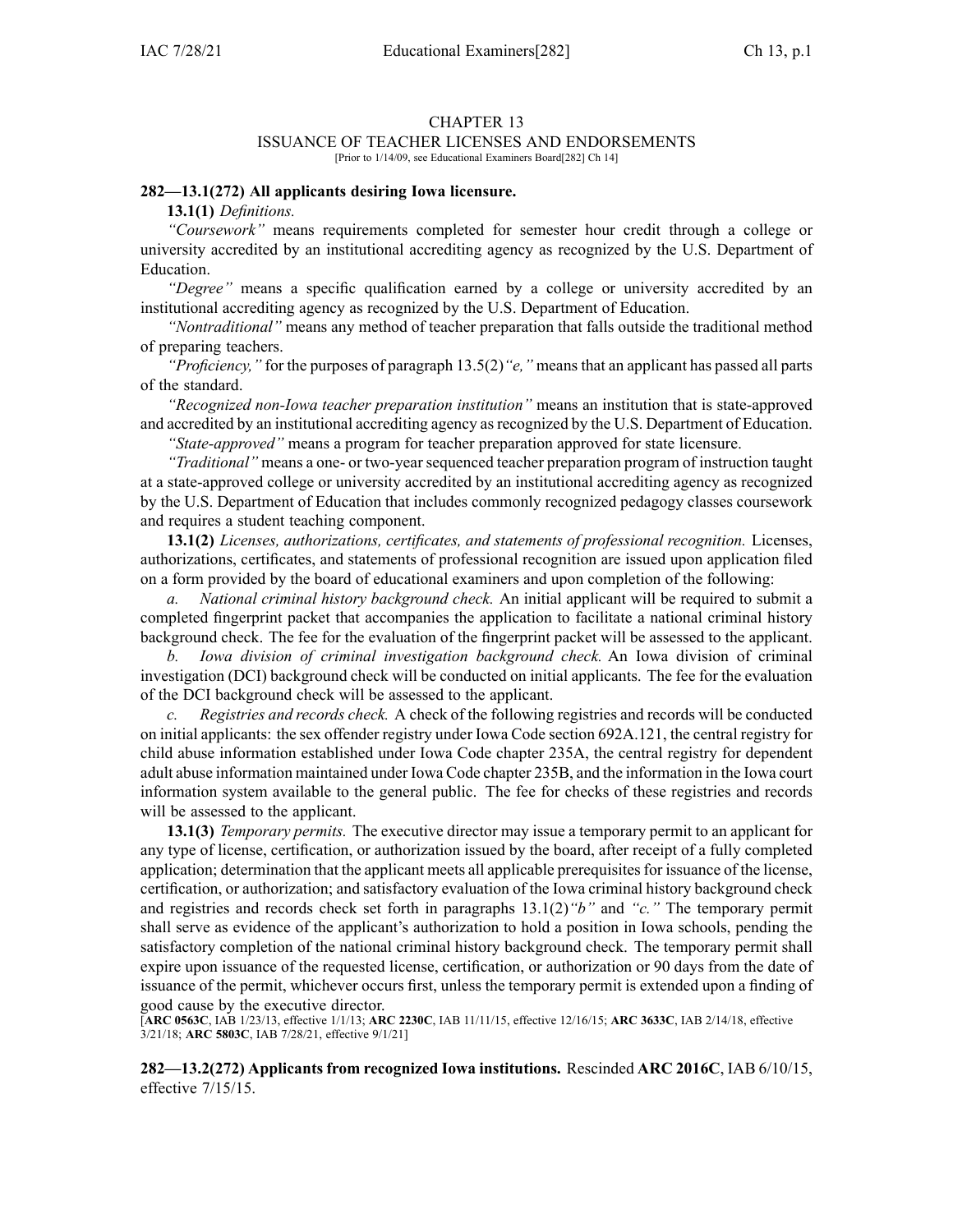**282—13.3(272) Applicants from non-Iowa institutions.** Rescinded **ARC 2016C**, IAB [6/10/15](https://www.legis.iowa.gov/docs/aco/bulletin/06-10-2015.pdf), effective 7/15/15.

**282—13.4(272) Applicants from foreign institutions.** Rescinded **ARC 2016C**, IAB [6/10/15](https://www.legis.iowa.gov/docs/aco/bulletin/06-10-2015.pdf), effective 7/15/15.

**282—13.5(272) Teacher licenses.** A license may be issued to an applicant who fulfills the general requirements set out in subrule [13.5\(1\)](https://www.legis.iowa.gov/docs/iac/rule/282.13.5.pdf) and the specific requirements set out for each license.

**13.5(1)** *General requirements.* The applicant shall:

*a.* Have <sup>a</sup> baccalaureate degree.

*b.* Have completed <sup>a</sup> state-approved teacher education program.

*c.* Have completed the teacher preparation coursework set forth in [281—subrules](https://www.legis.iowa.gov/docs/iac/rule/281.79.15.pdf) 79.15(2) to [79.15\(5\)](https://www.legis.iowa.gov/docs/iac/rule/281.79.15.pdf).

*d.* Have completed student teaching in the subject area and grade level endorsement desired.

*e.* Have completed the requirements for one of the basic teaching endorsements.

*f.* Provide <sup>a</sup> recommendation for the specific license and endorsement(s) from the designated recommending official at the recognized institution where the preparation was completed.

**13.5(2)** *Applicants from non-Iowa institutions.*

*a.* Original application. Applicants under this subrule have completed <sup>a</sup> teacher preparation program outside the state of Iowa and are applying for their first Iowa teaching license.

*b.* In addition to the requirements set forth in subrule [13.5\(1\)](https://www.legis.iowa.gov/docs/iac/rule/282.13.5.pdf), an applicant from <sup>a</sup> non-Iowa institution:

(1) Shall submit <sup>a</sup> copy of <sup>a</sup> valid or expired regular teaching certificate or license exclusive of <sup>a</sup> temporary, emergency or substitute license or certificate.

(2) Shall provide verification of successfully passing the Iowa-mandated assessment(s) by meeting the minimum score set by the Iowa department of education if the teacher preparation program was completed on or after January 1, 2013, and the applicant has verified fewer than three years of valid out-of-state teaching experience. If the teacher preparation program was completed prior to January 1, 2013, or if the applicant has verified three years of valid out-of-state teaching experience, the applicant must provide verification of successfully passing the mandated assessment(s) in the state in which the applicant is currently licensed (or verify highly qualified status) or must provide verification of successfully passing the Iowa-mandated assessment(s) by meeting the minimum score set by the Iowa department of education.

(3) Shall provide an official institutional transcript(s) to be analyzed for the requirements necessary for Iowa licensure. An applicant must have completed at least 75 percen<sup>t</sup> of the coursework as outlined in [281—subrules](https://www.legis.iowa.gov/docs/iac/rule/281.79.15.pdf) 79.15(2) to [79.15\(5\)](https://www.legis.iowa.gov/docs/iac/rule/281.79.15.pdf) and an endorsement requirement through <sup>a</sup> two- or four-year institution in order for the endorsement to be included on the license. An applicant who has not completed at least 75 percen<sup>t</sup> of the coursework for at least one of the basic Iowa teaching endorsements completed will not be issued a license. An applicant seeking a board of educational examiners transcript review must have achieved <sup>a</sup> C- grade or higher in the coursesthat will be considered for licensure. An applicant who has met the minimum coursework requirements in this subrule will not be subject to additional coursework deficiency requirements if the applicant provides verification of ten years of successful teaching experience or if the applicant provides verification of five years of successful experience and <sup>a</sup> master's degree.

(4) Shall demonstrate recency of experience by providing verification of either one year of teaching experience or six semester hours of college credit during the five-year period immediately preceding the date of application.

(5) Shall not be subject to any pending disciplinary proceedings in any state or country.

(6) Shall comply with all requirements with regard to application processes and paymen<sup>t</sup> of licensure fees.

*c.* If through <sup>a</sup> transcript analysis, the teacher preparation coursework as outlined in [281—subrules](https://www.legis.iowa.gov/docs/iac/rule/281.79.15.pdf) [79.15\(2\)](https://www.legis.iowa.gov/docs/iac/rule/281.79.15.pdf) to [79.15\(5\)](https://www.legis.iowa.gov/docs/iac/rule/281.79.15.pdf) or one of the basic teaching endorsement requirements for Iowa is not met, the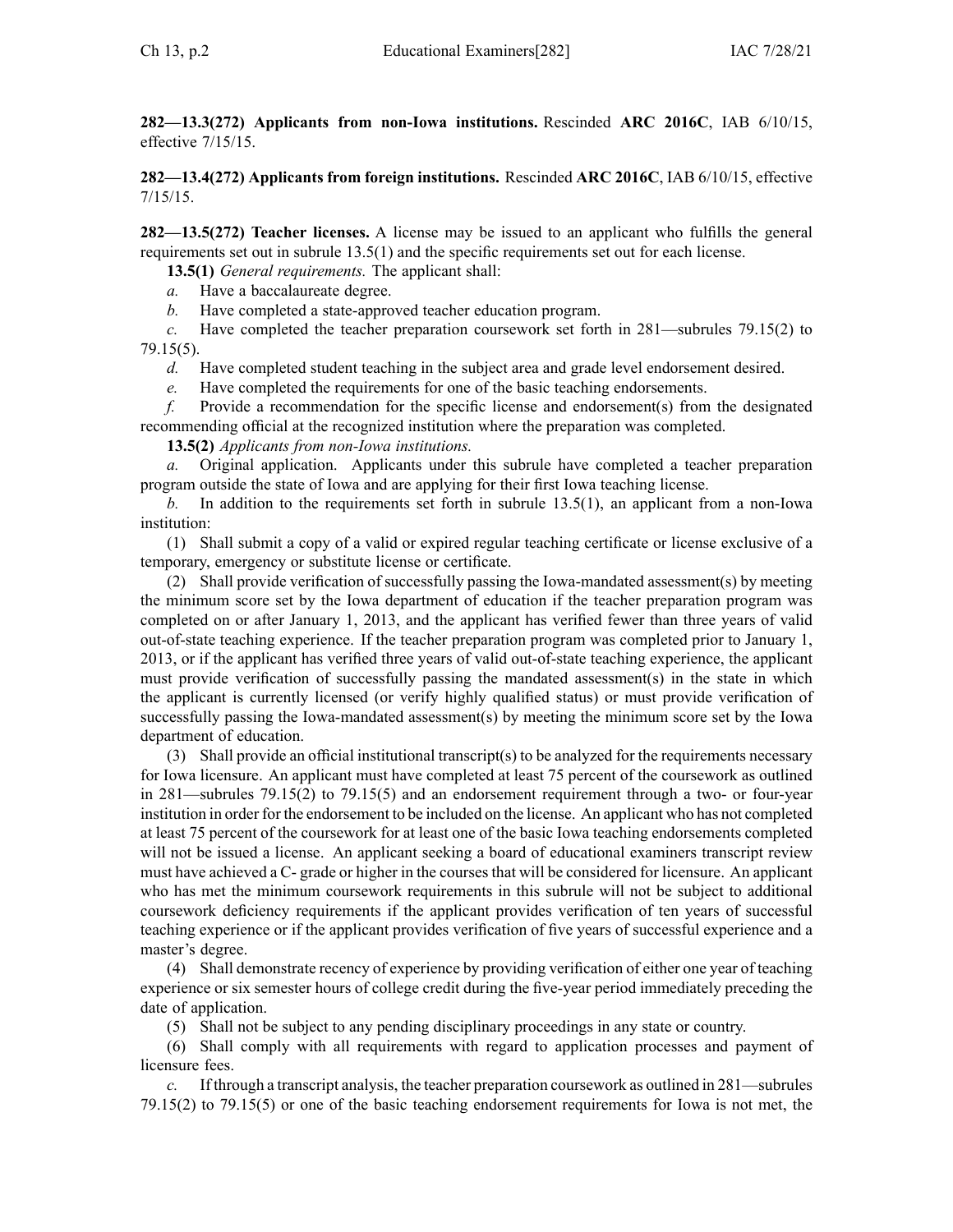applicant may be eligible for the equivalent Iowa endorsement areas, as designated by the Iowa board of educational examiners, based on current and valid National Board Certification.

*d.* If the teacher preparation program was considered nontraditional, candidates will be asked to verify the following:

(1) That the program was for secondary education;

(2) A baccalaureate degree with <sup>a</sup> cumulative grade point average of 2.50 on <sup>a</sup> 4.0 scale; and

(3) The completion of <sup>a</sup> student teaching or internship experience or three years of teaching experience.

*e.* If the teacher preparation coursework as outlined in [281—subrules](https://www.legis.iowa.gov/docs/iac/rule/281.79.15.pdf) 79.15(2) to [79.15\(5\)](https://www.legis.iowa.gov/docs/iac/rule/281.79.15.pdf) cannot be reviewed through <sup>a</sup> traditional transcript evaluation, <sup>a</sup> portfolio review and evaluation process may be utilized.

(1) An applicant must demonstrate proficiency in <sup>a</sup> minimum of at least 75 percen<sup>t</sup> of the teacher preparation coursework as outlined in [281—subrules](https://www.legis.iowa.gov/docs/iac/rule/281.79.15.pdf) 79.15(2) to [79.15\(5\)](https://www.legis.iowa.gov/docs/iac/rule/281.79.15.pdf).

(2) An applicant must meet with the board of educational examiners to answer any of the board's questions concerning the portfolio.

*f.* An applicant under this subrule or subrule [13.5\(3\)](https://www.legis.iowa.gov/docs/iac/rule/282.13.5.pdf) shall be granted an Iowa teaching license and will not be subject to additional assessments or coursework deficiencies if the following additional requirements have been met:

(1) Verification of Iowa residency, or, for military spouses, verification of <sup>a</sup> permanen<sup>t</sup> change of military installation.

(2) Valid or expired regular teaching certificate or license in good standing from another state without pending disciplinary action, valid for <sup>a</sup> minimum of one year, exclusive of <sup>a</sup> temporary, emergency or substitute license or certificate. Endorsements shall be granted based on comparable Iowa endorsements, and endorsement requirements may be waived in order to gran<sup>t</sup> the most comparable endorsement.

(3) Passing test scores for the required assessments for the state where the teaching license was issued.

*g.* Holders of an Iowa regional exchange license issued prior to January 1, 2021, may submit <sup>a</sup> new application if the requirements in this subrule would have been met at the time of their initial application.

**13.5(3)** *Applicants from foreign institutions.* An applicant for initial licensure whose preparation was completed in <sup>a</sup> foreign institution must additionally obtain <sup>a</sup> course-by-course credential evaluation repor<sup>t</sup> completed by one of the board-approved credential evaluation services and then file this repor<sup>t</sup> with the Iowa board of educational examiners for <sup>a</sup> determination of eligibility for licensure. After receiving the notification of eligibility by the Iowa board of educational examiners, the applicant must provide verification of successfully passing the Iowa-mandated assessment(s) pursuan<sup>t</sup> to [subparagraph](https://www.legis.iowa.gov/docs/iac/rule/282.13.5.pdf) [13.5\(2\)](https://www.legis.iowa.gov/docs/iac/rule/282.13.5.pdf)*"b"*(2).

[**ARC [2016C](https://www.legis.iowa.gov/docs/aco/arc/2016C.pdf)**, IAB 6/10/15, effective 7/15/15; **ARC [2584C](https://www.legis.iowa.gov/docs/aco/arc/2584C.pdf)**, IAB 6/22/16, effective 7/27/16; **ARC [3829C](https://www.legis.iowa.gov/docs/aco/arc/3829C.pdf)**, IAB 6/6/18, effective 7/11/18; **ARC [5321C](https://www.legis.iowa.gov/docs/aco/arc/5321C.pdf)**, IAB 12/16/20, effective 1/20/21; **ARC [5803C](https://www.legis.iowa.gov/docs/aco/arc/5803C.pdf)**, IAB 7/28/21, effective 9/1/21]

**282—13.6(272) Specific requirements for an initial license.** An initial license valid for <sup>a</sup> minimum of two years with an expiration date of June 30 may be issued to an applicant who meets the general requirements set forth in rule [282—13.5](https://www.legis.iowa.gov/docs/iac/rule/282.13.5.pdf)(272).

**13.6(1)** For an applicant applying pursuan<sup>t</sup> to subrule 13.5(1), <sup>a</sup> nonrenewable temporary initial license may be issued if the applicant presents an assessment waiver issued by the director of the Iowa department of education within 30 days of the waiver issuance. The applicant must meet the assessment requirement in order to apply for full Iowa licensure.

**13.6(2)** For an applicant applying pursuan<sup>t</sup> to subrule 13.5(2), <sup>a</sup> nonrenewable temporary initial license may be issued to the applicant if all requirements have been met with the exception of the assessments pursuan<sup>t</sup> to subparagraph 13.5(2)*"b"*(2). The applicant must meet the assessment requirement in order to apply for full Iowa licensure.

**13.6(3)** The temporary initial license shall be valid for one year from the date of issuance. This license is nonrenewable and may not be extended. This license may only be issued if the applicant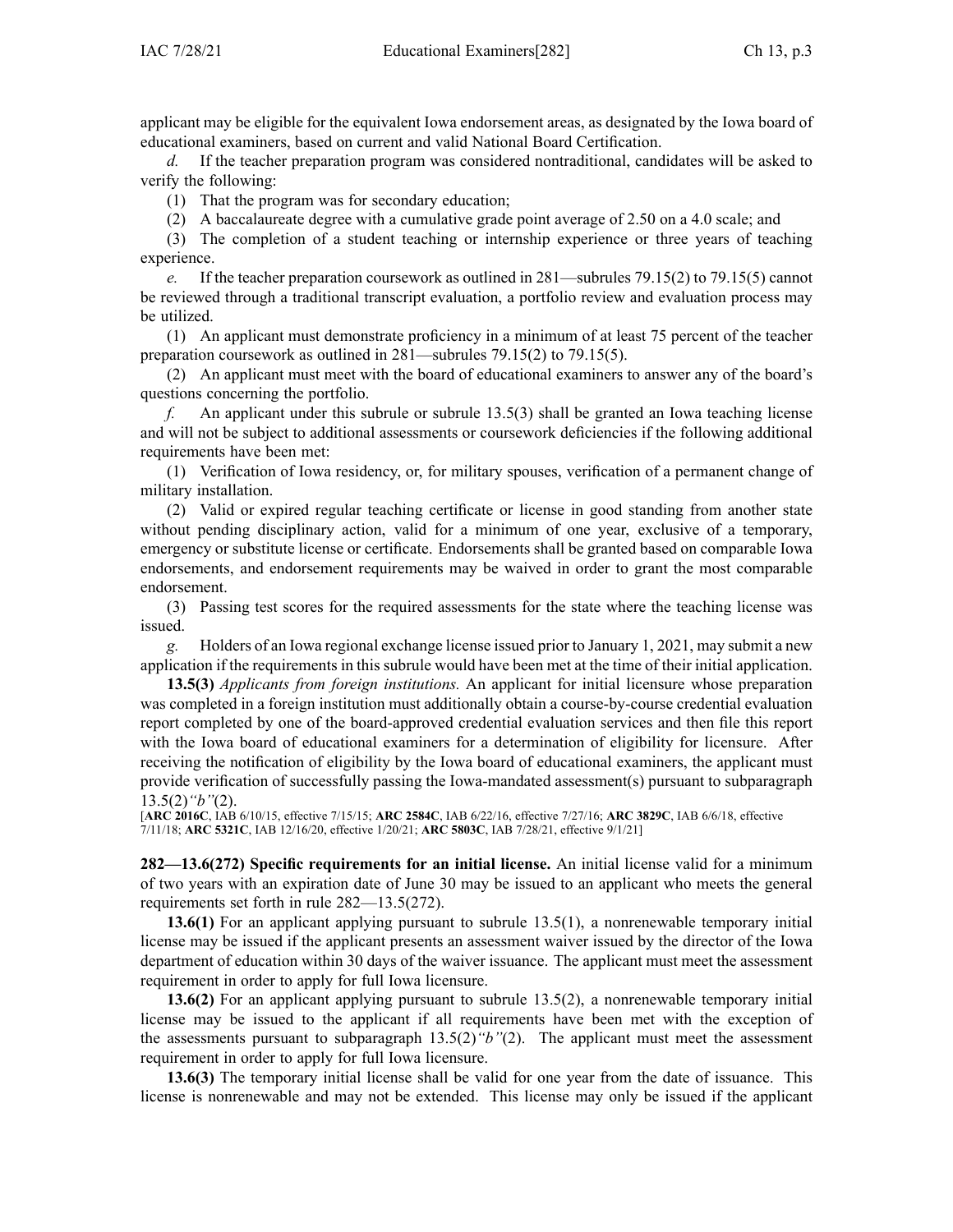provides an affidavit from the administrator of an Iowa school district or accredited nonpublic school verifying that an offer of <sup>a</sup> teaching contract has been made and that the employer made every reasonable and good-faith effort to employ <sup>a</sup> fully licensed teacher for the specified subject and was unable to employ such <sup>a</sup> teacher.

[**ARC [2016C](https://www.legis.iowa.gov/docs/aco/arc/2016C.pdf)**, IAB 6/10/15, effective 7/15/15; **ARC [3979C](https://www.legis.iowa.gov/docs/aco/arc/3979C.pdf)**, IAB 8/29/18, effective 10/3/18; **ARC [4621C](https://www.legis.iowa.gov/docs/aco/arc/4621C.pdf)**, IAB 8/28/19, effective 8/7/19]

**282—13.7(272) Specific requirements for <sup>a</sup> standard license.** A standard license valid for five years may be issued to an applicant who:

1. Meets the general requirements set forth in rule 282—13.5(272), and

2. Shows evidence ofsuccessful completion of <sup>a</sup> state-approved mentoring and induction program or mentoring through <sup>a</sup> state-approved career, leadership, and compensation framework by meeting the Iowa teaching standards as determined by <sup>a</sup> comprehensive evaluation and two years' successful teaching experience within the applicant's approved endorsement area(s). In lieu of completion of an Iowa state-approved mentoring program, the applicant must provide evidence of three years' successful teaching experience within the applicant's approved endorsement area(s) at any of the following:

- ●An accredited nonpublic school in this state.
- $\bullet$ A preschool program approved by the United States Department of Health and Human Services.

● Preschool programs at school districts approved to participate in the preschool program under Iowa Code chapter [256C](https://www.legis.iowa.gov/docs/ico/chapter/2016/256C.pdf).

● Shared visions programs receiving grants from the child development coordinating council under Iowa Code section [256A.3](https://www.legis.iowa.gov/docs/ico/section/2016/256A.3.pdf).

● Preschool programs receiving moneys from the school ready children grants account of the early childhood Iowa fund created in Iowa Code section [256I.11](https://www.legis.iowa.gov/docs/ico/section/2016/256I.11.pdf).

●An out-of-state PK-12 educational setting.

[**ARC [2016C](https://www.legis.iowa.gov/docs/aco/arc/2016C.pdf)**, IAB 6/10/15, effective 7/15/15; **ARC [2792C](https://www.legis.iowa.gov/docs/aco/arc/2792C.pdf)**, IAB 11/9/16, effective 12/14/16; **ARC [3634C](https://www.legis.iowa.gov/docs/aco/arc/3634C.pdf)**, IAB 2/14/18, effective 3/21/18]

**282—13.8(272) Specific requirements for <sup>a</sup> master educator's license.** A master educator's license is valid for five years and may be issued to an applicant who:

1. Is the holder of or is eligible for <sup>a</sup> standard license as set out in rule 282—13.7(272), and

- 2. Verifies five years of successful teaching experience, and
- 3. Completes one of the following options:
- ●Master's degree in <sup>a</sup> recognized endorsement area, or
- ● Master's degree in curriculum, effective teaching, or <sup>a</sup> similar degree program which has <sup>a</sup> focus on school curriculum or instruction.

[**ARC [1168C](https://www.legis.iowa.gov/docs/aco/arc/1168C.pdf)**, IAB 11/13/13, effective 12/18/13; **ARC [5803C](https://www.legis.iowa.gov/docs/aco/arc/5803C.pdf)**, IAB 7/28/21, effective 9/1/21]

# **282—13.9(272) Teacher intern license.**

**13.9(1)** *Authorization.* The teacher intern is authorized to teach in grades 7 to 12.

**13.9(2)** *Term.* The term of the teacher intern license will be one school year. This license is nonrenewable.

**13.9(3)** *Teacher intern requirements.* A teacher intern license may be issued to an applicant who has been recommended by an institution with <sup>a</sup> state-approved intern program and who has met the background check requirements set forth in rule [282—13.1](https://www.legis.iowa.gov/docs/iac/rule/282.13.1.pdf)(272).

**13.9(4)** *Requirements to convert the teacher intern license to the initial license.* An initial license shall be issued upon application provided that the teacher intern has met the requirements as verified by the recommendation from the state-approved program.

**13.9(5)** *Requirements to extend the teacher intern license if the teacher intern does not complete all of the education coursework during the term of the teacher intern license.*

*a.* A one-year extension of the teacher intern license may be issued upon application provided that the teacher intern has met both of the following requirements:

(1) Successful completion of one year of teaching experience during the teacher internship.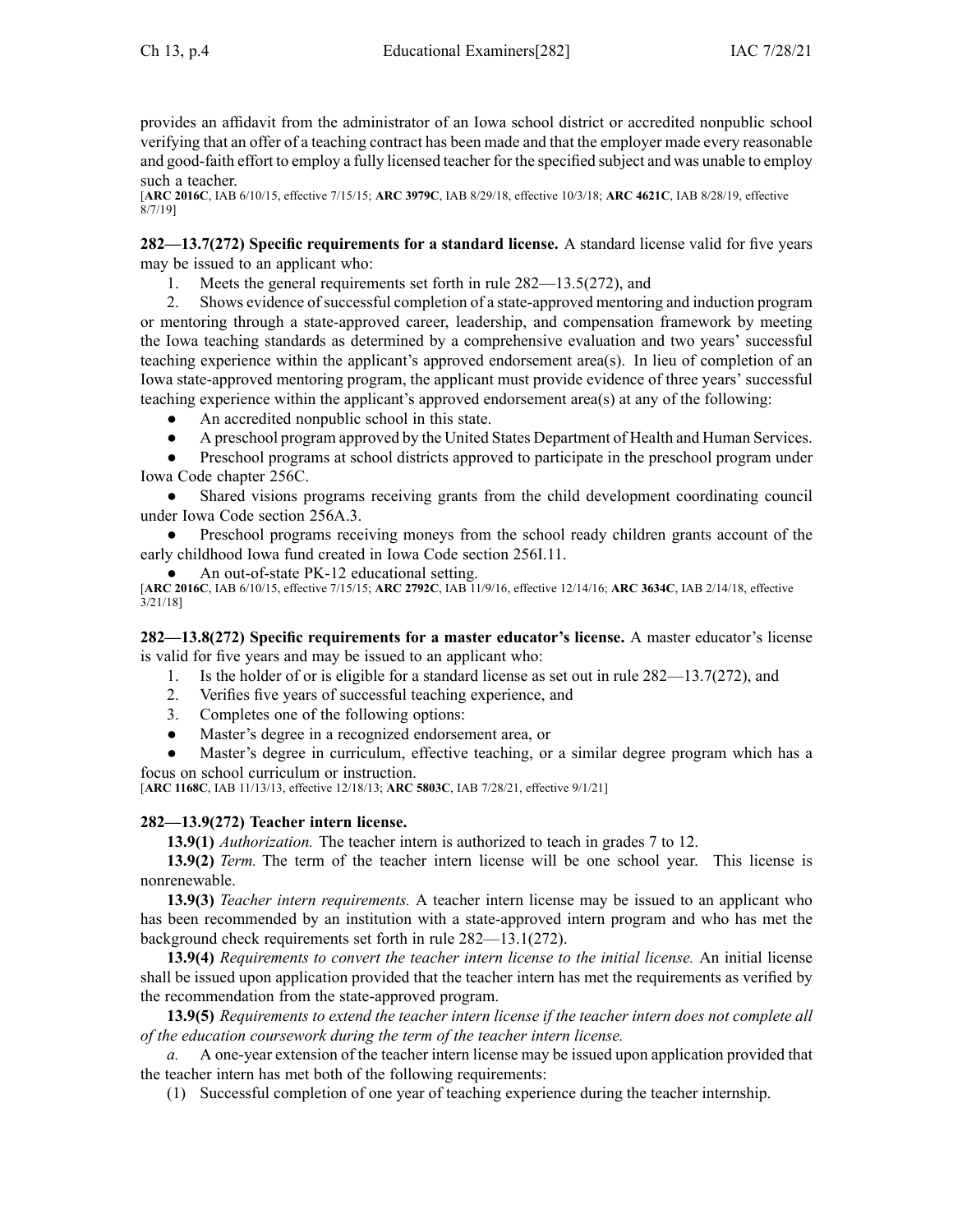(2) Verification by the recommending official at the approved teacher intern program that the teacher intern has not completed all of the coursework required for the initial license.

*b.* Only one year of teaching experience during the term of the teacher intern license or the extension of <sup>a</sup> teacher intern license may be used to convert the teacher intern license to <sup>a</sup> standard teaching license.

[**ARC [8688B](https://www.legis.iowa.gov/docs/aco/arc/8688B.pdf)**, IAB 4/7/10, effective 5/12/10; **ARC [9925B](https://www.legis.iowa.gov/docs/aco/arc/9925B.pdf)**, IAB 12/14/11, effective 1/18/12; **ARC [0698C](https://www.legis.iowa.gov/docs/aco/arc/0698C.pdf)**, IAB 5/1/13, effective 6/5/13; **ARC [0865C](https://www.legis.iowa.gov/docs/aco/arc/0865C.pdf)**, IAB 7/24/13, effective 8/28/13; **ARC [1374C](https://www.legis.iowa.gov/docs/aco/arc/1374C.pdf)**, IAB 3/19/14, effective 4/23/14; **ARC [2016C](https://www.legis.iowa.gov/docs/aco/arc/2016C.pdf)**, IAB 6/10/15, effective 7/15/15]

**282—13.10(272) Specific requirements for <sup>a</sup> Class A extension license.** A nonrenewable Class A extension license valid for one year may be issued to an individual under one of the following conditions:

13.10(1) Based on an expired Iowa certificate or license, exclusive of a Class A extension or Class *B license.*

*a.* The holder of an expired license, exclusive of <sup>a</sup> Class A extension or Class B license, shall be eligible to receive <sup>a</sup> Class A extension license upon application. This license shall be endorsed for the type of service authorized by the expired license on which it is based.

The holder of an expired license who is currently under contract with an Iowa educational unit (area education agency/local education agency/local school district) and who does not meet the renewal requirements for the license held shall be required to secure the signature of the superintendent or designee before the license will be issued.

**13.10(2)** *Based on <sup>a</sup> mentoring and induction program.* An applicant may be eligible for <sup>a</sup> Class A extension license if the school district, after conducting <sup>a</sup> comprehensive evaluation, recommends and verifies that the applicant shall participate in the mentoring program for <sup>a</sup> third year. No further extensions are available for this type of Class A extension license.

[**ARC [7987B](https://www.legis.iowa.gov/docs/aco/arc/7987B.pdf)**, IAB 7/29/09, effective 9/2/09; **ARC [8134B](https://www.legis.iowa.gov/docs/aco/arc/8134B.pdf)**, IAB 9/9/09, effective 10/14/09; **ARC [8957B](https://www.legis.iowa.gov/docs/aco/arc/8957B.pdf)**, IAB 7/28/10, effective 9/1/10; **ARC [2016C](https://www.legis.iowa.gov/docs/aco/arc/2016C.pdf)**, IAB 6/10/15, effective 7/15/15]

**282—13.11(272) Specific requirements for <sup>a</sup> Class B license.** A Class B license, which is valid for two years and which is nonrenewable, may be issued to an individual under the following conditions:

**13.11(1)** *Endorsement in progress.* The individual has <sup>a</sup> valid initial, standard, master educator, permanen<sup>t</sup> professional, Class A extension, exchange, or professional service license and one or more endorsements but is seeking to obtain some other endorsement. A Class B license may be issued if requested by an employer and if the individual seeking to obtain some other endorsement has completed at least two-thirds of the requirements, or one-half of the content requirements in <sup>a</sup> state-designated shortage area, leading to completion of all requirements for the endorsement. A Class B license may not be issued for the driver's education endorsement.

**13.11(2)** *Program of study.* The college or university must outline the program of study necessary to meet the endorsement requirements for specified areas. This program of study must be attached to the application.

**13.11(3)** *Request for executive director decision.* If the minimum content requirements have not been met for the Class B license, <sup>a</sup> one-year executive director decision license may be issued if requested by the school district and if the school district can demonstrate that <sup>a</sup> candidate with the proper endorsement was not found after <sup>a</sup> diligent search. The executive director decision license may not be renewed and will expire on June 30 of the fiscal year in which it was issued.

**13.11(4)** *Expiration.* The Class B license will expire on June 30 of the fiscal year in which it was issued plus one year.

[**ARC [7987B](https://www.legis.iowa.gov/docs/aco/arc/7987B.pdf)**, IAB 7/29/09, effective 9/2/09; **ARC [8133B](https://www.legis.iowa.gov/docs/aco/arc/8133B.pdf)**, IAB 9/9/09, effective 10/14/09; **ARC [9207B](https://www.legis.iowa.gov/docs/aco/arc/9207B.pdf)**, IAB 11/3/10, effective 12/8/10; **ARC [9573B](https://www.legis.iowa.gov/docs/aco/arc/9573B.pdf)**, IAB 6/29/11, effective 8/3/11; **ARC [2016C](https://www.legis.iowa.gov/docs/aco/arc/2016C.pdf)**, IAB 6/10/15, effective 7/15/15; **ARC [3633C](https://www.legis.iowa.gov/docs/aco/arc/3633C.pdf)**, IAB 2/14/18, effective 3/21/18]

**282—13.12(272) Specific requirements for <sup>a</sup> Class C license.** Rescinded IAB [7/29/09](https://www.legis.iowa.gov/docs/aco/bulletin/07-29-2009.pdf), effective 9/2/09.

**282—13.13(272) Specific requirements for <sup>a</sup> Class D occupational license.** Rescinded IAB [7/29/09](https://www.legis.iowa.gov/docs/aco/bulletin/07-29-2009.pdf), effective 9/2/09.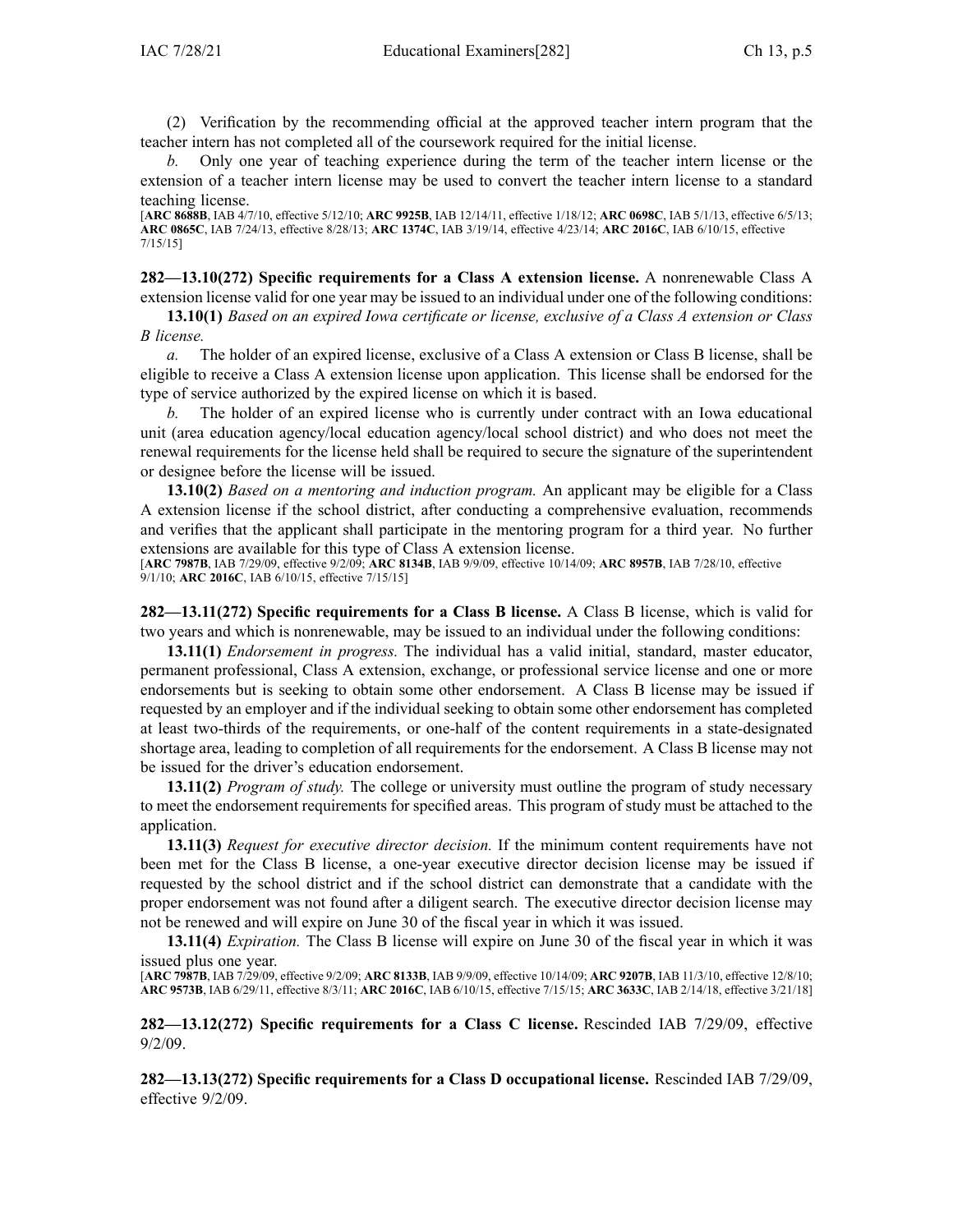**282—13.14(272) Specific requirements for <sup>a</sup> Class E emergency extension license.** A nonrenewable license valid for one year may be issued to an individual as follows:

**13.14(1)** *Expired license.* Based on an expired Class A or Class B license, the holder of the expired license shall be eligible to receive <sup>a</sup> Class E emergency extension license upon application and submission of all required materials.

**13.14(2)** *Application.* The application process will require transcripts of coursework completed during the term of the expired license, <sup>a</sup> program of study indicating the coursework necessary to obtain full licensure, and registration for coursework to be completed during the term of the Class E emergency extension license. The Class E emergency extension license will be denied if the applicant has not completed any coursework during the term of the Class A or Class B license unless extenuating circumstances are verified.

[**ARC [7987B](https://www.legis.iowa.gov/docs/aco/arc/7987B.pdf)**, IAB 7/29/09, effective 9/2/09; **ARC [2016C](https://www.legis.iowa.gov/docs/aco/arc/2016C.pdf)**, IAB 6/10/15, effective 7/15/15]

**282—13.15(272) Specific requirements for <sup>a</sup> Class G license.** Rescinded **ARC 5321C**, IAB [12/16/20](https://www.legis.iowa.gov/docs/aco/bulletin/12-16-2020.pdf), effective 1/20/21.

## **282—13.16(272) Specific requirements for <sup>a</sup> substitute teacher's license.**

**13.16(1)** *Substitute teacher requirements.* A substitute teacher's license may be issued to an individual who has completed <sup>a</sup> teacher preparation program and been the holder of, or presently holds, or is eligible to hold, <sup>a</sup> license in Iowa.

**13.16(2)** *Validity.* A substitute license is valid for five years and for not more than 90 days of teaching in one assignment during any one school year. A school district administrator may file <sup>a</sup> written reques<sup>t</sup> with the board for an extension of the 90-day limit in one assignment on the basis of documented need and benefit to the instructional program. The board will review the reques<sup>t</sup> and provide <sup>a</sup> written decision either approving or denying the request.

**13.16(3)** *Authorization.* The holder of <sup>a</sup> substitute license is authorized to substitute teach in any school system in any position in which <sup>a</sup> regularly licensed teacher is employed excep<sup>t</sup> in the driver's education classroom. In addition to the authority inherent in the initial, standard, master educator, professional administrator, regional exchange, full career and technical education authorization, full native language teaching authorization, professional service license, and permanen<sup>t</sup> professional licenses and the endorsement(s) held, the holder of one of these regular licenses may substitute on the same basis as the holder of <sup>a</sup> substitute license while the regular license is in effect. The executive director may gran<sup>t</sup> permission for <sup>a</sup> substitute to serve outside of <sup>a</sup> substitute's regular authority under unique circumstances.

[**ARC [9205B](https://www.legis.iowa.gov/docs/aco/arc/9205B.pdf)**, IAB 11/3/10, effective 12/8/10; **ARC [9206B](https://www.legis.iowa.gov/docs/aco/arc/9206B.pdf)**, IAB 11/3/10, effective 12/8/10; **ARC [0605C](https://www.legis.iowa.gov/docs/aco/arc/0605C.pdf)**, IAB 2/20/13, effective 3/27/13; **ARC [1324C](https://www.legis.iowa.gov/docs/aco/arc/1324C.pdf)**, IAB 2/19/14, effective 3/26/14; **ARC [2016C](https://www.legis.iowa.gov/docs/aco/arc/2016C.pdf)**, IAB 6/10/15, effective 7/15/15; **ARC [5303C](https://www.legis.iowa.gov/docs/aco/arc/5303C.pdf)**, IAB 12/2/20, effective 1/6/21; **ARC [5321C](https://www.legis.iowa.gov/docs/aco/arc/5321C.pdf)**, IAB 12/16/20, effective 1/20/21; see Delay note at end of chapter]

### **282—13.17(272) Specific requirements for exchange licenses.**

**13.17(1)** *Teacher exchange license.*

*a.* For an applicant applying under [13.5\(2\)](https://www.legis.iowa.gov/docs/iac/rule/282.13.5.pdf), <sup>a</sup> two-year nonrenewable exchange license may be issued to the applicant under any of the following conditions:

(1) The applicant has met the minimum coursework requirements for licensure but has some coursework deficiencies. Any coursework deficiencies must be completed for college credit, with the exception of human relations which may be taken for licensure renewal credit through an approved provider.

(2) The applicant submits verification that the applicant has applied for and will receive the applicant's first teaching license and is waiting for the processing or printing of <sup>a</sup> valid and current out-of-state license. The lack of <sup>a</sup> valid and current out-of-state license will be listed as <sup>a</sup> deficiency.

(3) The applicant has not met the requirement for recency set forth in [13.5\(2\)](https://www.legis.iowa.gov/docs/iac/rule/282.13.5.pdf)*"b"*(4).

*b.* After the term of the exchange license has expired, the applicant may apply to be fully licensed if the applicant has completed all requirements and is eligible for full licensure.

**13.17(2)** *International teacher exchange license.*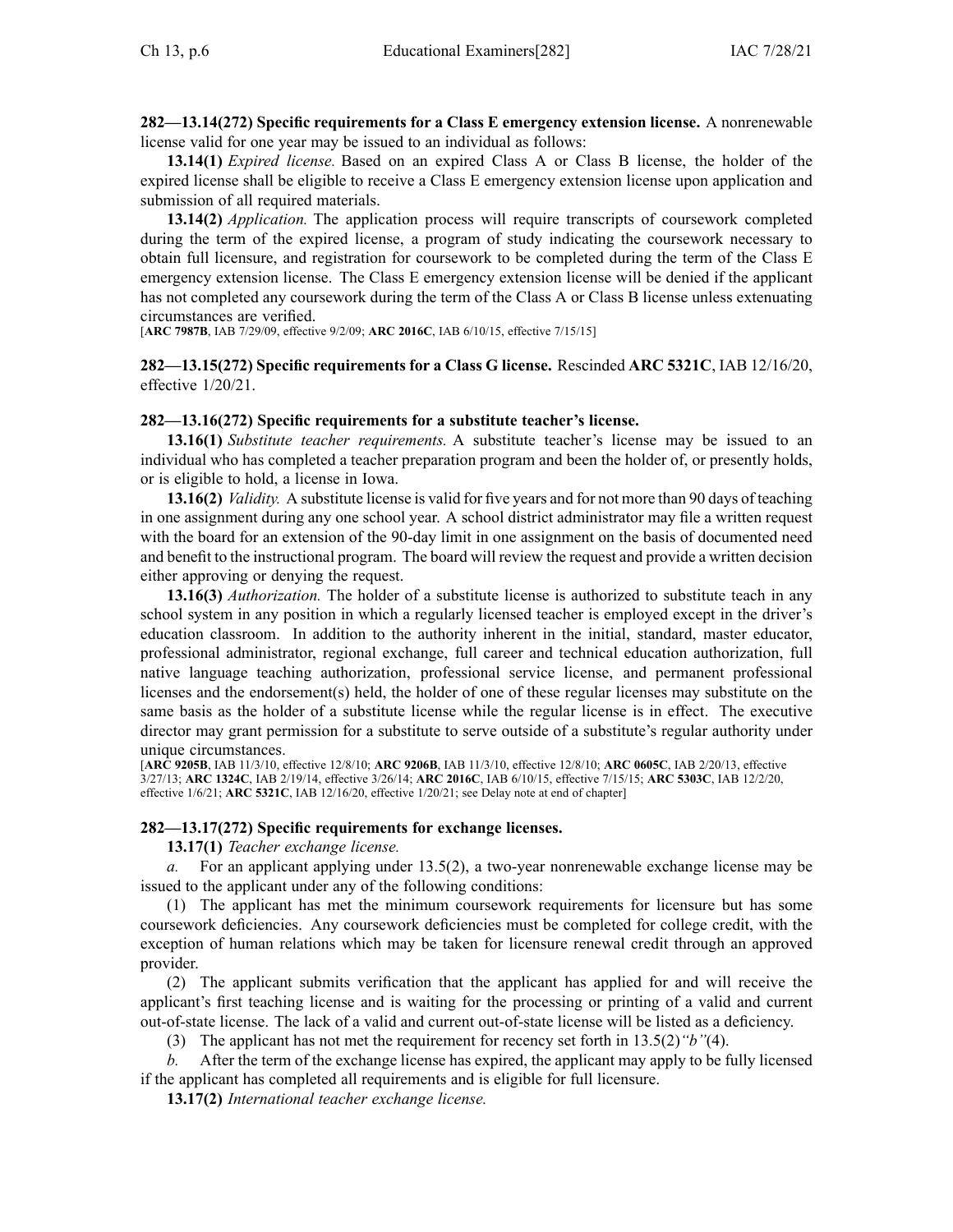*a.* A nonrenewable international exchange license may be issued to an applicant under the following conditions:

(1) The applicant has completed <sup>a</sup> teacher education program in another country; and

(2) The applicant is <sup>a</sup> participant in <sup>a</sup> teacher exchange program administered through the Iowa department of education, the U.S. Department of Education, or the U.S. Department of State.

*b.* Each exchange license shall be limited to the area(s) and level(s) of instruction as determined by an analysis of the application and the credential evaluation report.

This license shall not exceed one year unless the applicant can verify continued participation in the exchange program beyond one year.

*d.* After the term of the exchange license has expired, the applicant may apply to be fully licensed if the applicant has completed all requirements and is eligible for full licensure.

**13.17(3)** *Military exchange license.*

*a. Definitions.*

*"Military service"* means honorably serving on federal active duty, state active duty, or national guard duty, as defined in Iowa Code section [29A.1](https://www.legis.iowa.gov/docs/ico/section/2017/29A.1.pdf); in the military services of other states, as provided in 10 U.S.C. Section 101(c); or in the organized reserves of the United States, as provided in 10 U.S.C. Section 10101.

*"Veteran"* means an individual who meets the definition of "veteran" in Iowa Code section [35.1\(2\)](https://www.legis.iowa.gov/docs/ico/section/35.1.pdf).

*b. Spouses of active duty military service members applying under 13.5(2).* A three-year nonrenewable military exchange license may be issued to the applicant under the following conditions:

(1) The applicant has completed <sup>a</sup> baccalaureate degree and <sup>a</sup> traditional state-approved teacher preparation program.

(2) The applicant is the holder of <sup>a</sup> valid and current or an expired teaching license from another state.

(3) The applicant provides verification of the applicant's connection to or the applicant's spouse's connection to the military by providing <sup>a</sup> copy of current military orders with either <sup>a</sup> marriage license or <sup>a</sup> copy of <sup>a</sup> military ID card for the applicant's spouse.

(4) This license may be converted to <sup>a</sup> one-year regional exchange license upon application and paymen<sup>t</sup> of fees.

*c. Veterans or their spouses applying under 13.5(2).* A three-year military exchange license may be issued to an applicant who meets the requirements of [13.17\(3\)](https://www.legis.iowa.gov/docs/iac/rule/282.13.17.pdf)*"b"*(1) and (2). A veteran must provide <sup>a</sup> copy of the veteran's DD 214. A spouse must provide <sup>a</sup> copy of the veteran spouse's DD 214 and the couple's marriage license.

*d. Spouses of active duty military service veterans, or veterans'spouses applying under 13.5(2).* If the applicant has completed <sup>a</sup> nontraditional teacher preparation program but is not eligible for <sup>a</sup> teaching license, the applicant will be issued <sup>a</sup> substitute license, and the initial review for the portfolio review process will be completed by board staff. An applicant must provide verification of connection to the military outlined in [13.17\(3\)](https://www.legis.iowa.gov/docs/iac/rule/282.13.17.pdf)*"b"*(3) or [13.17\(3\)](https://www.legis.iowa.gov/docs/iac/rule/282.13.17.pdf)*"c."*

*e. Military education, training, and service credit.* An applicant for the military exchange license may apply for credit for verified military education, training, or service toward any experience or educational requirement for licensure by submitting documentation to the board of educational examiners. The applicant shall identify the experience or educational requirement to which the credit would be applied if granted. The board of educational examiners shall promptly determine whether the verified military education, training, or service will satisfy all or any par<sup>t</sup> of the identified experience or educational requirement for licensure.

[**ARC [8138B](https://www.legis.iowa.gov/docs/aco/arc/8138B.pdf)**, IAB 9/9/09, effective 10/14/09; **ARC [8604B](https://www.legis.iowa.gov/docs/aco/arc/8604B.pdf)**, IAB 3/10/10, effective 4/14/10; **ARC [9072B](https://www.legis.iowa.gov/docs/aco/arc/9072B.pdf)**, IAB 9/8/10, effective 10/13/10; **ARC [9840B](https://www.legis.iowa.gov/docs/aco/arc/9840B.pdf)**, IAB 11/2/11, effective 12/7/11; **ARC [0563C](https://www.legis.iowa.gov/docs/aco/arc/0563C.pdf)**, IAB 1/23/13, effective 1/1/13; **ARC [0868C](https://www.legis.iowa.gov/docs/aco/arc/0868C.pdf)**, IAB 7/24/13, effective 8/28/13; **ARC [1166C](https://www.legis.iowa.gov/docs/aco/arc/1166C.pdf)**, IAB 11/13/13, effective 12/18/13; **ARC [1323C](https://www.legis.iowa.gov/docs/aco/arc/1323C.pdf)**, IAB 2/19/14, effective 3/26/14; **ARC [1454C](https://www.legis.iowa.gov/docs/aco/arc/1454C.pdf)**, IAB 5/14/14, effective 6/18/14; **ARC [1878C](https://www.legis.iowa.gov/docs/aco/arc/1878C.pdf)**, IAB 2/18/15, effective 3/25/15; **ARC [2016C](https://www.legis.iowa.gov/docs/aco/arc/2016C.pdf)**, IAB 6/10/15, effective 7/15/15; **ARC [3196C](https://www.legis.iowa.gov/docs/aco/arc/3196C.pdf)**, IAB 7/5/17, effective 8/9/17; **ARC [5304C](https://www.legis.iowa.gov/docs/aco/arc/5304C.pdf)**, IAB 12/2/20, effective 1/6/21; **ARC [5803C](https://www.legis.iowa.gov/docs/aco/arc/5803C.pdf)**, IAB 7/28/21, effective 9/1/21]

**282—13.18(272) General requirements for an original teaching subject area endorsement.** Rescinded **ARC 2016C**, IAB [6/10/15](https://www.legis.iowa.gov/docs/aco/bulletin/06-10-2015.pdf), effective 7/15/15.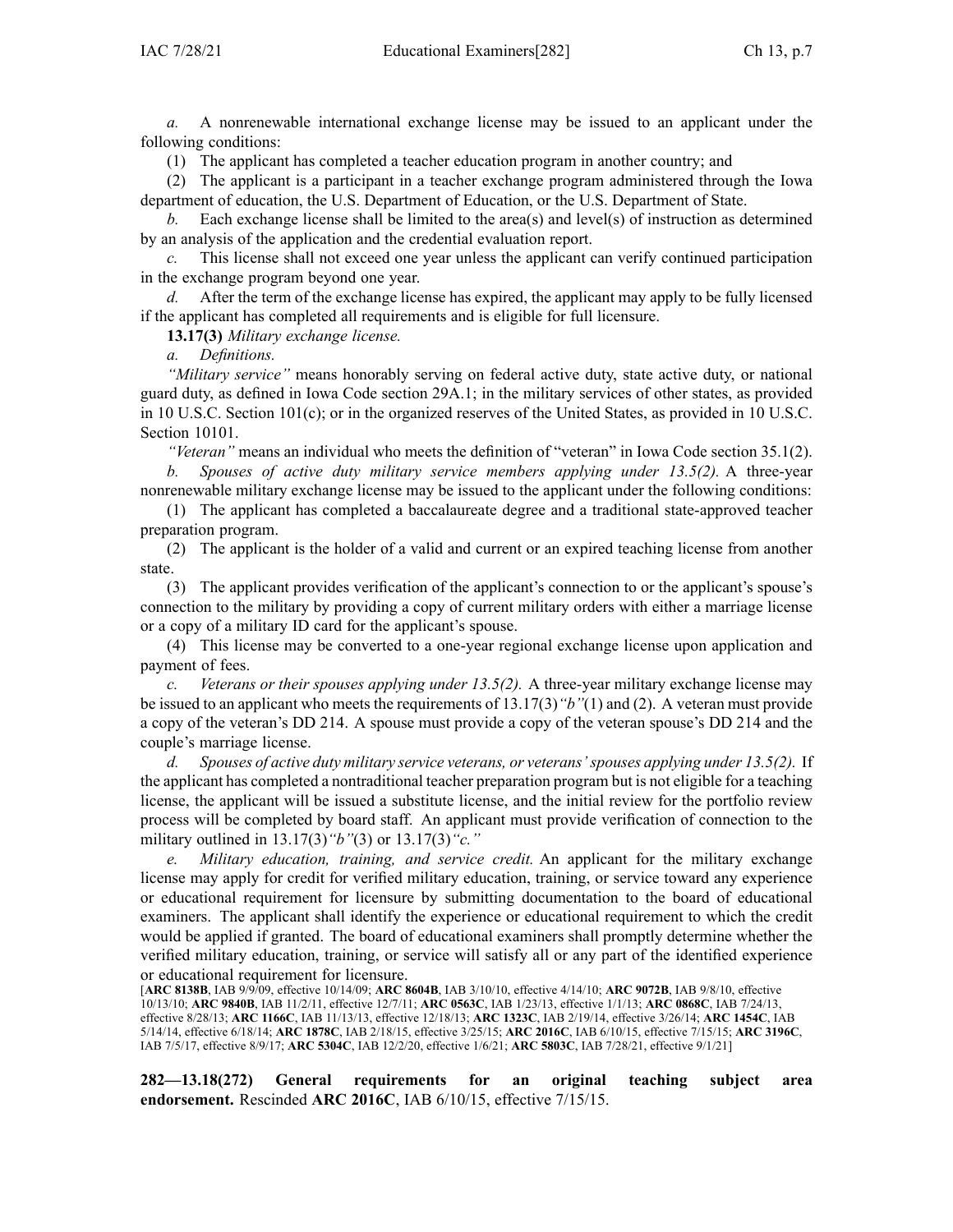**282—13.19(272) NCATE-accredited programs.** Rescinded IAB [6/17/09](https://www.legis.iowa.gov/docs/aco/bulletin/06-17-2009.pdf), effective 7/22/09.

**282—13.20(272) Permanent professional certificates.** Effective October 1, 1988, the permanen<sup>t</sup> professional certificate will no longer be issued. Any permanen<sup>t</sup> professional certificate issued prior to October 1, 1988, will continue in force with the endorsements and approvals appearing thereon, unless revoked or suspended for cause. If <sup>a</sup> permanen<sup>t</sup> professional certificate is revoked and if the holder is able at <sup>a</sup> later date to overcome or remediate the reasons for the revocation, the holder may apply for the appropriate new class of license set forth in this chapter. [**ARC [3633C](https://www.legis.iowa.gov/docs/aco/arc/3633C.pdf)**, IAB 2/14/18, effective 3/21/18]

**282—13.21(272) Human relations requirements for practitioner licensure.** Rescinded **ARC 2016C**, IAB [6/10/15](https://www.legis.iowa.gov/docs/aco/bulletin/06-10-2015.pdf), effective 7/15/15.

**282—13.22(272) Development of human relations components.** Rescinded **ARC 2016C**, [IAB](https://www.legis.iowa.gov/docs/aco/bulletin/06-10-2015.pdf) [6/10/15](https://www.legis.iowa.gov/docs/aco/bulletin/06-10-2015.pdf), effective 7/15/15.

**282—13.23** to **13.25** Reserved.

## **282—13.26(272) Requirements for elementary endorsements.**

**13.26(1)** *Teacher—prekindergarten-kindergarten.*

*a. Authorization.* The holder of this endorsement is authorized to teach at the prekindergarten-kindergarten level. Applicants for this endorsement must also hold the teacher—elementary classroom endorsement set forth in subrule [13.26\(4\)](https://www.legis.iowa.gov/docs/iac/rule/282.13.26.pdf) or the early childhood special education endorsement set forth in [282—subrule](https://www.legis.iowa.gov/docs/iac/rule/282.14.2.pdf) 14.2(1).

*b. Content.* Coursework must total <sup>a</sup> minimum of 18 semester hours and shall include the following:

(1) Child development and learning to include young children's characteristics and needs, with an emphasis on cognitive, language, physical, social, and emotional development, both typical and atypical, the multiple interacting influences on early development, and the creation of environments that are healthy, respectful, supportive, and challenging for each and every child.

(2) Building family and community relationships to include understanding that successful early childhood education depends upon reciprocal and respectful partnerships with families, communities, and agencies, that these partnerships have complex and diverse characteristics, and that all families should be involved in their children's development and learning.

(3) Assessment in early childhood to include child observation, documentation, and data collection, the development of appropriate goals, the benefits and uses of assessment for curriculum and instructional strategies, the use of technology when appropriate for assessment and adaptations, and building assessment partnerships with families to positively influence the development of each child.

(4) Developmentally effective approaches to include understanding how positive relationships and supportive interactions are the foundation of working with young children and families; knowing and understanding <sup>a</sup> wide array of developmentally appropriate approaches, including play and creativity, instructional strategies, and tools to connect with children and families; and reflecting on the teacher's own practice to promote positive outcomes for each child.

(5) Content knowledge to build <sup>a</sup> meaningful curriculum through the use of academic disciplines, including language and literacy, the arts (music, drama, dance, and visual arts), mathematics, science, social studies, physical activity, and health, for designing, implementing, and evaluating inquiry-based experiences that promote positive development and learning for each child.

(6) Collaboration and professionalism to include involvement in the early childhood field, knowledge about ethical and early childhood professional standards, engagemen<sup>t</sup> in continuous collaborative learning to inform practice, reflective and critical perspectives on early childhood education, and informed advocacy for young children and the profession.

(7) Field experiences and opportunities to observe and practice in <sup>a</sup> variety of early childhood settings, which include, at <sup>a</sup> minimum, 40 hours of observation and practice in <sup>a</sup> variety of preschool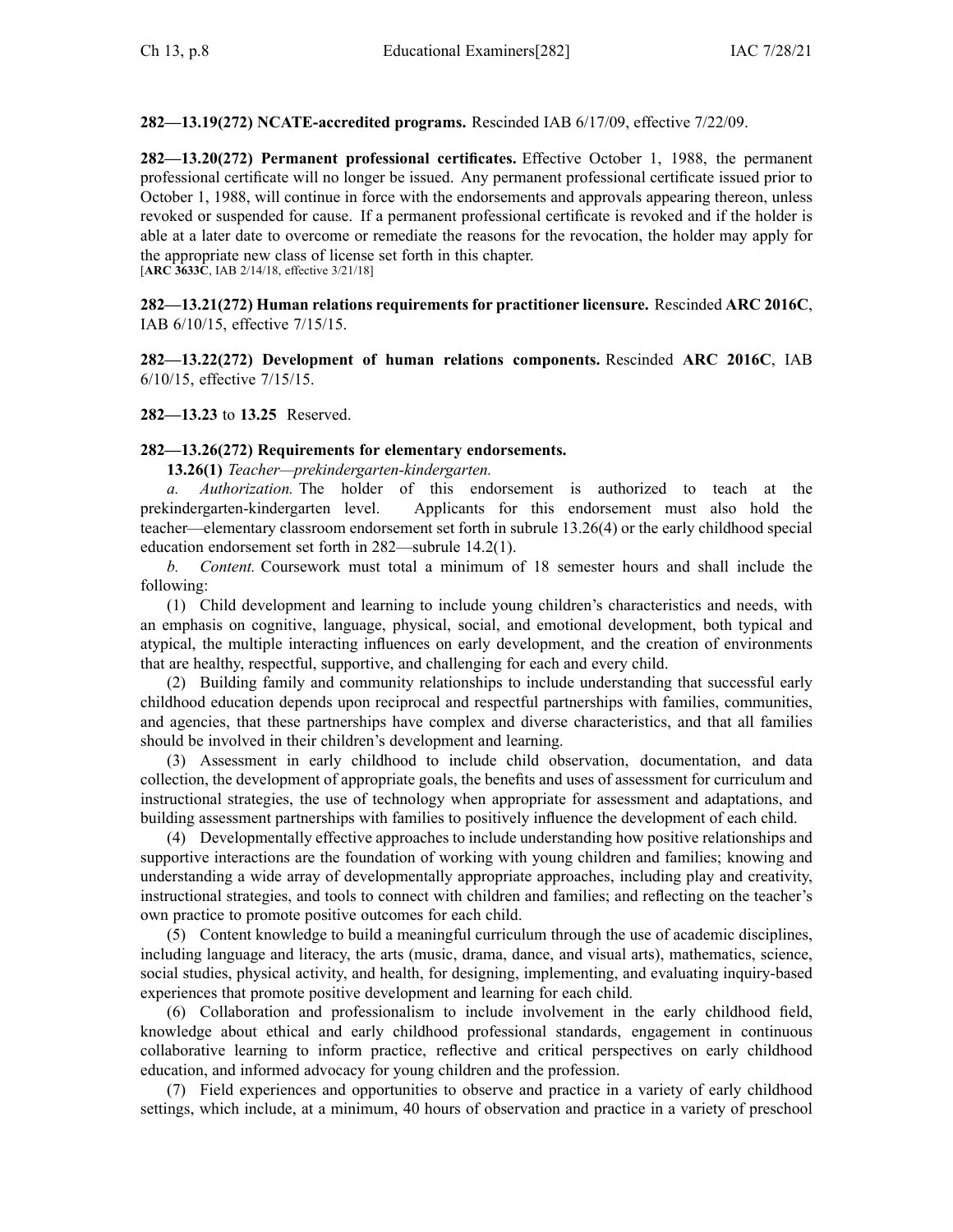settings such as urban, rural, socioeconomic status, cultural diversity, program types, and program sponsorship.

(8) Historical, philosophical, and social foundations of early childhood education.

(9) Student teaching in <sup>a</sup> prekindergarten setting as required in rule [281—79.14](https://www.legis.iowa.gov/docs/iac/rule/281.79.14.pdf)(256).

**13.26(2)** *Teacher—birth through grade three, inclusive settings.*

*a. Authorization.* The holder of this endorsement is authorized to teach children from birth through grade three in inclusive settings.

*b. Content.*

(1) Promoting child development and learning and individual learning differences.

1. Understand the nature of child growth and development for infants and toddlers (birth through age 2), preprimary (age 3 through age 5) and primary school children (age 6 through age 8), both typical and atypical, in areas of cognition, language development, physical motor, social-emotional, mental health, aesthetics, and adaptive behavior and how these impact development and learning in the first years of life, including the etiology, characteristics, and classifications of common disabilities in infants and young children and specific implications for development and learning.

2. Recognize that children are best understood in the contexts of family, culture and society and that cultural and linguistic diversity, stress, risk factors, biological and environmental factors, family strengths, and trauma influence development and learning at allstages, including pre-, peri-, and postnatal development and learning. Communicate the importance of responsive care to <sup>a</sup> child's development of identity and sense of self.

3. Use developmental knowledge to create learning environments and classroom procedures that promote positive social interaction, active engagement, high expectations for learning, mutual respect, and self-regulation through individually appropriate expectations and positive guidance techniques for each child to meet the child's optimum potential regardless of proficiency. Implement and evaluate preventative and reductive strategies to address challenging behaviors. Use motivational and instructional interventions to teach individuals with exceptionalities how to adapt to different environments. Know how to intervene safely and appropriately with individuals in crisis.

4. Use both child-initiated and teacher-facilitated instructional methods, including strategies such assmall and large group projects, play, systematic instruction, group discussion and cooperative decision making. Organize space, time, materials, peers, and adultsto maximize progressin natural and structured environments. Embed learning opportunities in everyday routines, relationships, activities, and places. Understand the impact of social and physical environments on development and learning.

5. Engage in intentional practices and implement learning experiences that value diversity and demonstrate understanding that bias and discrimination impact development. Understand how language, culture, and family background influence and suppor<sup>t</sup> the learning of each child.

(2) Building family and community relationships.

1. Build family and community relationships to include understanding that successful early childhood education depends upon reciprocal and respectful partnerships with families, communities, and agencies, that these partnerships have complex and diverse characteristics, and that all families should be involved in their children's development and learning.

2. Understand diverse family and community characteristics and how language, culture, and family background influence and suppor<sup>t</sup> children's learning, and apply that knowledge to develop, implement, and evaluate learning experience and strategies that respec<sup>t</sup> and reflect the diversity of children and their families.

3. Understand how to apply theories and knowledge of dynamic roles and relationships within and between families, schools, and communities. Recognize how to adapt consistently to the expressed and observed strengths and needs of the family, including two-way communication, and how to suppor<sup>t</sup> families' choices and priorities in the development of goals and intervention strategies.

4. Understand how to coordinate with all (caregivers, professionals, and agencies) who provide care and learning opportunities for each child by developing <sup>a</sup> community of suppor<sup>t</sup> for children and families through interagency collaboration to include agreements, referrals, and consultation.

(3) Observing, documenting, and assessing to suppor<sup>t</sup> young children and families.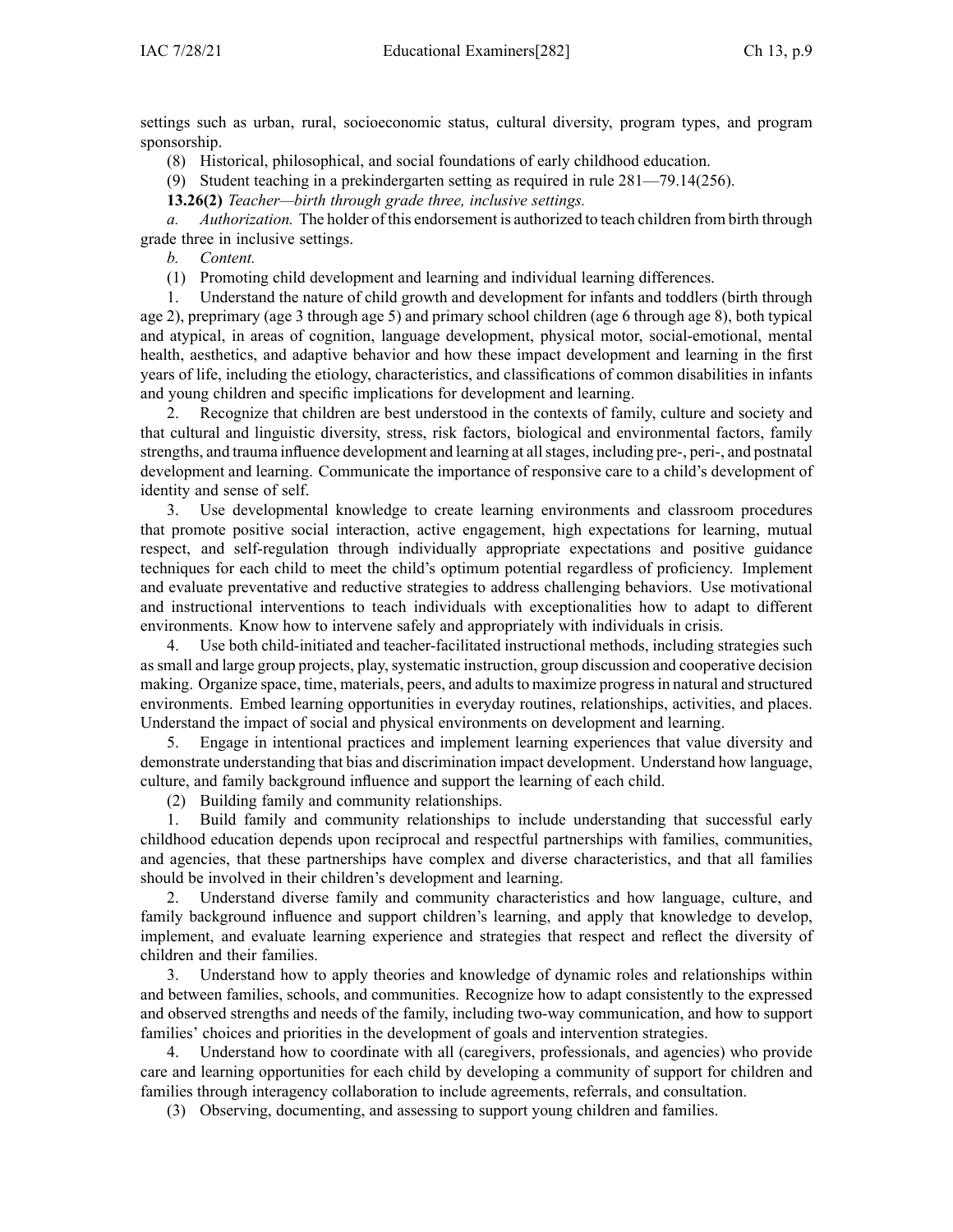1. Use technically sound formal and informal assessments that minimize bias and evaluation results to adapt and guide instruction. Demonstrate <sup>a</sup> range of appropriate assessment and evaluation strategies (e.g., family interview, observation, documentation, assessment instrument) to suppor<sup>t</sup> individual strengths, interests, and needs.

2. Design curricula, assessments, and teaching and intervention strategies that align with learner and program goals, including the development of individualized family service plans (IFSPs) and individualized education plans (IEPs). Assist families in identifying resources, priorities, and concerns in relation to the child's development. Understand and utilize assessment partnerships with families and with professional colleagues to build effective learning environments. Understand the role of the families in the assessment process and suppor<sup>t</sup> the choices they make (e.g., observer, participant). Participate as <sup>a</sup> team member to integrate assessment results in the development and implementation of individualized plans.

3. Understand and utilize observation, documentation, and other appropriate assessment tools and approaches, including the use of technology in documentation, assessment and data collection. Implement authentic assessment based on observation of spontaneous play. Demonstrate knowledge of alignment of assessment with curriculum, content standards, and local, state, and federal requirements. Assess progress in the developmental domains, play, and temperament.

4. Understand and utilize responsible assessments to promote positive outcomes for each child, including the use of assistive technology for children with disabilities. Use <sup>a</sup> variety of materials and contexts to maintain the interest of infants and young children in the assessment process.

5. Implement current educational, legal, and ethical guidelines when using assessment practices to suppor<sup>t</sup> children's individual strengths, interests, and needs (e.g., cultural, linguistic, ability diversity).

(4) Using developmentally and individually effective approaches to connect with children and families.

1. Understand positive relationships and supportive interactions as the foundation of the teacher's work with young children. Reflect on the teacher's own practice to promote positive outcomes for each child and family.

2. Develop, implement, and evaluate individualized plans, including IFSPs and IEPs, as <sup>a</sup> team leader with families and other professionals. Demonstrate appropriate and effective supports for children and families transitioning into and out of programs or classrooms. Seek and use additional resources and agencies outside the program/school when needed to effectively facilitate the learning and social/emotional development of each child.

3. Plan, develop, implement, and evaluate integrated learning experiences for home-, centerand school-based environments for infants, toddlers, preprimary and primary children, their families, and other care providers based on knowledge of individual children, the family, and the community. Select, develop, and evaluate developmentally and functionally appropriate materials, equipment, and environments. Develop adaptations and accommodations for infants, toddlers, preprimary, and primary children to meet their individual needs. Use <sup>a</sup> broad repertoire of developmentally and individually appropriate teaching/learning approaches and effective strategies and tools for early education, including appropriate uses of technology. Facilitate child-initiated development and learning.

4. Consider an individual's abilities, interests, learning environments, and cultural and linguistic factors in the selection, development, and adaptation of learning experiences for individuals with exceptionalities. Use teacher-scaffolded and -initiated instruction to complement child-initiated learning. Link development, learning experiences, and instruction to promote educational transitions. Use individual and group guidance and problem-solving techniques to develop supportive relationships with and among children. Use strategies to teach social skills and conflict resolution.

5. Implement basic health, nutrition, and safety managemen<sup>t</sup> procedures, including the design of physically and psychologically safe and healthy indoor and outdoor environments to promote development and learning. Recognize signs of emotional distress, physical and mental abuse and neglect in young children and understand mandatory reporting procedures. Demonstrate proficiency in infant-child cardiopulmonary resuscitation, emergency procedures and first aid.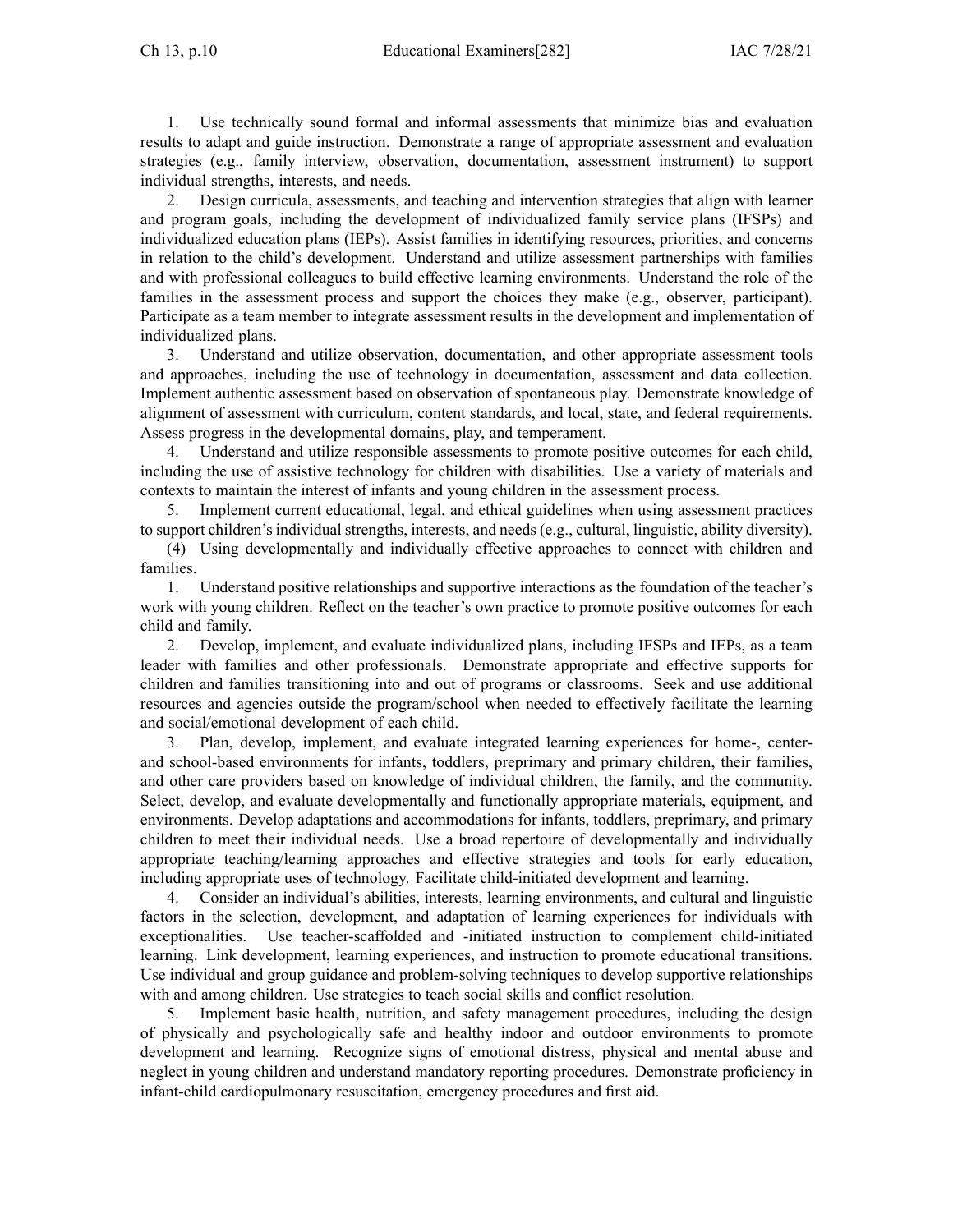6. Understand principles of administration, organization, and operation of programs for children from birth to age 8 and their families, including staff and program development, supervision, evaluation of staff, and continuing improvement of programs and services. Employ adult learning principles in consulting with and training family members and service providers.

7. Demonstrate the ability to collaborate with general educators and other colleagues to create safe, inclusive, culturally responsive learning environments to engage individuals with exceptionalities and diverse abilities in meaningful learning activities and social interactions.

(5) Using content knowledge to build <sup>a</sup> meaningful curriculum.

1. Develop and implement appropriate current research-supported learning experiences with <sup>a</sup> focus on the developmental domains, play, temperament, language and literacy to include first (home) and second language acquisition, mathematics, science, the arts (music, visual art, and drama), physical activity, health and safety, social studies, social skills, higher-thinking skills, and developmentally and individually appropriate methodology. Methods courses are required for the following areas: literacy, mathematics, social studies, science, physical education and wellness, and visual and performing arts.

2. Use the Iowa Early Learning Standards and the Iowa core with information from ongoing child observations and assessments to plan, implement, and evaluate appropriate instruction that improves academic and developmental progress of each child, including those with IFSPs/IEPs.

3. Understand the central concepts, structures of the discipline, and tools of inquiry of content areas taught, and demonstrate the ability to organize this knowledge, integrate cross-disciplinary skills, and develop meaningful learning progressions for individuals with exceptionalities (diverse abilities).

4. Modify general and specialized curricula to make them accessible to individuals with exceptionalities (diverse abilities). Develop adaptations and accommodations for infants, toddlers, preprimary, and primary children to meet their individual needs.

(6) Professional responsibilities.

1. Demonstrate awareness of early childhood program criteria, including the following: National Association for the Education of Young Children (NAEYC), Iowa Early Learning Standards, Head Start Performance Standards, and Iowa Quality Preschool Program Standards (IQPPS).

2. Collaborate with supervisors, mentors, and colleagues to enhance professional growth within and across disciplines to inform practice, including the use of data for decision making, and understand how to design and implement <sup>a</sup> professional development plan based on student achievement, self, peer, and supervisory evaluations and recommended practices.

3. Understand the significance of lifelong learning and participate in professional activities and learning communities. Participate in activities of professional organizations relevant to early childhood regular education, special education, and early intervention.

4. Use relevant national and state professional guidelines (national, state, or local), state curriculum standards, and current trends for content and outcomes and to inform and improve practices for young children and their families.

5. Adhere to state and national professional and ethical principles, practices, and codes.

6. Advocate for developmentally and individually appropriate practice, demonstrate awareness of issues that affect the lives of each child, and demonstrate necessary communication skills.

7. Understand historical, philosophical and foundational knowledge and how current issues and the legal bases of services influence professional practice in early childhood, early intervention, early childhood special education, and general and regular education in the K-3 age groups. Understand trends and issues in early childhood education, early childhood special education, and early intervention.

8. Provide guidance and direction to paraeducators, tutors, and volunteers.

(7) Early childhood field experiences.

1. Pre-student teaching field experiences, which must comprise <sup>a</sup> minimum of 100 clock hours, to include at least 20 hours of working with each age group (infants and toddlers, preprimary, and primary).

2. Experiences working in at least three settings that offer early childhood education, such as approved child care centers and registered child development homes, school-based preschool, community agencies, or home visiting programs.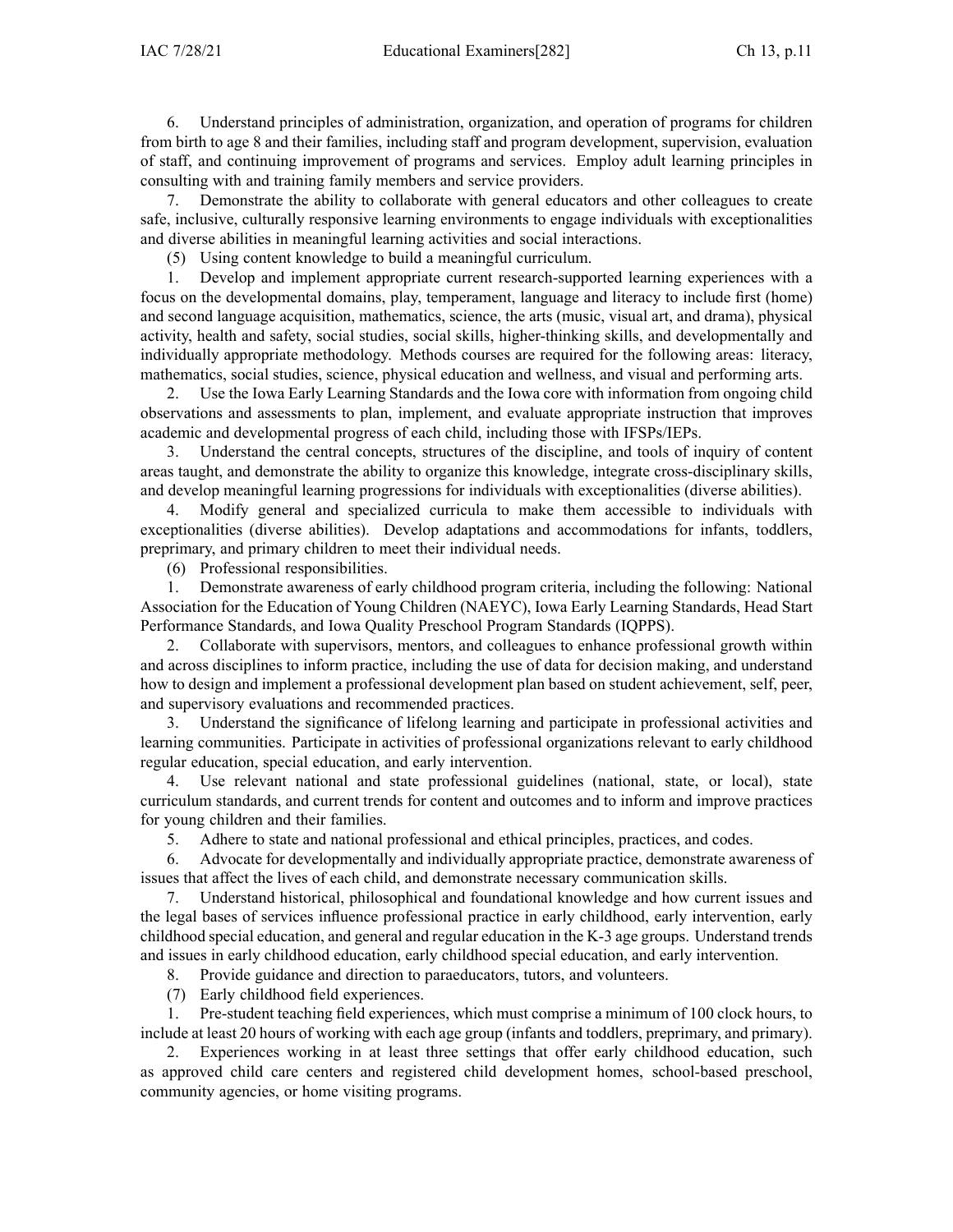Ch 13, p.12 Educational Examiners[282] IAC 7/28/21

3. Experiences working with children who have <sup>a</sup> range of abilities and disabilities and who reflect diverse family systems and other differentiating factors, such as urban and rural, socioeconomic status, and cultural and linguistic diversity.

4. Completion of supervised student teaching experience in at least two different settings including registered child development homes, home visiting programs, state-accredited child care centers, or classrooms which include both children with and without disabilities in two of three age levels: infant and toddler, preprimary, and primary.

**13.26(3)** *Teacher—prekindergarten through grade three, including special education.* Rescinded IAB 7/5/17, effective 8/9/17.

**13.26(4)** *Teacher—elementary classroom.*

*a. Authorization.* The holder of this endorsement is authorized to teach in kindergarten and grades one through six.

*b. Content.*

(1) Child growth and development with emphasis on the emotional, physical and mental characteristics of elementary age children, unless completed as par<sup>t</sup> of the professional education core.

- (2) At least 9 semester hours in literacy development, which must include:
- 1. Content:

 $\bullet$  Oral and written communication development; and linguistics, including phonology and phonological awareness, sound-symbol association, syllable types, morphology, syntax and semantics, and the relationship of these components to typical and atypical reading development and reading instruction;

- $\bullet$ Phonemic awareness;
- ●Word identification, including phonics and orthography;
- $\bullet$ Fluency;
- $\bullet$ Vocabulary;
- ●Comprehension;
- ●Writing mechanics;
- $\bullet$ Writing conventions;
- ●Writing process;
- $\bullet$ Children's literature.
- 2. Methods:

● Assessment, diagnosis and evaluation of student learning in literacy, including the knowledge of the signs and symptoms of dyslexia and other reading difficulties;

- ●Integration of the language arts (to include reading, writing, speaking, viewing, and listening);
- $\bullet$ Integration of technology in teaching and student learning in literacy;

● Current best-practice, research-based strategies and instructional technology for designing and delivering effective instruction, including appropriate interventions, groupings, remediation, assistive technology, and classroom accommodations for all students including students with dyslexia and other difficulties:

- $\bullet$ Classroom managemen<sup>t</sup> as it applies to literacy methods;
- ●Pre-student teaching clinical experience in teaching literacy.
- (3) At least 9 semester hours in mathematics which must include:
- 1. Content:
- $\bullet$ Numbers and operations;
- ●Algebra/number patterns;
- $\bullet$ Geometry;
- $\bullet$ Measurement;
- $\bullet$ Data analysis/probability.
- 2. Methods:
- ●Assessment, diagnosis and evaluation of student learning in mathematics;

● Current best-practice, research-based instructional methods in mathematical processes (to include problem solving; reasoning; communication; the ability to recognize, make and apply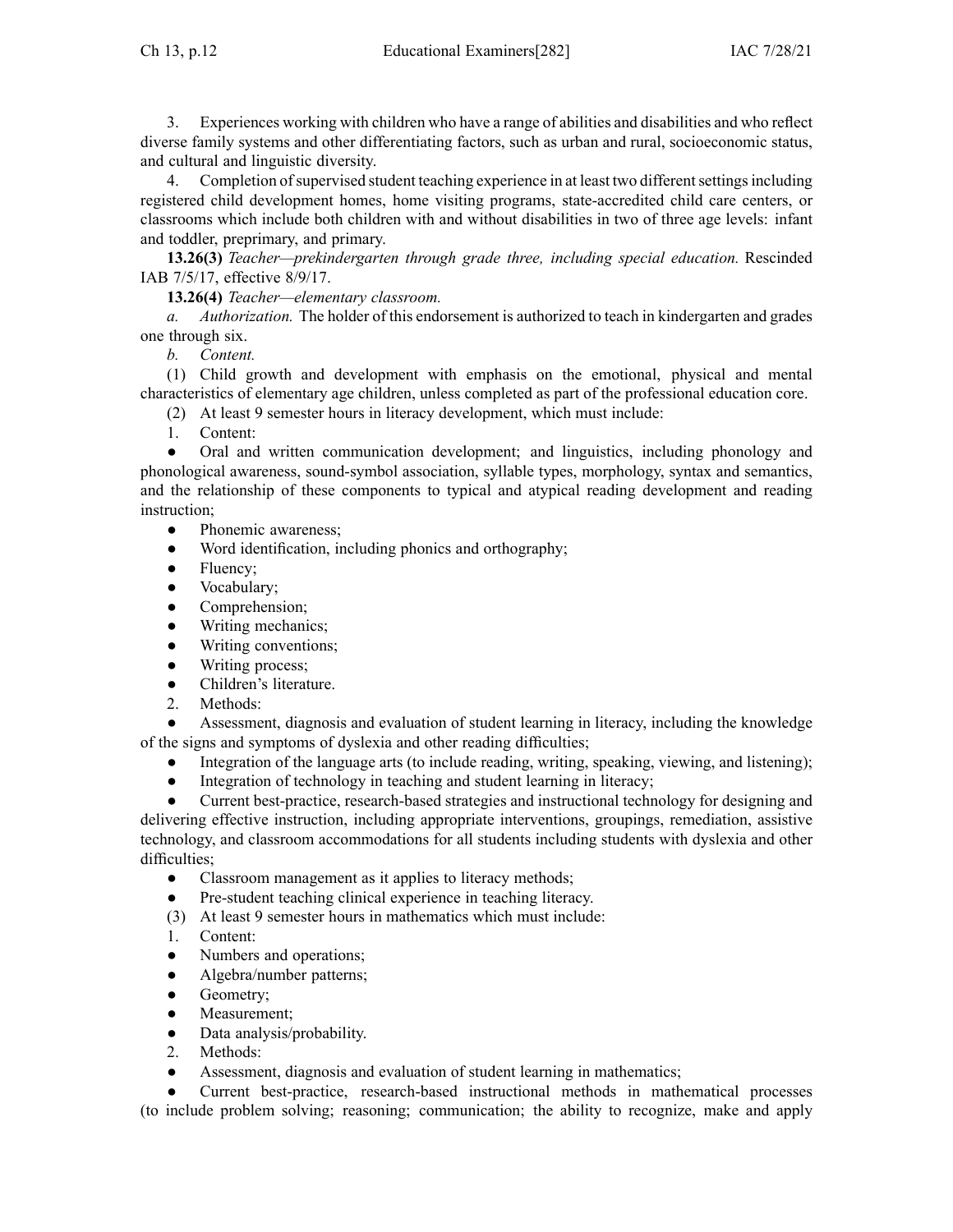connections; integration of manipulatives; the ability to construct and to apply multiple connected representations; and the application of content to real world experiences);

- ●Integration of technology in teaching and student learning in mathematics;
- ●Classroom managemen<sup>t</sup> as it applies to mathematics methods;
- $\bullet$ Pre-student teaching clinical experience in teaching mathematics.
- (4) At least 9 semester hours in social sciences which must include:
- 1. Content:
- $\bullet$ History;
- ●Geography;
- ●Political science/civic literacy;
- ●Economics;
- ●Behavioral sciences.
- 2. Methods:
- $\bullet$ Current best-practice, research-based approaches to the teaching and learning of social sciences;
- ●Integration of technology in teaching and student learning in social sciences;
- ●Classroom managemen<sup>t</sup> as it applies to social science methods.
- (5) At least 9 semester hours in science which must include:
- 1. Content:
- $\bullet$ Physical science;
- $\bullet$ Earth/space science;
- $\bullet$ Life science.
- 2. Methods:

● Current best-practice, research-based methods of inquiry-based teaching and learning of science;

- ●Integration of technology in teaching and student learning in science;
- ●Classroom managemen<sup>t</sup> as it applies to science methods.
- (6) At least 3 semester hours to include all of the following:
- 1. Methods of teaching elementary physical education, health, and wellness;
- 2. Methods of teaching visual arts for the elementary classroom;
- 3. Methods of teaching performance arts for the elementary classroom.

(7) Pre-student teaching field experience in at least two different grade levelsto include one primary and one intermediate placement.

(8) A field of specialization in <sup>a</sup> single discipline or <sup>a</sup> formal interdisciplinary program of at least 12 semester hours.

(9) Student teaching in an elementary general education classroom.

[**ARC [8400B](https://www.legis.iowa.gov/docs/aco/arc/8400B.pdf)**, IAB 12/16/09, effective 1/20/10; **ARC [8401B](https://www.legis.iowa.gov/docs/aco/arc/8401B.pdf)**, IAB 12/16/09, effective 1/20/10; **ARC [8402B](https://www.legis.iowa.gov/docs/aco/arc/8402B.pdf)**, IAB 12/16/09, effective 1/20/10; **ARC [8607B](https://www.legis.iowa.gov/docs/aco/arc/8607B.pdf)**, IAB 3/10/10, effective 4/14/10; **ARC [0446C](https://www.legis.iowa.gov/docs/aco/arc/0446C.pdf)**, IAB 11/14/12, effective 12/19/12; **ARC [2016C](https://www.legis.iowa.gov/docs/aco/arc/2016C.pdf)**, IAB 6/10/15, effective 7/15/15; **ARC [2527C](https://www.legis.iowa.gov/docs/aco/arc/2527C.pdf)**, IAB 5/11/16, effective 6/15/16; **ARC [2584C](https://www.legis.iowa.gov/docs/aco/arc/2584C.pdf)**, IAB 6/22/16, effective 7/27/16; **ARC [3197C](https://www.legis.iowa.gov/docs/aco/arc/3197C.pdf)**, IAB 7/5/17, effective 8/9/17]

### **282—13.27(272) Requirements for middle school endorsements.**

**13.27(1)** *Authorization.* The holder of this endorsement is authorized to teach in the two concentration areas in which the specific requirements have been completed as well as in other subject areas in grades five through eight which are not the core content areas. The holder is not authorized to teach art, industrial arts, music, reading, physical education, talented and gifted, English as <sup>a</sup> second language, and special education.

**13.27(2)** *Program requirements.*

*a.* Be the holder of <sup>a</sup> currently valid Iowa teacher's license with either the general elementary endorsement or one of the subject matter secondary level endorsements set out in rule [282—13.28](https://www.legis.iowa.gov/docs/iac/rule/282.13.28.pdf)(272).

*b.* A minimum of 9 semester hours of required coursework in the following:

(1) Coursework in the growth and development of the middle school age child, specifically addressing the social, emotional, physical and cognitive characteristics and needs of middle school age children in addition to related studies completed as par<sup>t</sup> of the professional education core.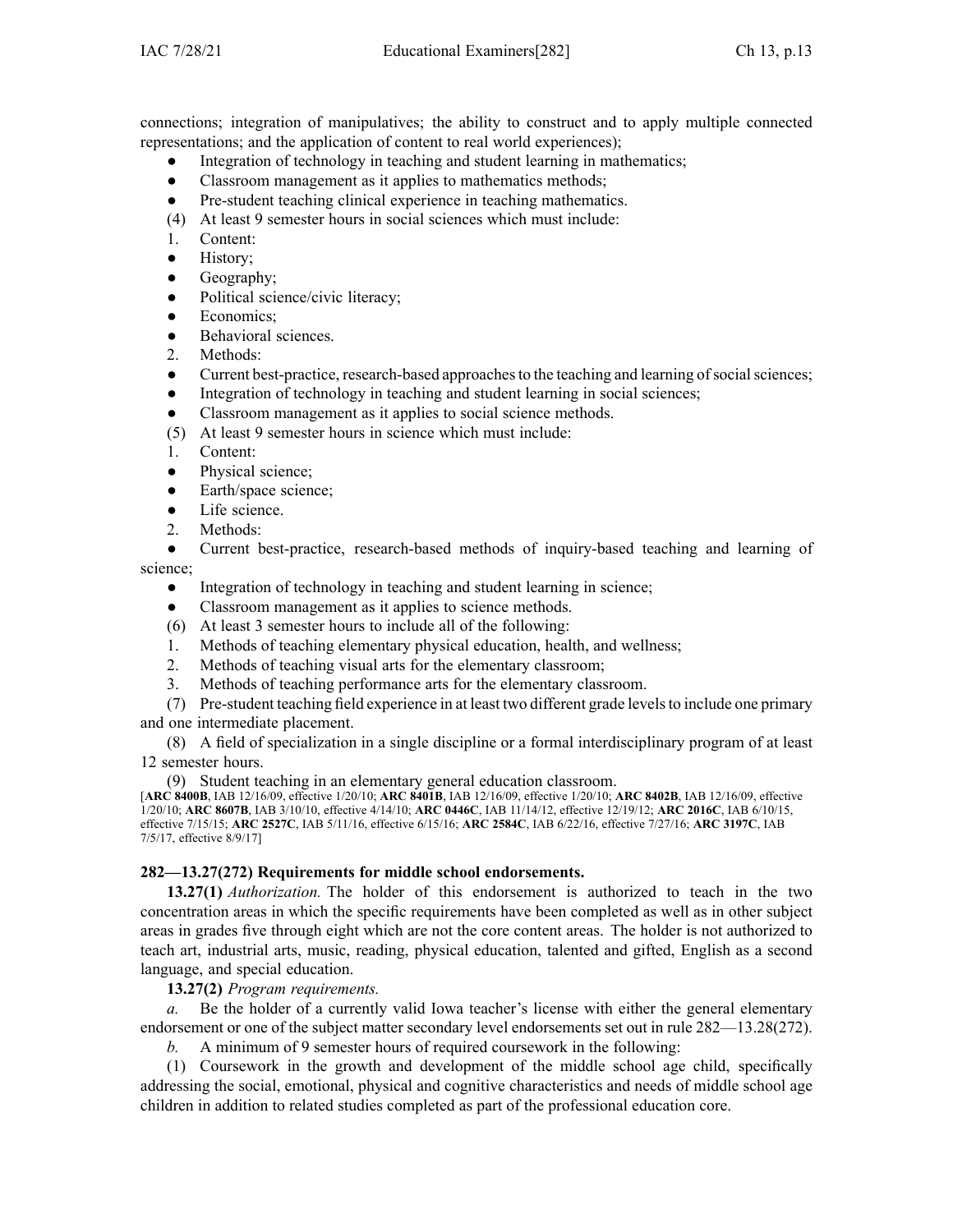(2) Coursework in middle school design, curriculum, instruction, and assessment including, but not limited to, interdisciplinary instruction, teaming, and differentiated instruction in addition to related studies completed as par<sup>t</sup> of the professional education core.

(3) Coursework to prepare middle school teachers in literacy (reading, writing, listening and speaking) strategies for students in grades five through eight and in methods to include these strategies throughout the curriculum.

*c.* Thirty hours of middle school field experiences included in the coursework requirements listed in [13.27\(2\)](https://www.legis.iowa.gov/docs/iac/rule/282.13.27.pdf)*"b"*(1) to (3).

**13.27(3)** *Concentration areas.* To obtain this endorsement, the applicant must complete the coursework requirements in two of the following content areas:

*a. Social studies concentration.* The social studies concentration requires 12 semester hours of coursework in social studies to include coursework in United States history, world history, governmen<sup>t</sup> and geography.

*b. Mathematics concentration.* The mathematics concentration requires 12 semester hours in mathematics to include coursework in algebra.

*c. Science concentration.* The science concentration requires 12 semester hours in science to include coursework in life science, earth science, and physical science.

*d. Language arts concentration.* The language arts concentration requires 12 semester hours in language arts to include coursework in composition, language usage, speech, young adult literature, and literature across cultures.

[**ARC [2016C](https://www.legis.iowa.gov/docs/aco/arc/2016C.pdf)**, IAB 6/10/15, effective 7/15/15]

### **282—13.28(272) Minimum content requirements for teaching endorsements.**

**13.28(1)** *Agriculture.* 5-12. Completion of 24 semester credit hours in agriculture and agriculture education to include:

- *a.* Foundations of vocational and career education.
- *b.* Planning and implementing courses and curriculum.
- *c.* Methods and techniques of instruction to include evaluation of programs and students.
- *d.* Coordination of cooperative education programs.

*e.* Coursework in each of the following areas and at least three semester credit hours in five of the following areas:

- (1) Agribusiness systems.
- (2) Power, structural, and technical systems.
- (3) Plant systems.
- (4) Animal systems.
- (5) Natural resources systems.
- (6) Environmental service systems.
- (7) Food products and processing systems.

**13.28(2)** *Art.* K-8 or 5-12. Completion of 24 semester hours in art to include coursework in art history, studio art, and two- and three-dimensional art.

**13.28(3)** *Business—all.* 5-12. Completion of 30 semester hours in business to include 6 semester hours in accounting, 3 semester hours in business law to include contract law, 3 semester hours in computer and technical applications in business, 6 semester hours in marketing to include consumer studies, 3 semester hours in management, 6 semester hours in economics, and 3 semester hours in business communications to include formatting, language usage, and oral presentation. Coursework in entrepreneurship and in financial literacy may be <sup>a</sup> par<sup>t</sup> of, or in addition to, the coursework listed above.

**13.28(4)** *Driver education.* 5-12. Completion of 9 semester hours in driver education to include coursework in accident prevention that includes drug and alcohol abuse; vehicle safety; and behind-the-wheel driving.

**13.28(5)** *English/language arts.*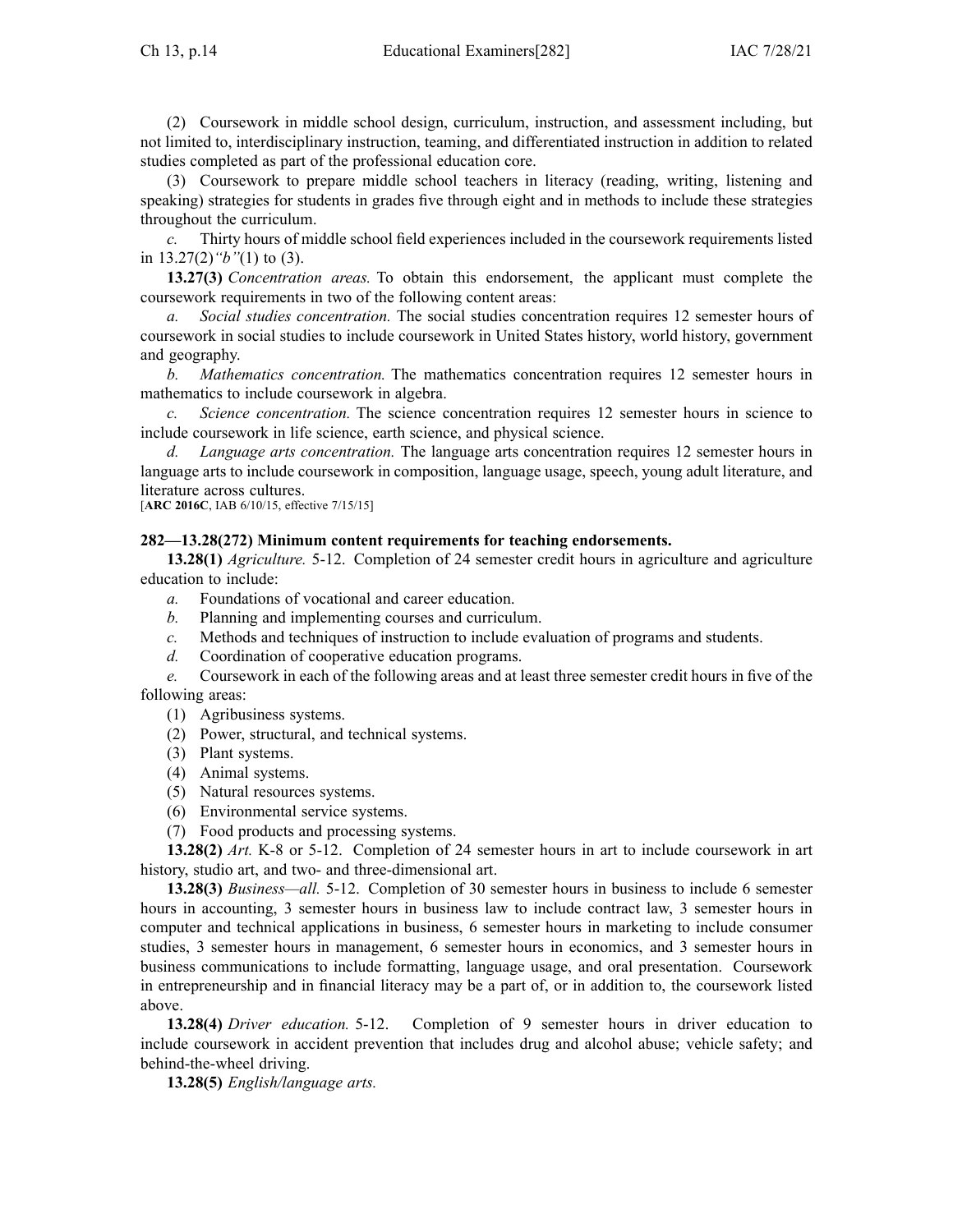*a. K-8.* Completion of 24 semester hours in English and language arts to include coursework in oral communication, written communication, language development, reading, children's literature, creative drama or oral interpretation of literature, and American literature.

*b. 5-12.* Completion of 24 semester hours in English to include coursework in oral communication, written communication, language development, reading, American literature, English literature and adolescent literature.

**13.28(6)** *Language arts.* 5-12. Completion of 40 semester hours in language arts to include coursework in the following areas:

*a. Written communication.*

(1) Develops <sup>a</sup> wide range of strategies and appropriately uses writing process elements (e.g., brainstorming, free-writing, first draft, group response, continued drafting, editing, and self-reflection) to communicate with different audiences for <sup>a</sup> variety of purposes.

(2) Develops knowledge of language structure (e.g., grammar), language conventions (e.g., spelling and punctuation), media techniques, figurative language and genre to create, critique, and discuss print and nonprint texts.

*b. Oral communication.*

(1) Understands oral language, listening, and nonverbal communication skills; knows how to analyze communication interactions; and applies related knowledge and skills to teach students to become competent communicators in varied contexts.

(2) Understands the communication process and related theories, knows the purpose and function of communication and understands how to apply this knowledge to teach students to make appropriate and effective choices as senders and receivers of messages in varied contexts.

*c. Language development.*

(1) Understands inclusive and appropriate language, patterns and dialects across cultures, ethnic groups, geographic regions and social roles.

(2) Develops strategies to improve competency in the English language arts and understanding of content across the curriculum for students whose first language is not English.

*d. Young adult literature, American literature, and world literature.*

(1) Reads, comprehends, and analyzes <sup>a</sup> wide range of texts to build an understanding of self as well as the cultures of the United States and the world in order to acquire new information, to respond to the needs and demands of society and the workplace, and for personal fulfillment. Among these texts are fiction and nonfiction, graphic novels, classic and contemporary works, young adult literature, and nonprint texts.

(2) Reads <sup>a</sup> wide range of literature from many periods in many genres to build an understanding of the many dimensions (e.g., philosophical, ethical, aesthetic) of human experience.

(3) Applies <sup>a</sup> wide range of strategies to comprehend, interpret, evaluate, and appreciate texts. Draws on prior experience, interactions with other readers and writers, knowledge of word meaning and of other texts, word identification strategies, and an understanding of textual features (e.g., sound-letter correspondence, sentence structure, context, graphics).

(4) Participates as <sup>a</sup> knowledgeable, reflective, creative, and critical member of <sup>a</sup> variety of literacy communities.

*e. Creative voice.*

(1) Understands the art of oral interpretation and how to provide opportunities for students to develop and apply oral interpretation skills in individual and group performances for <sup>a</sup> variety of audiences, purposes and occasions.

(2) Understands the basic skills of theatre production including acting, stage movement, and basic stage design.

*f. Argumentation/debate.*

(1) Understands concepts and principles of classical and contemporary rhetoric and is able to plan, prepare, organize, deliver and evaluate speeches and presentations.

(2) Understands argumentation and debate and how to provide students with opportunities to apply skills and strategies for argumentation and debate in <sup>a</sup> variety of formats and contexts.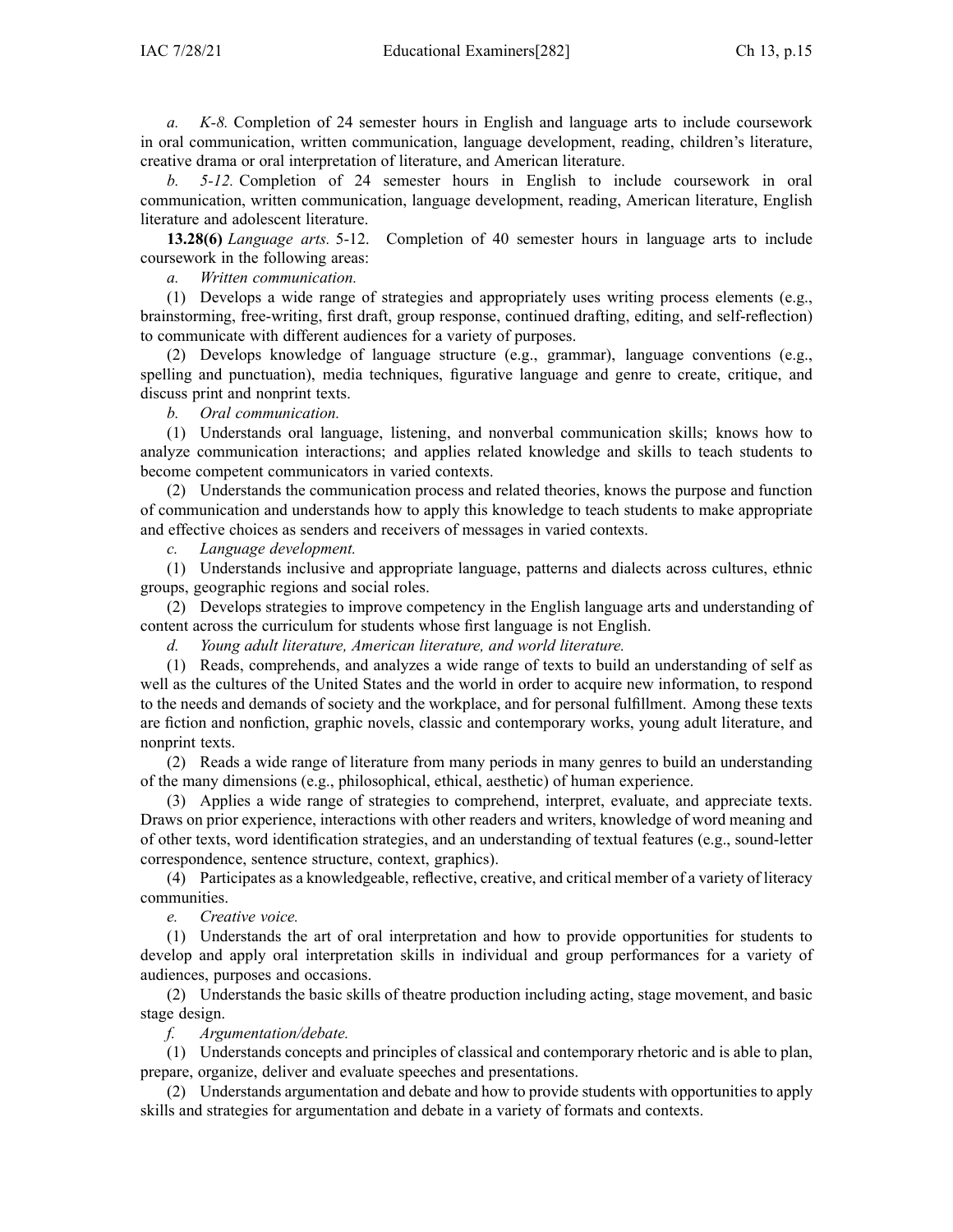# *g. Journalism.*

(1) Understands ethical standards and major legal issues including First Amendment rights and responsibilities relevant to varied communication content. Utilizes strategies to teach students about the importance of freedom of speech in <sup>a</sup> democratic society and the rights and responsibilities of communicators.

(2) Understands the writing process as it relates to journalism (e.g., brainstorming, questioning, reporting, gathering and synthesizing information, writing, editing, and evaluating the final media product).

(3) Understands <sup>a</sup> variety of forms of journalistic writing (e.g., news, sports, features, opinion, Web-based) and the appropriate styles (e.g., Associated Press, multiple sources with attribution, punctuation) and additional forms unique to journalism (e.g., headlines, cutlines, and/or visual presentations).

*h. Mass media production.*

(1) Understands the role of the media in <sup>a</sup> democracy and the importance of preserving that role.

(2) Understands how to interpret and analyze various types of mass media messages in order for students to become critical consumers.

(3) Develops the technological skills needed to package media products effectively using various forms of journalistic design with <sup>a</sup> range of visual and auditory methods.

*i. Reading strategies (if not completed as par<sup>t</sup> of the professional education core requirements).*

(1) Uses <sup>a</sup> variety of skills and strategies to comprehend and interpret complex fiction, nonfiction and informational text.

(2) Reads for <sup>a</sup> variety of purposes and across content areas.

**13.28(7)** *World language.* K-8 and 5-12. Completion of 24 semester hours in each world language for which endorsement is sought.

**13.28(8)** *Health.* K-8 and 5-12. Completion of 24 semester hours in health to include coursework in public or community health, personal wellness, substance abuse, family life education, mental/emotional health, and human nutrition. A current certificate of CPR training is required in addition to the coursework requirements.

For holders of physical education or family and consumer science endorsements, completion of 18 credit hours in health to include coursework in public or community health, personal wellness, substance abuse, family life education, mental/emotional health, and human nutrition. A current certificate of CPR training is required in addition to the coursework requirements.

**13.28(9)** *Family and consumer sciences—general.* 5-12. Completion of 24 semester hours in family and consumer sciences to include coursework in lifespan development, parenting and child development education, family studies, consumer resource management, textiles or apparel design and merchandising, housing, foods and nutrition, and foundations of career and technical education as related to family and consumer sciences.

**13.28(10)** *Industrial technology.* 5-12. Completion of 24 semester hours in industrial technology to include coursework in manufacturing, construction, energy and power, graphic communications and transportation. The coursework is to include at least 6 semester hours in three different areas.

**13.28(11)** *Journalism.* 5-12. Completion of 15 semester hours in journalism to include coursework in writing, editing, production and visual communications.

**13.28(12)** *Mathematics.*

*a. K-8.* Completion of 24 semester hours in mathematics to include coursework in algebra, geometry, number theory, measurement, computer programming, and probability and statistics.

*b. 5-12.*

(1) Completion of 24 semester hours in mathematics to include <sup>a</sup> linear algebra or an abstract (modern) algebra course, <sup>a</sup> geometry course, <sup>a</sup> two-course sequence in calculus, <sup>a</sup> computer programming course, <sup>a</sup> probability and statistics course, and coursework in discrete mathematics.

(2) For holders of the physics 5-12 endorsement, completion of 17 semester hours in mathematics to include <sup>a</sup> geometry course, <sup>a</sup> two-course sequence in calculus, <sup>a</sup> probability and statistics course, and coursework in discrete mathematics.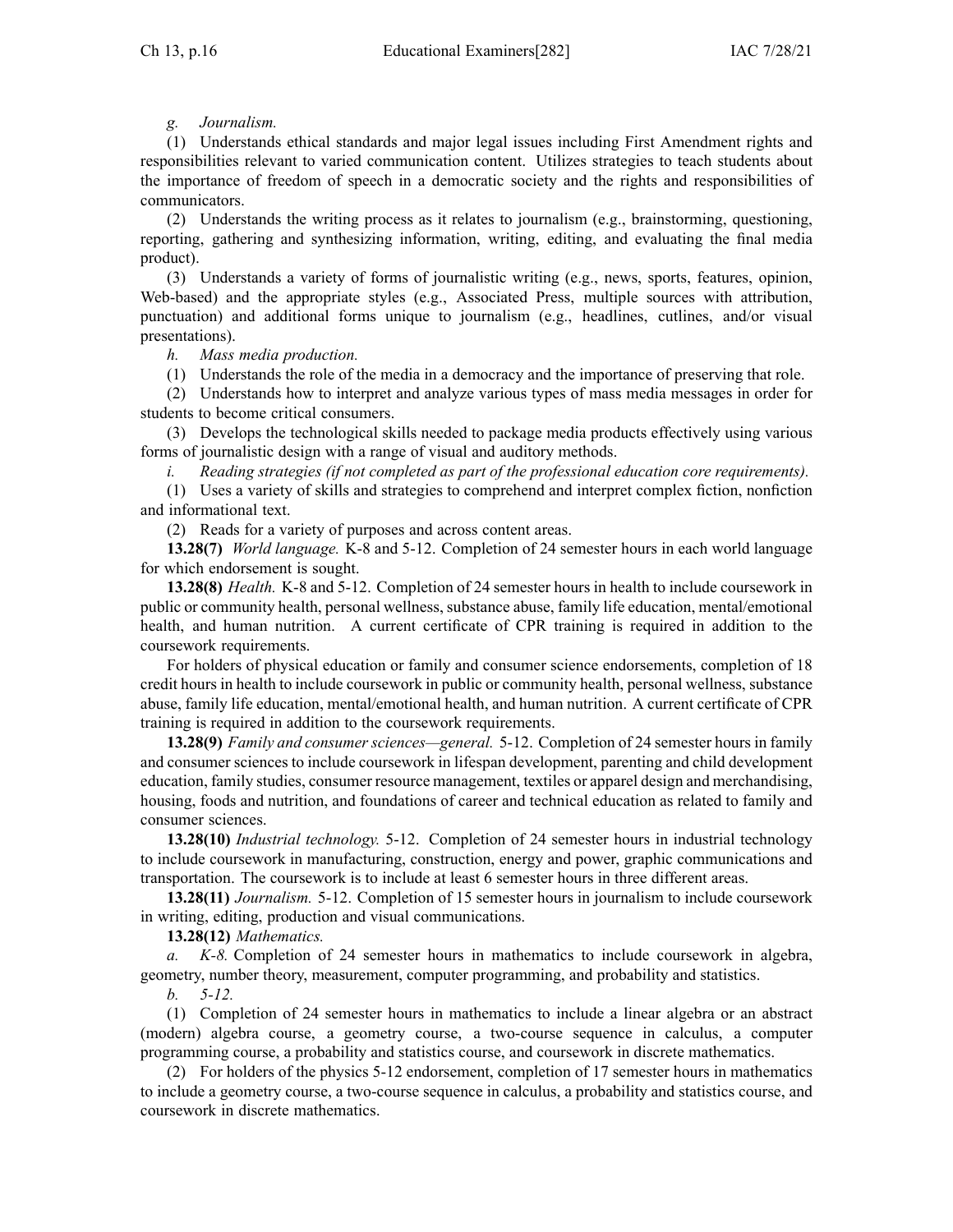(3) For holders of the all science 9-12 endorsement, completion of 17 semester hours in mathematics to include <sup>a</sup> geometry course, <sup>a</sup> two-course sequence in calculus, <sup>a</sup> probability and statistics course, and coursework in discrete mathematics.

*c. 5-8 algebra for high school credit.* For <sup>a</sup> 5-8 algebra for high school credit endorsement, hold either the K-8 mathematics or middle school mathematics endorsement and complete <sup>a</sup> college algebra or linear algebra class. This endorsement allows the holder to teach algebra to grades 5-8 for high school credit.

### **13.28(13)** *Music.*

*a. K-8.* Completion of 24 semester hours in music to include coursework in music theory (at least two courses), music history, and applied music, and <sup>a</sup> methods course in each of the following: general, choral, and instrumental music.

*b. 5-12.* Completion of 24 semester hours in music to include coursework in music theory (at least two courses), music history (at least two courses), applied music, and conducting, and <sup>a</sup> methods course in each of the following: general, choral, and instrumental music.

**13.28(14)** *Physical education.*

*a. K-8.* Completion of 24 semester hours in physical education to include coursework in human anatomy, human physiology, movement education, adaptive physical education, personal wellness, human growth and development of children related to physical education, and first aid and emergency care. A current certificate of CPR training is required in addition to the coursework requirements.

*b. 5-12.* Completion of 24 semester hours in physical education to include coursework in human anatomy, kinesiology, human physiology, human growth and development related to maturational and motor learning, adaptive physical education, curriculum and administration of physical education, personal wellness, and first aid and emergency care. A current certificate of CPR training is required in addition to the coursework requirements.

**13.28(15)** *Reading.* K-8 and 5-12. Completion of 24 semester hours in reading to include all of the following requirements:

*a. Foundations of reading.* This requirement includes the following competencies:

(1) The practitioner demonstrates knowledge of the psychological, sociocultural, motivational, and linguistic foundations of reading and writing processes and instruction.

(2) The practitioner demonstrates knowledge of <sup>a</sup> range of research pertaining to reading, writing, and learning, including the analysis ofscientifically based reading research, and knowledge of histories of reading. The range of research encompasses research traditions from the fields of the social sciences and other paradigms appropriate for informing practice and also definitions of reading difficulties including but not limited to dyslexia.

(3) The practitioner demonstrates knowledge of the major components of reading, such as comprehension, vocabulary, word identification, fluency, phonics, and phonemic awareness, and effectively integrates curricular standards with student interests, motivation, and background knowledge.

*b. Reading curriculum and instruction.* This requirement includes the following competencies:

(1) The practitioner demonstrates knowledge of designing and implementing an integrated, comprehensive, and balanced curriculum that addresses the major components of reading and contains <sup>a</sup> wide range of texts, including but not limited to narrative, expository, and poetry, and including traditional print, digital, and online resources.

(2) The practitioner uses knowledge of <sup>a</sup> range of research-based strategies and instructional technology for designing and delivering effective instruction, including appropriate interventions, remediation, assistive technology, and classroom accommodations for students with dyslexia and other difficulties.

(3) The practitioner demonstrates knowledge of grouping students, selecting materials appropriate for learners with diverse abilities at various stages of reading and writing development, differentiating instruction to meet the unique needs of all learners, including students with dyslexia, offering sufficient opportunities for students to practice reading skills, and providing frequent and specific instructional feedback to guide students' learning.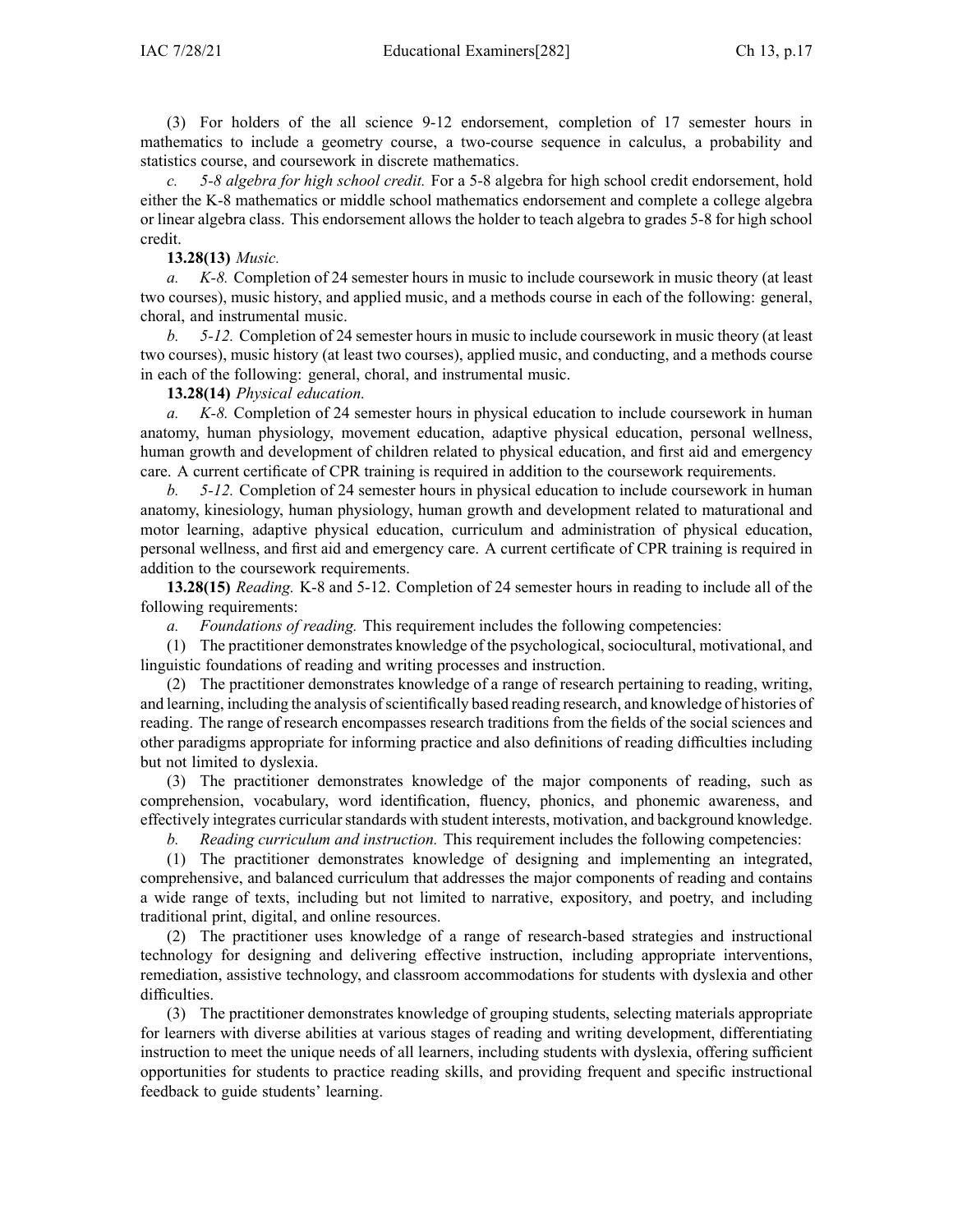(4) The practitioner demonstrates knowledge of designing instruction to meet the needs of diverse populations, including populations in urban, suburban, and rural settings, as well as for students from various cultural and linguistic backgrounds.

(5) The practitioner demonstrates knowledge of creating <sup>a</sup> literate physical environment which is low risk, supports students as agents of their own learning, and supports <sup>a</sup> positive socio-emotional impact for students to identify as readers.

*c. Reading assessment, diagnosis and evaluation.* This requirement includes the following competencies:

(1) The practitioner understands types of reading and writing assessments and their purposes, strengths, and limitations.

(2) The practitioner demonstrates knowledge of selecting and developing appropriate assessment instruments, procedures, and practices that range from individual to group and from formal to informal to alternative for the identification, screening, and diagnosis of all students' reading proficiencies and needs including knowledge of the signs and symptoms of dyslexia and other reading difficulties.

(3) The practitioner demonstrates knowledge of assessment data analysis to inform, plan, measure, progress monitor, and revise instruction for all students and to communicate the outcomes of ongoing assessments to all stakeholders.

(4) The practitioner demonstrates awareness of policies and proceduresrelated to special programs, including Title I.

*d. Reading in the content areas.* This requirement includes the following competencies:

(1) The practitioner demonstrates knowledge of morphology and the etymology of words, along with text structure and the dimensions of content area vocabulary and comprehension, including literal, interpretive, critical, and evaluative.

(2) The practitioner demonstrates an understanding of reading theory, reading knowledge, and <sup>a</sup> variety of research-based strategies and approaches to provide effective literacy instruction into content areas.

(3) The practitioner demonstrates knowledge of integrating literacy instruction into content areas for all students, including but not limited to students with disabilities, students who are at risk of academic failure, students who have been identified as gifted and talented, students who have limited English language proficiency, and students with dyslexia, whether or not such students have been identified as children requiring special education under Iowa Code chapter [256B](https://www.legis.iowa.gov/docs/ico/chapter/256B.pdf).

*e. Language development.* This requirement includes the following competency: The practitioner uses knowledge of oral language development, linguistics including phonology and phonological awareness, sound-symbol association, syllable types, morphology, syntax and semantics and the relationship of these components to typical and atypical reading development and reading instruction, cognitive academic language development, oral and written language proficiency (including second language development), acquisition of reading skills, and the variations related to cultural and linguistic diversity to provide effective instruction in reading and writing.

*f. Oral communication instruction.* This requirement includes the following competencies:

(1) The practitioner has knowledge of the unique needs and backgrounds of students with language differences and delays.

(2) The practitioner uses effective strategies for facilitating the learning of language for academic purposes by all learners.

*g. Written communication instruction.* This requirement includes the following competency: The practitioner uses knowledge of reading-writing-speaking connections; the writing process to include structures of language and grammar; the stages of spelling development; the different types of writing, such as narrative, expressive, persuasive, informational, and descriptive; and the connections between oral and written language development to effectively teach writing as communication.

*h. Children's fiction and nonfiction (K-8 only) or adolescent or young adult fiction and nonfiction (5-12 only).* This requirement includes the following competency: The practitioner uses knowledge of children's literature (K-8) or adolescent or young adult literature (5-12) for: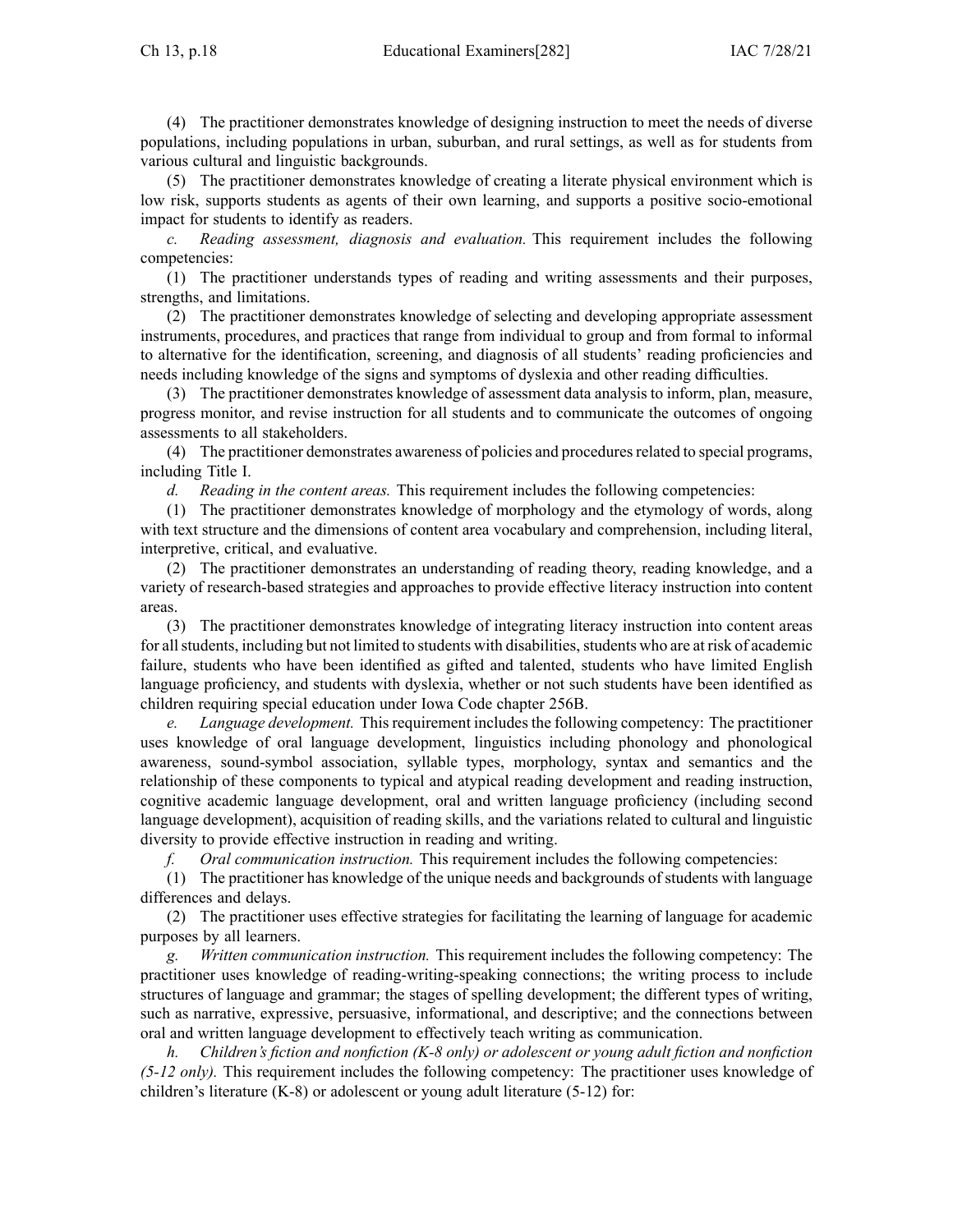(1) Modeling the reading and writing of varied genres, including fiction and nonfiction; technologyand media-based information; and nonprint materials;

(2) Motivating through the use of texts at multiple levels, representing broad interests, and reflecting varied cultures, linguistic backgrounds, and perspectives; and

(3) Matching text complexities to the proficiencies and needs of readers.

*i. Practicum.* This requirement includes the following competencies:

(1) The practitioner works with appropriately licensed professionals who observe, evaluate, and provide feedback on the practitioner's knowledge, dispositions, and performance of the teaching of reading and writing.

(2) The practitioner effectively uses reading and writing strategies, materials, and assessments based upon appropriate reading and writing research and works with colleagues and families in the suppor<sup>t</sup> of children's reading and writing development.

**13.28(16)** *Reading specialist.* K-12. The applicant must have met the requirements for the standard license and <sup>a</sup> K-8 or 5-12 reading endorsement and must presen<sup>t</sup> evidence of at least three years of experience which included the teaching of reading as <sup>a</sup> significant par<sup>t</sup> of the responsibility.

*Authorization.* The holder of this endorsement is authorized to serve as a reading specialist in kindergarten and grades one through twelve.

*b. Program requirements.* Degree—master's.

*c. Content.* Completion of <sup>a</sup> sequence of courses and experiences which may have been <sup>a</sup> par<sup>t</sup> of, or in addition to, the degree requirements. This sequence is to be at least 24 semester hours to include the following:

(1) Foundations of reading. The reading specialist will understand the historical, theoretical, and evidence-based foundations of reading and writing processes and instruction and will be able to interpret these findings to model exemplary instructional methods for students with typical and atypical literacy development and effectively develop and lead professional development.

(2) Curriculum and instruction. The reading specialist will use instructional approaches, materials, and an integrated, comprehensive, balanced curriculum to supportstudent learning in reading and writing including the following:

1. Work collaboratively with teachers to develop <sup>a</sup> literacy curriculum that has vertical and horizontal alignment K-12 and that uses instructional approaches supported by literature and research for the following areas: print, phonemic awareness, phonics, fluency, comprehension, vocabulary, writing, critical thinking, and motivation.

2. Support classroom teachers to implement and adapt in-depth instructional approaches, including but not limited to approaches to improve decoding, comprehension, and information retention, to meet the language-proficiency needs of English language learners and the needs of students with reading difficulties or reading disabilities, including appropriate interventions, remediation, assistive technology, and classroom accommodations for students with dyslexia and other difficulties within or outside the regular classroom.

3. Demonstrate <sup>a</sup> knowledge of <sup>a</sup> wide variety of quality traditional print, digital, and online resources and suppor<sup>t</sup> classroom teachers in building and using <sup>a</sup> quality, accessible classroom library and materials collection that meets the specific needs and abilities of all learners.

4. Provide suppor<sup>t</sup> for curriculum and instruction through modeling, coteaching, observing, planning, reviewing literacy data, and providing resources.

(3) Assessment, diagnosis, and evaluation. The reading specialist will use <sup>a</sup> variety of assessment tools and practices to plan and evaluate effective reading and writing instruction including the following:

1. Demonstrate an understanding of the literature and research related to assessments and their purposes, including the strengths and limitations of assessments, and assessment tools for screening, diagnosis, progress monitoring, and measuring outcomes; demonstrate an understanding of the signs and symptoms of reading difficulties including but not limited to dyslexia; and also demonstrate an understanding of district and state assessments, proficiency standards and student benchmarks.

2. Select, administer, and interpret assessments for specific purposes, including collaboration with teachersin the analysis of data, and leading schoolwide or districtwide scale analysesto select assessment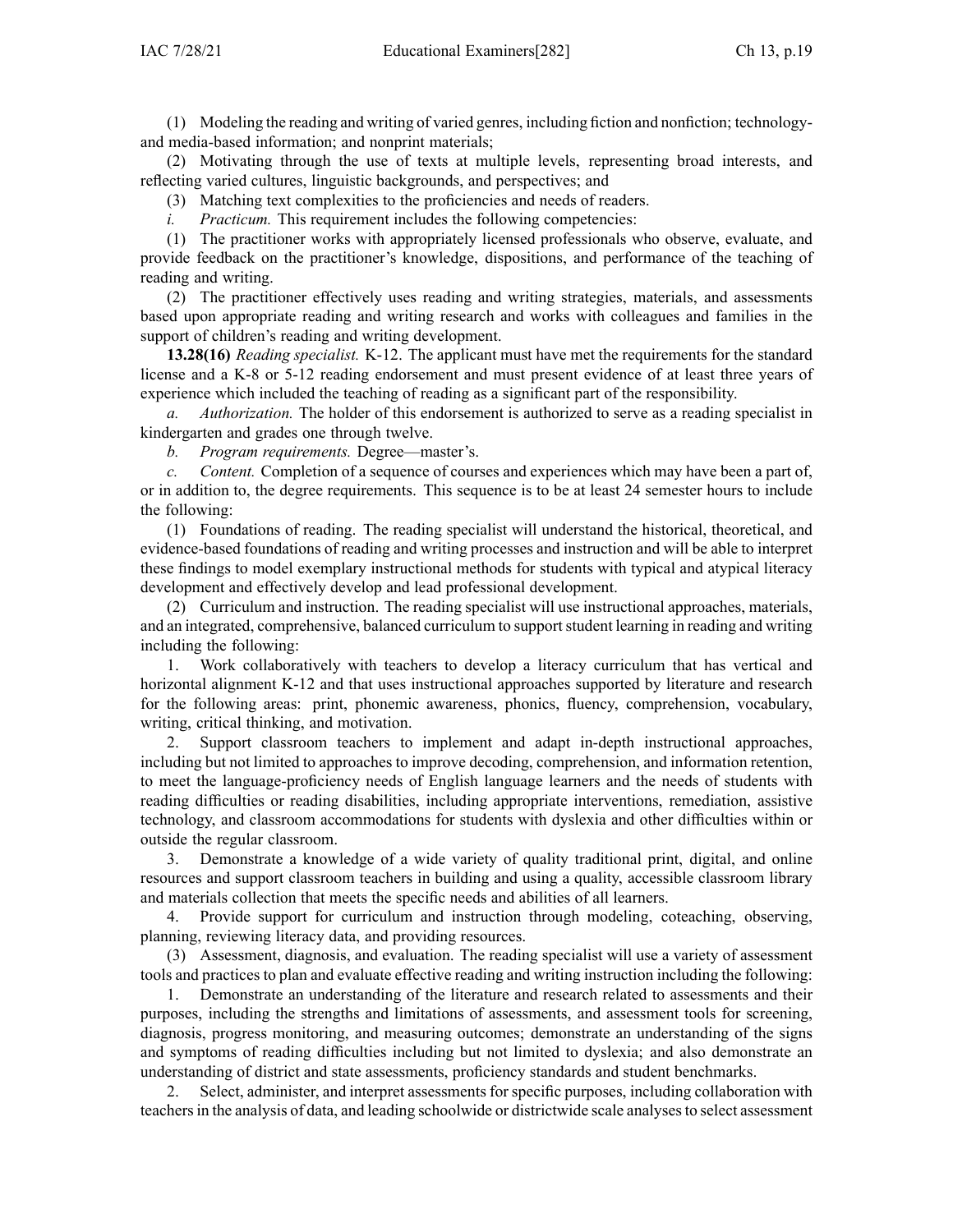tools that provide <sup>a</sup> systemic framework for assessing reading, writing, and language growth of all students, including those with reading difficulties and reading disabilities including but not limited to students with dyslexia and English language learners.

3. Use assessment information to plan and evaluate instruction, including multiple data sources for analysis and instructional planning, for examining the effectiveness of specific intervention practices and students' responses to interventions including appropriate interventions, remediation, assistive technology, and classroom accommodations for students with dyslexia and other difficulties, and to plan professional development initiatives.

4. Communicate assessment results and implications to <sup>a</sup> variety of audiences.

(4) Administration and supervision of reading programs. The reading specialist will:

1. Demonstrate foundational knowledge of adult learning theories and related research about organizational change, professional development, and school culture.

2. Demonstrate the practical application of literacy leadership including planning, developing, supervising, and evaluating literacy programs at all levels.

3. Demonstrate knowledge of supervising an overall reading program, including but not limited to staffing; budgetary practices; planning, preparing, and selecting materials; subsystems; special provisions; and evaluating teacher performance.

4. Participate in, design, facilitate, lead, and evaluate effective and differentiated professional development programs to effectively implement literacy instruction.

5. Demonstrate an understanding of local, state, and national policies that affect reading and writing instruction.

6. Promote effective communication and collaboration among stakeholders, including parents and guardians, teachers, administrators, policymakers, and community members, and advocate for change when necessary to promote effective literacy instruction.

(5) Educational research, measurement and evaluation. The reading specialist will effectively utilize existing research and learn to conduct new research to continuously improve the design and implementation of <sup>a</sup> comprehensive reading system.

(6) Psychology of language and reading. The reading specialist will understand the highly complex processes by which children learn to speak, read, and write, including language acquisition, linguistics including phonology and phonological awareness, sound-symbol association, syllable types, morphology, syntax and semantics and the relationship of these components to typical and atypical reading development and reading instruction, ranges of individual differences, reading difficulties and reading disabilities, including but not limited to dyslexia, and the importance of the role of diversity in learning to read and write.

(7) Practicum in reading leadership. The reading specialist will participate in elementary and secondary practicum experiences with licensed teachers who are serving in leadership roles in the area of reading.

**13.28(17)** *Science.*

*a. Science—basic.* K-8.

(1) Required coursework. Completion of at least 24 semester hours in science to include 12 hours in physical sciences, 6 hours in biology, and 6 hours in earth/space sciences.

(2) Pedagogy competencies.

1. Understand the nature of scientific inquiry, its central role in science, and how to use the skills and processes of scientific inquiry.

2. Understand the fundamental facts and concepts in major science disciplines.

3. Be able to make conceptual connections within and across science disciplines, as well as to mathematics, technology, and other school subjects.

4. Be able to use scientific understanding when dealing with personal and societal issues.

*b. Biological science.* 5-12. Completion of 24 semester hours in biological science or 30 semester hours in the broad area of science to include 15 semester hours in biological science.

*c. Chemistry.* 5-12. Completion of 24 semester hours in chemistry or 30 semester hours in the broad area of science to include 15 semester hours in chemistry.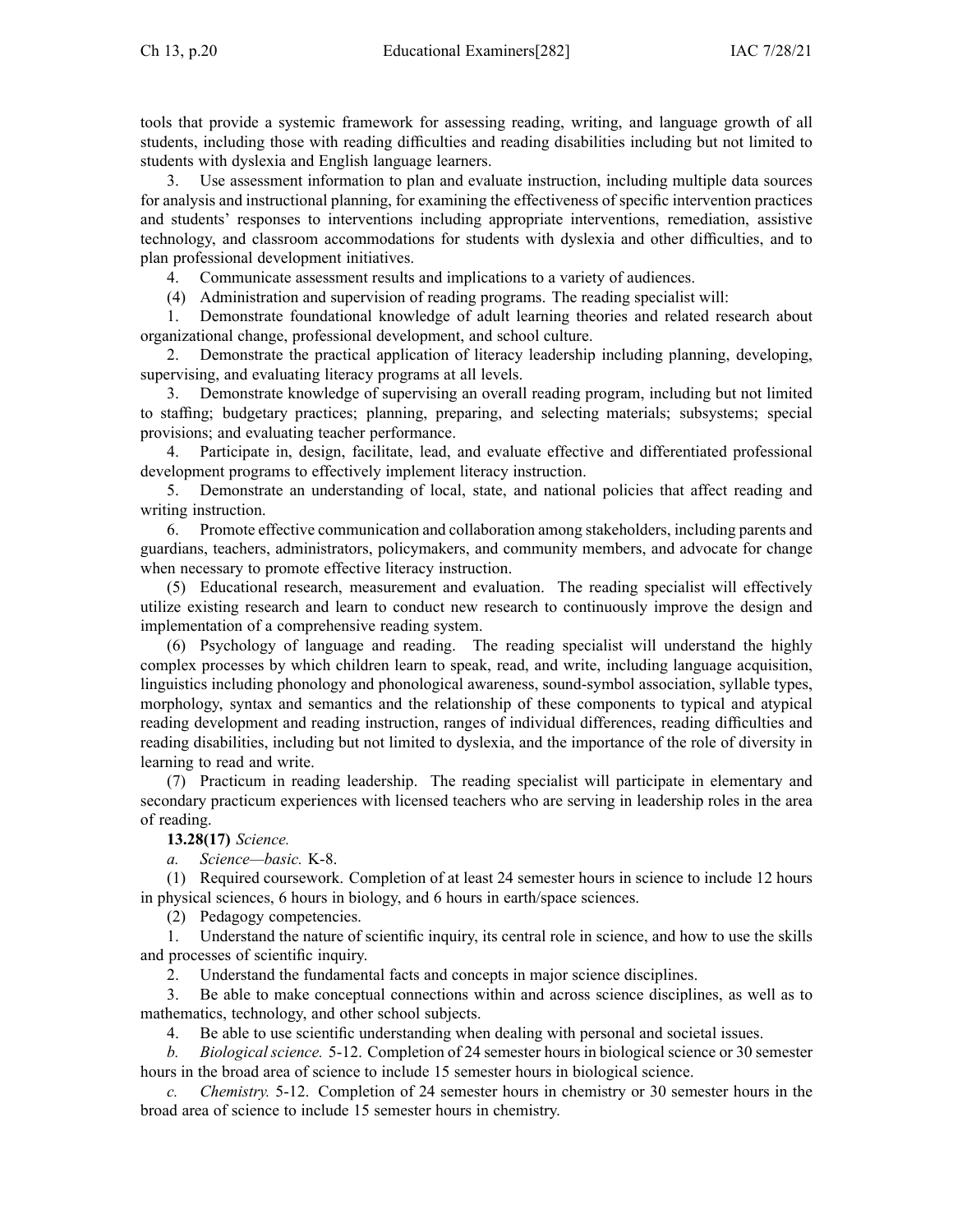*d. Earth science.* 5-12. Completion of 24 semester hours in earth science or 30 semester hours in the broad area of science to include 15 semester hours in earth science.

*e. Basic science.* 5-12. Completion of 24 semester hours of credit in science to include the following:

(1) Six semester hours of credit in earth and space science to include the following essential concepts and skills:

1. Understand and apply knowledge of energy in the earth system.

2. Understand and apply knowledge of geochemical cycles.

(2) Six semester hours of credit in life science/biological science to include the following essential concepts and skills:

1. Understand and apply knowledge of the cell.

- 2. Understand and apply knowledge of the molecular basis of heredity.
- 3. Understand and apply knowledge of the interdependence of organisms.
- 4. Understand and apply knowledge of matter, energy, and organization in living systems.
- 5. Understand and apply knowledge of the behavior of organisms.

(3) Six semester hours of credit in physics/physical science to include the following essential concepts and skills:

- 1. Understand and apply knowledge of the structure of atoms.
- 2. Understand and apply knowledge of the structure and properties of matter.
- 3. Understand and apply knowledge of motions and forces.
- 4. Understand and apply knowledge of interactions of energy and matter.
- (4) Six semester hours of credit in chemistry to include the following essential concepts and skills:
- 1. Understand and apply knowledge of chemical reactions.
- 2. Be able to design and conduct scientific investigations.
- *f. Physical science.* Rescinded IAB [11/14/12](https://www.legis.iowa.gov/docs/aco/bulletin/11-14-2012.pdf), effective 12/19/12.

*g. Physics.*

(1) 5-12. Completion of 24 semester hours in physics or 30 semester hours in the broad area of science to include 15 semester hours in physics.

- (2) For holders of the mathematics 5-12 endorsement, completion of:
- 1. 12 credits of physics to include coursework in mechanics, electricity, and magnetism; and
- 2. A methods class that includes inquiry-based instruction, resource management, and laboratory safety.

(3) For holders of the chemistry 5-12 endorsement, completion of 12 credits of physics to include coursework in mechanics, electricity, and magnetism.

- *h. All science I.* Rescinded IAB [11/14/12](https://www.legis.iowa.gov/docs/aco/bulletin/11-14-2012.pdf), effective 12/19/12.
- *i. All science.* 5-12.
- (1) Completion of 36 semester hours of credit in science to include the following:

1. Nine semester hours of credit in earth and space science to include the following essential concepts and skills:

- $\bullet$ Understand and apply knowledge of energy in the earth system.
- ●Understand and apply knowledge of geochemical cycles.
- $\bullet$ Understand and apply knowledge of the origin and evolution of the earth system.
- $\bullet$ Understand and apply knowledge of the origin and evolution of the universe.

2. Nine semester hours of credit in life science/biologicalscience to include the following essential concepts and skills:

- $\bullet$ Understand and apply knowledge of the cell.
- $\bullet$ Understand and apply knowledge of the molecular basis of heredity.
- $\bullet$ Understand and apply knowledge of the interdependence of organisms.
- ●Understand and apply knowledge of matter, energy, and organization in living systems.
- ●Understand and apply knowledge of the behavior of organisms.
- $\bullet$ Understand and apply knowledge of biological evolution.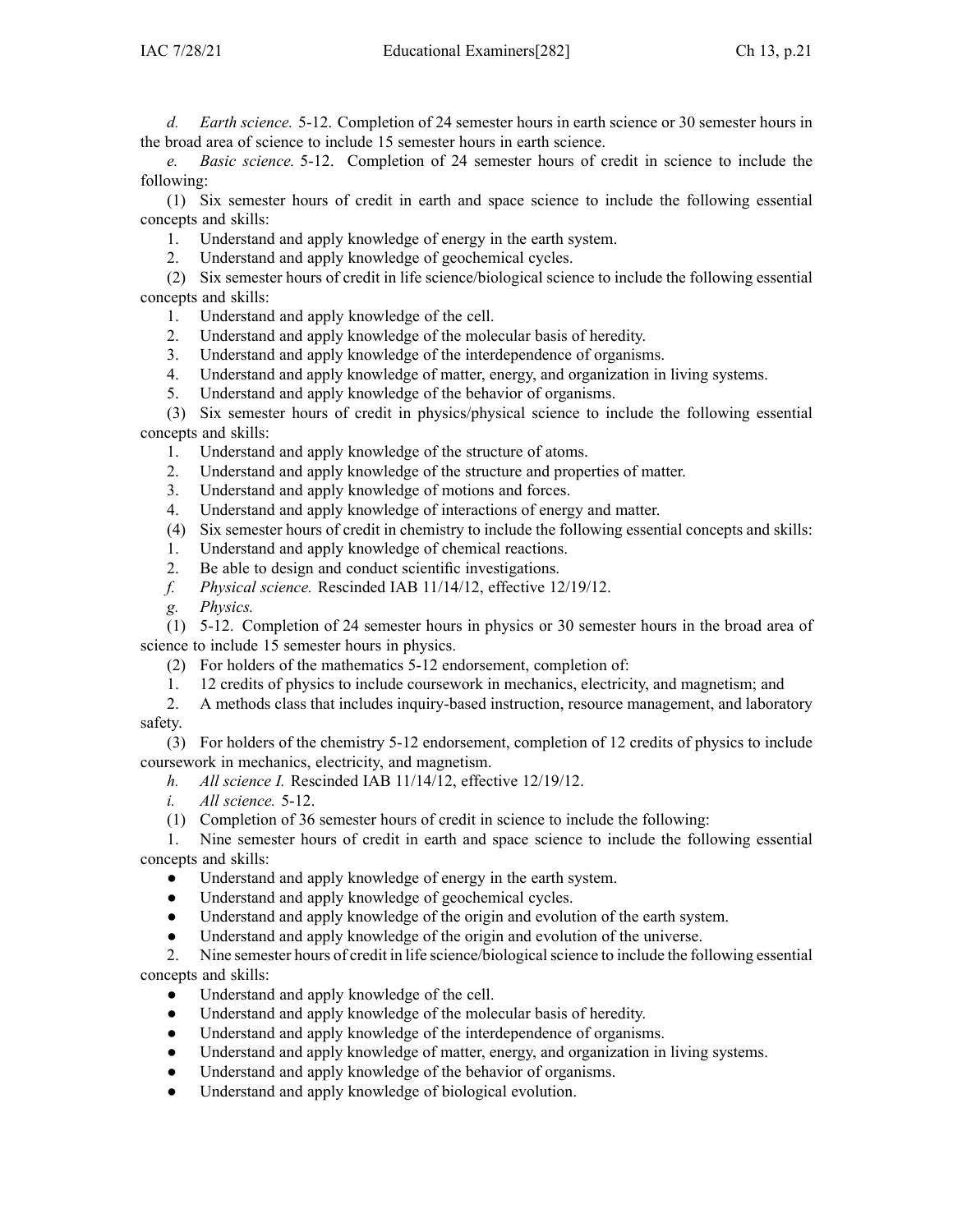3. Nine semester hours of credit in physics/physical science to include the following essential concepts and skills:

- ●Understand and apply knowledge of the structure of atoms.
- ●Understand and apply knowledge of the structure and properties of matter.
- ●Understand and apply knowledge of motions and forces.
- ●Understand and apply knowledge of interactions of energy and matter.
- ●Understand and apply knowledge of conservation of energy and increase in disorder.
- 4. Nine semester hours of credit in chemistry to include the following essential concepts and skills:
- $\bullet$ Understand and apply knowledge of chemical reactions.
- ●Be able to design and conduct scientific investigations.
- (2) Pedagogy competencies.

1. Understand the nature of scientific inquiry, its central role in science, and how to use the skills and processes of scientific inquiry.

2. Understand the fundamental facts and concepts in major science disciplines.

3. Be able to make conceptual connections within and across science disciplines, as well as to mathematics, technology, and other school subjects.

4. Be able to use scientific understanding when dealing with personal and societal issues.

**13.28(18)** *Social sciences.*

*a. American government.* 5-12. Completion of 24 semester hours in American governmen<sup>t</sup> or 30 semester hours in the broad area of social sciences to include 15 semester hours in American government.

*b. American history.* 5-12. Completion of 24 semester hours in American history or 30 semester hours in the broad area of social sciences to include 15 semester hours in American history.

*c. Anthropology.* 5-12. Completion of 24 semester hours in anthropology or 30 semester hours in the broad area of social sciences to include 15 semester hours in anthropology.

*d. Economics.* 5-12. Completion of 24 semester hours in economics or 30 semester hours in the broad area of social sciences to include 15 semester hours in economics, or 30 semester hours in the broad area of business to include 15 semester hours in economics.

*e. Geography.* 5-12. Completion of 24 semester hours in geography or 30 semester hours in the broad area of social sciences to include 15 semester hours in geography.

*f. History.* K-8. Completion of 24 semester hours in history to include at least 9 semester hours in American history and 9 semester hours in world history.

*g. Psychology.* 5-12. Completion of 24 semester hours in psychology or 30 semester hours in the broad area of social sciences to include 15 semester hours in psychology.

*h. Social studies.* K-8. Completion of 24 semester hours in social studies, to include coursework from at least three of these areas: history, sociology, economics, American government, psychology and geography.

*i. Sociology.* 5-12. Completion of 24 semester hours in sociology or 30 semester hours in the broad area of social sciences to include 15 semester hours in sociology.

*j. World history.* 5-12. Completion of 24 semester hours in world history or 30 semester hours in the broad area of social sciences to include 15 semester hours in world history.

*k. All social sciences.* 5-12. Completion of 51 semester hours in the social sciences to include 9 semester hours in each of American and world history, 9 semester hours in government, 6 semester hours in sociology, 6 semester hours in psychology other than educational psychology, 6 semester hours in geography, and 6 semester hours in economics.

*l. Social sciences—basic.* 5-12. Completion of 27 semester hours to include 9 semester hours in each of American history, world history, and American government. Holders of the 5-12 social sciences—basic endorsement may add the following endorsements with 6 semester hours per endorsement area: 5-12 economics, 5-12 geography, 5-12 psychology, or 5-12 sociology.

**13.28(19)** *Speech communication/theatre.*

*a. K-8.* Completion of 20 semester hours in speech communication/theatre to include coursework in speech communication, creative drama or theatre, and oral interpretation.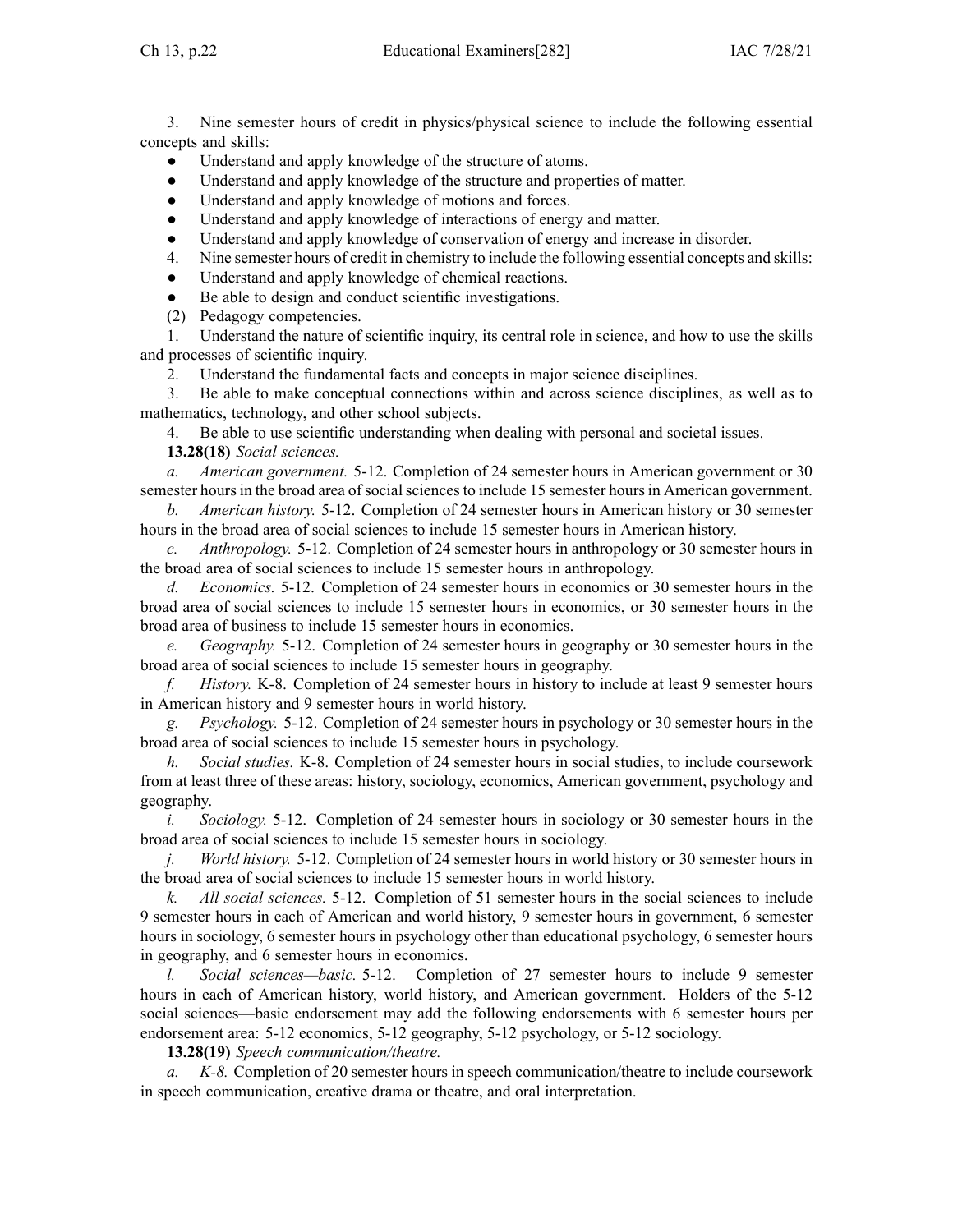*b. 5-12.* Completion of 24 semester hoursin speech communication/theatre to include coursework in speech communication, oral interpretation, creative drama or theatre, argumentation and debate, and mass media communication.

**13.28(20)** *English as <sup>a</sup> second language (ESL).* K-12.

*a. Authorization.* The holder of this endorsement is authorized to teach English as <sup>a</sup> second language in kindergarten and grades one through twelve.

*b. Content.* Completion of 18 semester hours of coursework in English as <sup>a</sup> second language to include the following:

(1) Knowledge of pedagogy to include the following:

- 1. Methods and curriculum to include the following:
- $\bullet$ Bilingual and ESL methods.
- ●Literacy in native and second language.
- ●Methods for subject matter content.
- $\bullet$ Adaptation and modification of curriculum.
- 2. Assessment to include language proficiency and academic content.
- (2) Knowledge of linguistics to include the following:
- 1. Psycholinguistics and sociolinguistics.
- 2. Language acquisition and proficiency to include the following:
- ●Knowledge of first and second language proficiency.
- $\bullet$ Knowledge of first and second language acquisition.
- ●Language to include structure and grammar of English.
- (3) Knowledge of cultural and linguistic diversity to include the following:
- 1. History.
- 2. Theory, models, and research.
- 3. Policy and legislation.
- (4) Current issues with transient populations.

**13.28(21)** *Elementary school teacher librarian.*

*a. Authorization.* The holder of this endorsement is authorized to serve as <sup>a</sup> teacher librarian in prekindergarten through grade eight.

*b. Content.* Completion of 24 semester hours in school library coursework to include the following:

(1) Literacy and reading. This requirement includes the following competencies:

1. Practitioners collaborate with other teachers to integrate developmentally appropriate literature in multiple formats to suppor<sup>t</sup> literacy in children.

2. Practitioners demonstrate knowledge of resources and strategies to foster leisure reading and model personal enjoyment of reading among children, based on familiarity with selection tools and current trends in literature for children.

(2) Information and knowledge. This requirement includes the following competencies:

1. Practitioners teach multiple strategies to locate, analyze, evaluate, and ethically use information in the context of inquiry-based learning.

2. Practitioners advocate for flexible and open access to library resources, both physical and virtual.

3. Practitioners uphold and promote the legal and ethical codes of their profession, including privacy, confidentiality, freedom and equity of access to information.

4. Practitioners use skills and knowledge to assess reference sources, services, and tools in order to mediate between information needs and resources to assist learners in determining what they need.

5. Practitioners model and facilitate authentic learning with current and emerging digital tools for locating, analyzing, evaluating and ethically using information resources to suppor<sup>t</sup> research, learning, creating, and communicating in <sup>a</sup> digital society.

6. Practitioners demonstrate knowledge of creative and innovative uses of technologies to engage students and facilitate higher-level thinking.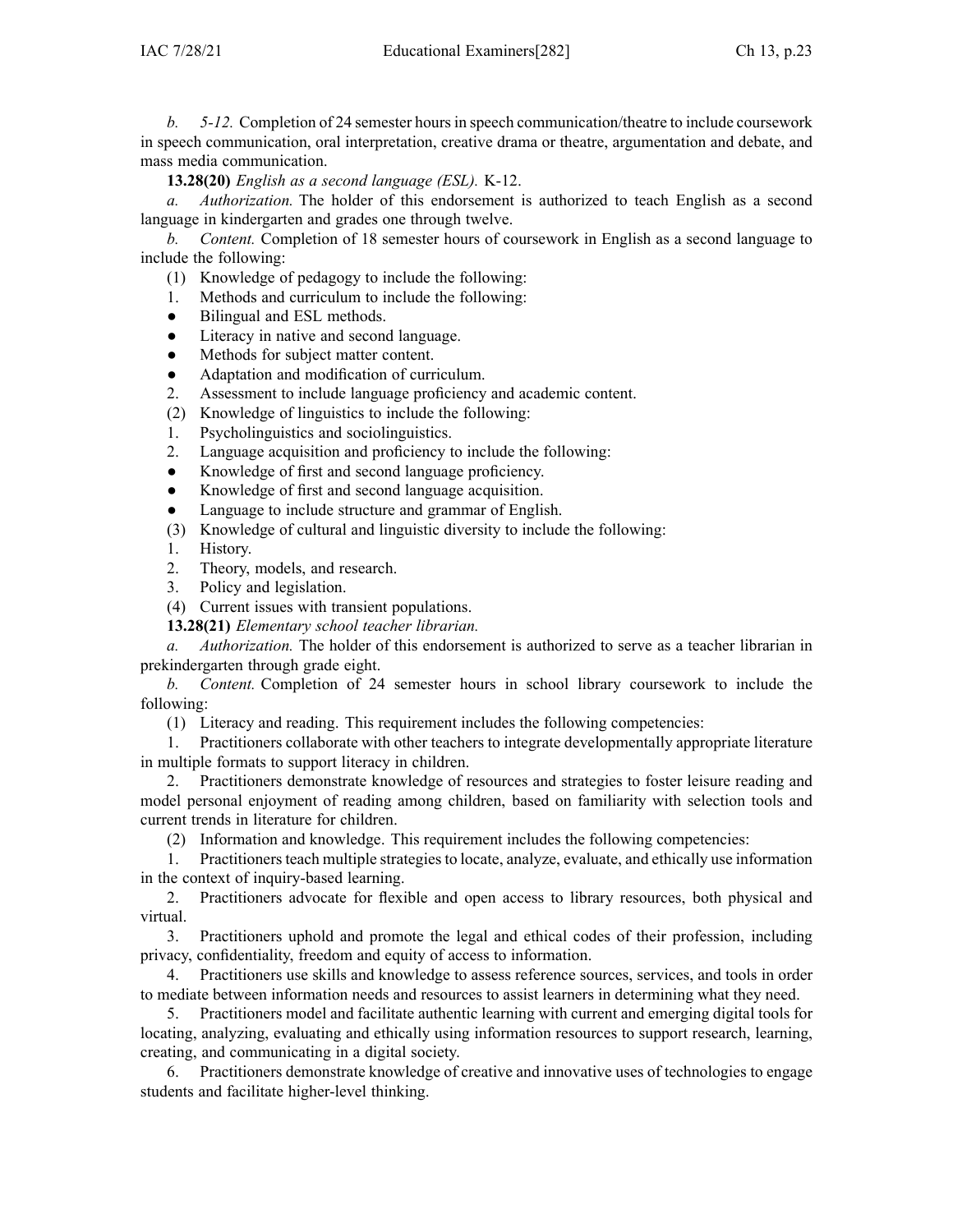7. Practitioners develop an articulated information literacy curriculum grounded in research related to the information search process.

(3) Program administration and leadership. This requirement includes the following competencies:

1. Practitioners evaluate and select print, nonprint, and digital resources using professional selection tools and evaluation criteria to develop and manage <sup>a</sup> quality collection designed to meet the diverse curricular, personal, and professional needs of the educational community.

2. Practitioners demonstrate knowledge necessary to organize the library collections according to current standard library cataloging and classification principles.

3. Practitioners develop policies and procedures to suppor<sup>t</sup> ethical use of information, intellectual freedom, selection and reconsideration of library materials, and the privacy of users.

4. Practitioners develop strategies for working with regular classroom teachers, suppor<sup>t</sup> services personnel, paraprofessionals, and other individuals involved in the educational program.

(4) Practicum. This requirement includes the following competencies:

1. Practitioners apply knowledge of learning styles, stages of human growth and development, and cultural influences of learning at the elementary level.

2. Practitioners implement the principles of effective teaching and learning that contribute to an active, inquiry-based approach to learning in <sup>a</sup> digital environment at the elementary level.

3. Practitioners understand the teacher librarian role in curriculum development and the school improvement process at the elementary level.

4. Practitioners collaborate to integrate information literacy and emerging technologies into content area curricula at the elementary level.

**13.28(22)** *Secondary school teacher librarian.*

*a. Authorization.* The holder of this endorsement is authorized to serve as <sup>a</sup> teacher librarian in grades five through twelve.

*b. Content.* Completion of 24 semester hours in school library coursework to include the following:

(1) Literacy and reading. This requirement includes the following competencies:

1. Practitioners collaborate with other teachers to integrate developmentally appropriate literature in multiple formats to suppor<sup>t</sup> literacy in young adults.

2. Practitioners demonstrate knowledge of resources and strategies to foster leisure reading and model personal enjoyment of reading among young adults, based on familiarity with selection tools and current trends in literature for young adults.

(2) Information and knowledge. This requirement includes the following competencies:

1. Practitioners teach multiple strategies to locate, analyze, evaluate, and ethically use information in the context of inquiry-based learning.

2. Practitioners advocate for flexible and open access to library resources, both physical and virtual.

3. Practitioners uphold and promote the legal and ethical codes of their profession, including privacy, confidentiality, freedom and equity of access to information.

4. Practitioners use skills and knowledge to assess reference sources, services, and tools in order to mediate between information needs and resources to assist learners in determining what they need.

5. Practitioners model and facilitate authentic learning with current and emerging digital tools for locating, analyzing, evaluating and ethically using information resources to suppor<sup>t</sup> research, learning, creating, and communicating in <sup>a</sup> digital society.

6. Practitioners demonstrate knowledge of creative and innovative uses of technologies to engage students and facilitate higher-level thinking.

7. Practitioners develop an articulated information literacy curriculum grounded in research related to the information search process.

(3) Program administration and leadership. Thisrequirement includesthe following competencies:

1. Practitioners evaluate and select print, nonprint, and digital resources using professional selection tools and evaluation criteria to develop and manage <sup>a</sup> quality collection designed to meet the diverse curricular, personal, and professional needs of the educational community.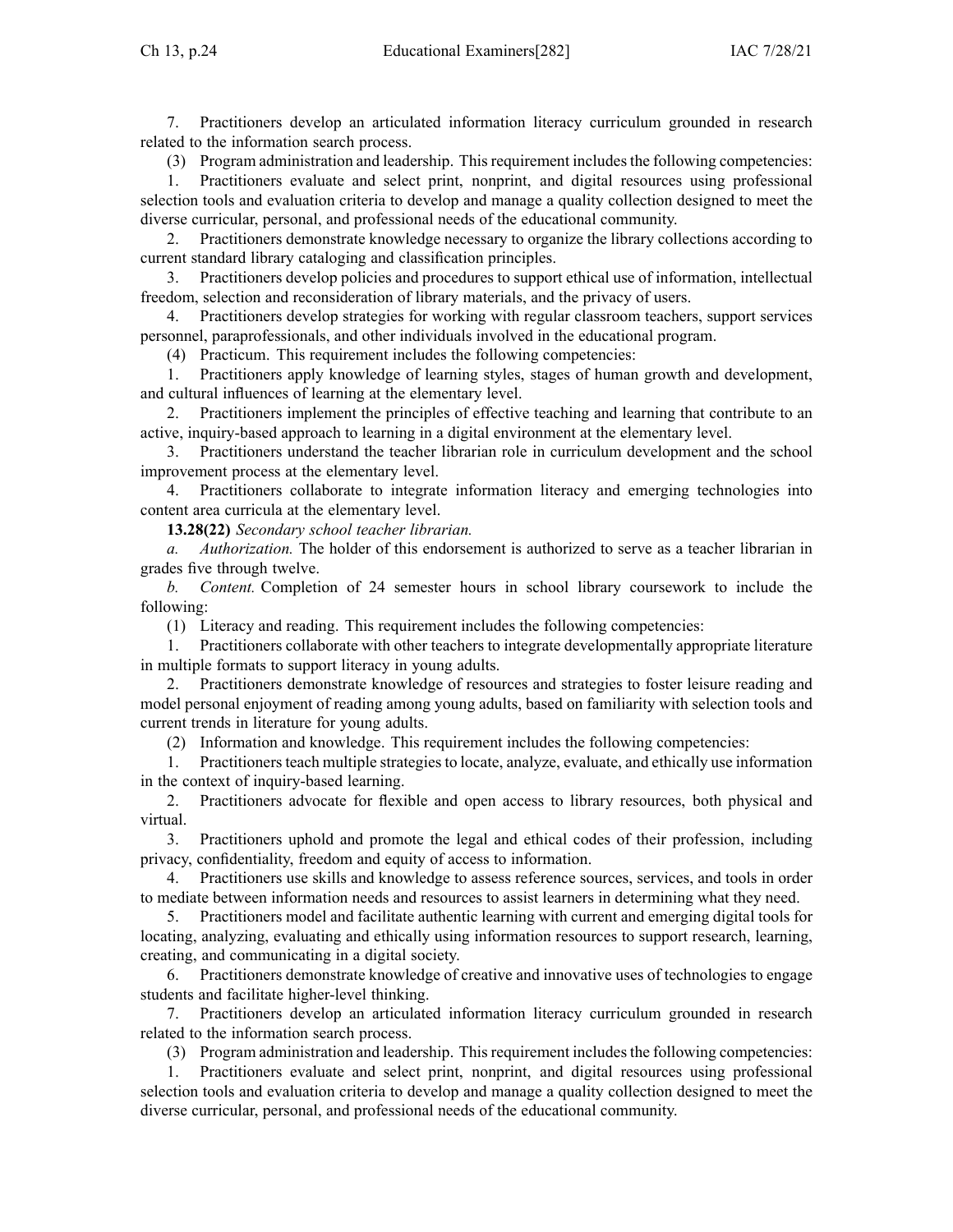2. Practitioners demonstrate knowledge necessary to organize the library collections according to current standard library cataloging and classification principles.

3. Practitioners develop policies and procedures to suppor<sup>t</sup> ethical use of information, intellectual freedom, selection and reconsideration of library materials, and the privacy of users.

4. Practitioners develop strategies for working with regular classroom teachers, suppor<sup>t</sup> services personnel, paraprofessionals, and other individuals involved in the educational program.

(4) Practicum. This requirement includes the following competencies:

1. Practitioners apply knowledge of learning styles, stages of human growth and development, and cultural influences of learning at the secondary level.

2. Practitioners implement the principles of effective teaching and learning that contribute to an active, inquiry-based approach to learning in <sup>a</sup> digital environment at the secondary level.

3. Practitioners understand the teacher librarian role in curriculum development and the school improvement process at the secondary level.

4. Practitioners collaborate to integrate information literacy and emerging technologies into content area curricula at the secondary level.

**13.28(23)** *School teacher librarian.* PK-12.

*a. Authorization.* The holder of this endorsement is authorized to serve as <sup>a</sup> teacher librarian in prekindergarten through grade twelve. The applicant must be the holder of or eligible for the initial license.

*b. Program requirements.* Degree—master's.

*c. Content.* Completion of <sup>a</sup> sequence of courses and experiences which may have been par<sup>t</sup> of, or in addition to, the degree requirements. This sequence is to be at least 30 semester hours in school library coursework, to include the following:

(1) Literacy and reading. This requirement includes the following competencies:

1. Practitioners collaborate with other teachers to integrate developmentally appropriate literature in multiple formats to suppor<sup>t</sup> literacy for youth of all ages.

2. Practitioners demonstrate knowledge of resources and strategies to foster leisure reading and model personal enjoyment of reading, based on familiarity with selection tools and current trends in literature for youth of all ages.

3. Practitioners understand how to develop <sup>a</sup> collection of reading and informational materials in print and digital formats that supports the diverse developmental, cultural, social and linguistic needs of all learners and their communities.

4. Practitioners model and teach reading comprehension strategies to create meaning from text for youth of all ages.

(2) Information and knowledge. This requirement includes the following competencies:

1. Practitioners teach multiple strategies to locate, analyze, evaluate, and ethically use information in the context of inquiry-based learning.

2. Practitioners advocate for flexible and open access to library resources, both physical and virtual.

3. Practitioners uphold and promote the legal and ethical codes of their profession, including privacy, confidentiality, freedom and equity of access to information.

4. Practitioners use skills and knowledge to assess reference sources, services, and tools in order to mediate between information needs and resources to assist learners in determining what they need.

5. Practitioners model and facilitate authentic learning with current and emerging digital tools for locating, analyzing, evaluating and ethically using information resources to suppor<sup>t</sup> research, learning, creating, and communicating in <sup>a</sup> digital society.

6. Practitioners demonstrate knowledge of creative and innovative uses of technologies to engage students and facilitate higher-level thinking.

7. Practitioners develop an articulated information literacy curriculum grounded in research related to the information search process.

8. Practitioners understand the process of collecting, interpreting, and using data to develop new knowledge to improve the school library program.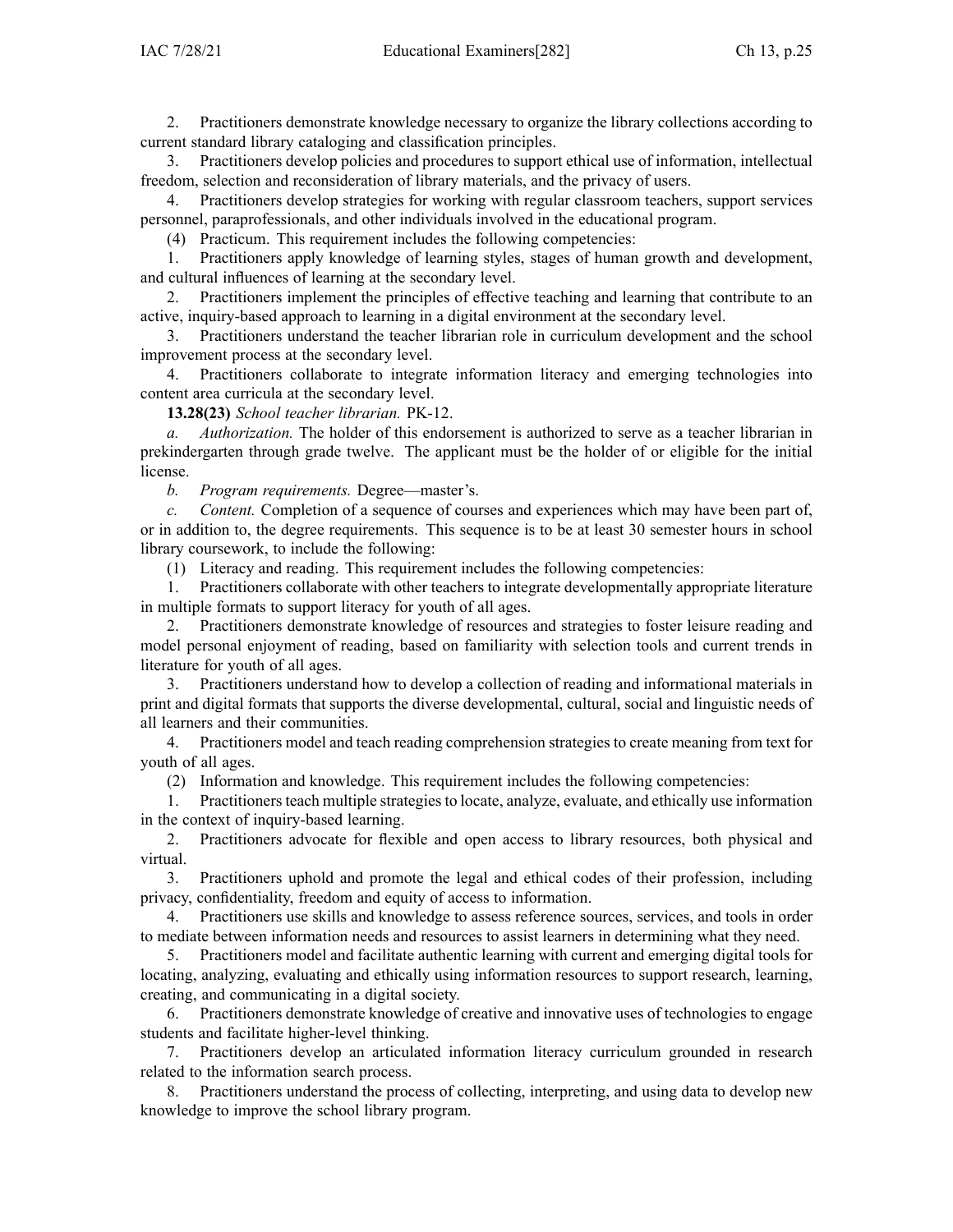9. Practitioners employ the methods of research in library and information science.

(3) Program administration and leadership. Thisrequirement includesthe following competencies:

1. Practitioners evaluate and select print, nonprint, and digital resources using professional selection tools and evaluation criteria to develop and manage <sup>a</sup> quality collection designed to meet the diverse curricular, personal, and professional needs of the educational community.

2. Practitioners demonstrate knowledge necessary to organize the library collections according to current standard library cataloging and classification principles.

3. Practitioners develop policies and procedures to suppor<sup>t</sup> ethical use of information, intellectual freedom, selection and reconsideration of library materials, and the privacy of users of all ages.

4. Practitioners develop strategies for working with regular classroom teachers, suppor<sup>t</sup> services personnel, paraprofessionals, and other individuals involved in the educational program.

5. Practitioners demonstrate knowledge of best practicesrelated to planning, budgeting (including alternative funding), organizing, and evaluating human and information resources and facilitiesto ensure equitable access.

6. Practitioners understand strategic planning to ensure that the school library program addresses the needs of diverse communities.

7. Practitioners advocate for school library and information programs, resources, and services among stakeholders.

8. Practitioners promote initiatives and partnerships to further the mission and goals of the school library program.

(4) Practicum. This requirement includes the following competencies:

1. Practitioners apply knowledge of learning styles, stages of human growth and development, and cultural influences of learning at the elementary and secondary levels.

2. Practitioners implement the principles of effective teaching and learning that contribute to an active, inquiry-based approach to learning in <sup>a</sup> digital environment at the elementary and secondary levels.

3. Practitioners understand the teacher librarian role in curriculum development and the school improvement process at the elementary and secondary levels.

4. Practitioners collaborate to integrate information literacy and emerging technologies into content area curricula.

**13.28(24)** *Talented and gifted teacher.*

*a. Authorization.* The holder of this endorsement is authorized to serve as <sup>a</sup> teacher or <sup>a</sup> coordinator of programs for the talented and gifted from the prekindergarten level through grade twelve. This authorization does not permit general classroom teaching at any level excep<sup>t</sup> that level or area for which the holder is eligible or holds the specific endorsement.

*b. Program requirements—content.* Completion of 12 undergraduate or graduate semester hours of coursework in the area of the talented and gifted to include the following:

(1) Psychology of the gifted.

- 1. Social needs.
- 2. Emotional needs.
- (2) Programming for the gifted.

1. Prekindergarten-12 identification.

- 2. Differentiation strategies.
- 3. Collaborative teaching skills.
- 4. Program goals and performance measures.
- 5. Program evaluation.
- (3) Practicum experience in gifted programs.

NOTE: Teachers in specific subject areas will not be required to hold this endorsement if they teach gifted students in their respective endorsement areas.

**13.28(25)** *American Sign Language endorsement.*

*a. Authorization.* The holder of this endorsement is authorized to teach American Sign Language in kindergarten and grades one through twelve.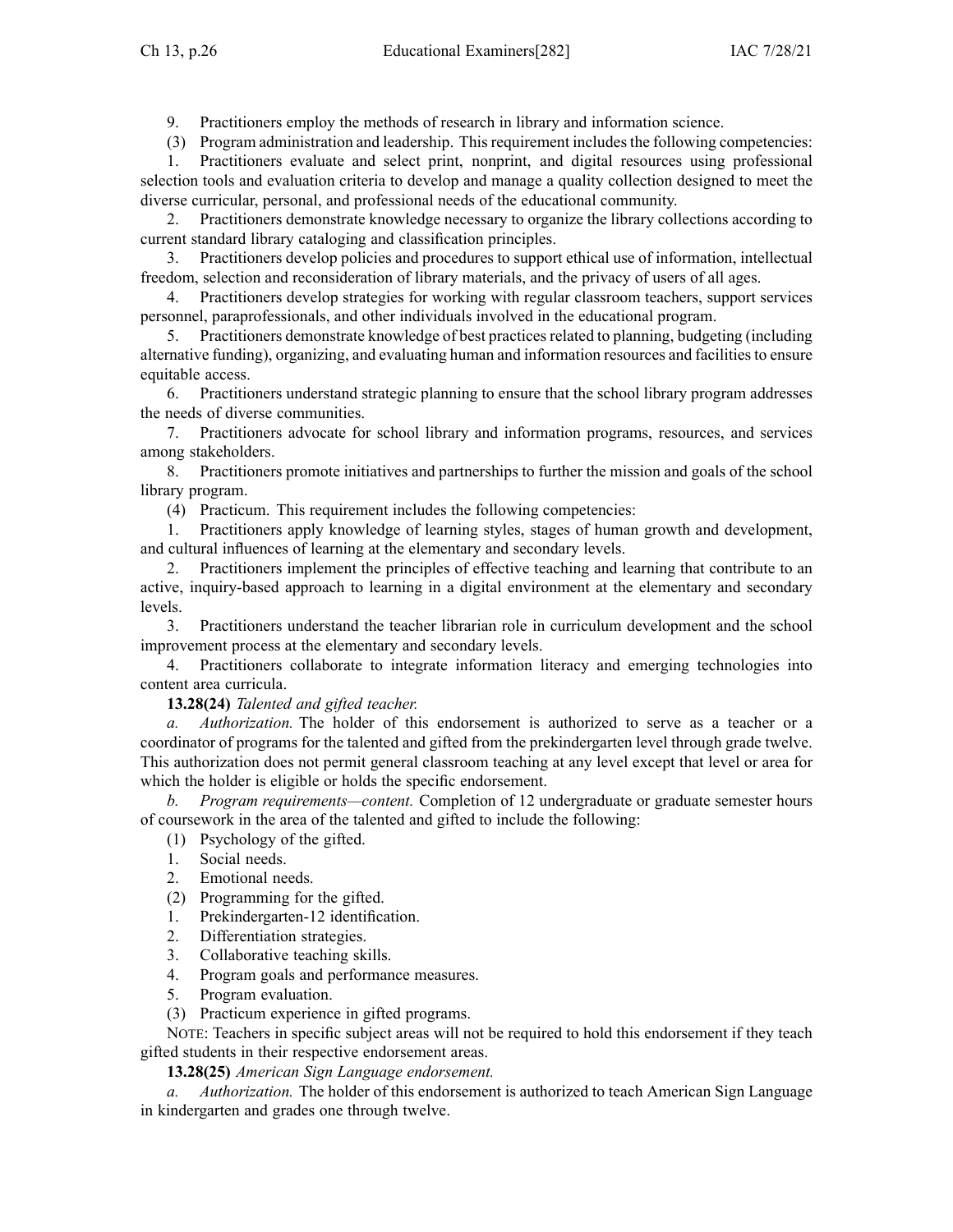*b. Content.* Completion of 18 semester hours of coursework in American Sign Language to include the following:

(1) Second language acquisition.

(2) Sociology of the deaf and hard-of-hearing community.

(3) Linguistic structure of American Sign Language.

(4) Language teaching methodology specific to American Sign Language.

(5) Teaching the culture of deaf and hard-of-hearing people.

(6) Assessment of students in an American Sign Language program.

**13.28(26)** *Elementary professional school counselor.*

*a. Authorization.* The holder of this endorsement is authorized to serve as <sup>a</sup> professional school counselor in kindergarten and grades one through eight.

*b. Program requirements.* Master's degree from an accredited institution of higher education.

*c. Content.* Completion of <sup>a</sup> sequence of courses and experiences which may have been <sup>a</sup> par<sup>t</sup> of, or in addition to, the degree requirements to include the following:

(1) Nature and needs of individuals at all developmental levels.

1. Develop strategies for facilitating development through the transition from childhood to adolescence and from adolescence to young adulthood.

2. Apply knowledge of learning and personality development to assist students in developing their full potential.

(2) Social and cultural foundations.

1. Demonstrate awareness of and sensitivity to the unique social, cultural, and economic circumstances of students and their racial/ethnic, gender, age, physical, and learning differences.

2. Demonstrate sensitivity to the nature and the functioning of the student within the family, school and community contexts.

3. Demonstrate the counseling and consultation skills needed to facilitate informed and appropriate action in response to the needs of students.

(3) Fostering of relationships.

1. Employ effective counseling and consultation skills with students, parents, colleagues, administrators, and others.

2. Communicate effectively with parents, colleagues, students and administrators.

3. Counsel students in the areas of personal, social, academic, and career development.

4. Assist families in helping their children address the personal, social, and emotional concerns and problems that may impede educational progress.

5. Implement developmentally appropriate counseling interventions with children and adolescents.

6. Demonstrate the ability to negotiate and move individuals and groups toward consensus or conflict resolution or both.

7. Refer students for specialized help when appropriate.

8. Value the well-being of the students as paramoun<sup>t</sup> in the counseling relationship.

(4) Group work.

1. Implement developmentally appropriate interventions involving group dynamics, counseling theories, group counseling methods and skills, and other group work approaches.

2. Apply knowledge of group counseling in implementing appropriate group processes for elementary, middle school, and secondary students.

(5) Career development, education, and postsecondary planning.

1. Assist students in the assessment of their individual strengths, weaknesses, and differences, including those that relate to academic achievement and future plans.

2. Apply knowledge of career assessment and career choice programs.

3. Implement occupational and educational placement, follow-up and evaluation.

4. Develop <sup>a</sup> counseling network and provide resources for use by students in personalizing the exploration of postsecondary educational opportunities.

(6) Assessment and evaluation.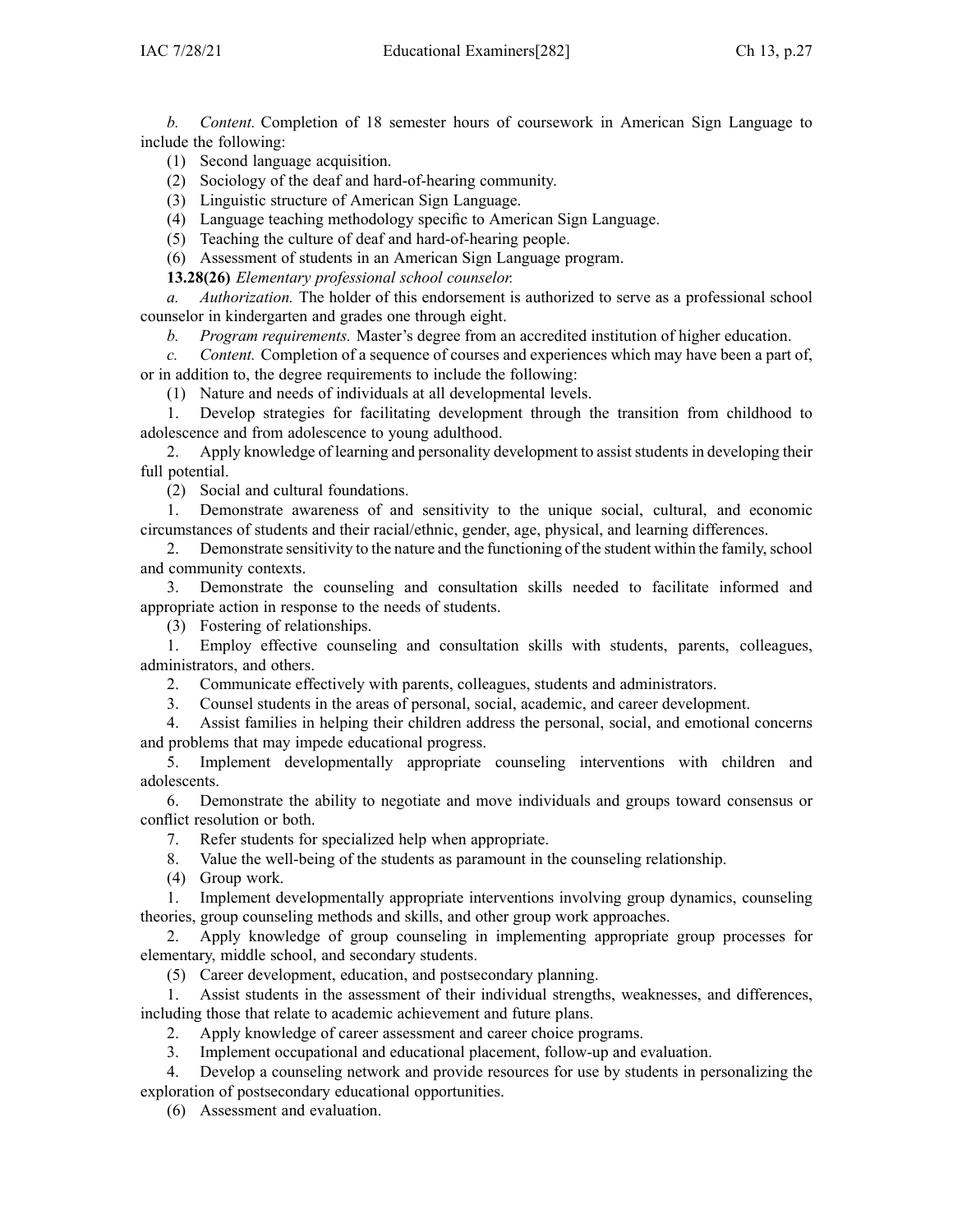1. Demonstrate individual and group approaches to assessment and evaluation.

2. Demonstrate an understanding of the proper administration and uses of standardized tests.

3. Apply knowledge of test administration, scoring, and measurement concerns.

4. Apply evaluation procedures for monitoring student achievement.

5. Apply assessment information in program design and program modifications to address students' needs.

6. Apply knowledge of legal and ethical issues related to assessment and student records.

(7) Professional orientation.

1. Apply knowledge of history, roles, organizational structures, ethics, standards, and credentialing.

2. Maintain <sup>a</sup> high level of professional knowledge and skills.

3. Apply knowledge of professional and ethical standards to the practice of school counseling.

4. Articulate the professional school counselor role to school personnel, parents, community, and students.

(8) School counseling skills.

1. Design, implement, and evaluate <sup>a</sup> comprehensive, developmental school counseling program.

2. Implement and evaluate specific strategies designed to meet program goals and objectives.

3. Consult and coordinate efforts with resource persons, specialists, businesses, and agencies outside the school to promote program objectives.

4. Provide information appropriate to the particular educational transition and assist students in understanding the relationship that their curricular experiences and academic achievements will have on subsequent educational opportunities.

5. Assist parents and families in order to provide <sup>a</sup> supportive environment in which students can become effective learners and achieve success in pursuit of appropriate educational goals.

6. Provide training, orientation, and consultation assistance to faculty, administrators, staff, and school officials to assist them in responding to the social, emotional, and educational development of all students.

7. Collaborate with teachers, administrators, and other educators in ensuring that appropriate educational experiences are provided that allow all students to achieve success.

8. Assist in the process of identifying and addressing the needs of the exceptional student.

9. Apply knowledge of legal and ethical issues related to child abuse and mandatory reporting.

10. Advocate for the educational needs ofstudents and work to ensure that these needs are addressed at every level of the school experience.

11. Promote use of school counseling and educational and career planning activities and programs involving the total school community to provide <sup>a</sup> positive school climate.

(9) Classroom management.

1. Apply effective classroom management strategies as demonstrated in delivery of classroom and large group school counseling curriculum.

2. Consult with teachers and parents about effective classroom managemen<sup>t</sup> and behavior managemen<sup>t</sup> strategies.

(10) Curriculum.

1. Write classroom lessons including objectives, learning activities, and discussion questions.

2. Utilize various methods of evaluating what students have learned in classroom lessons.

3. Demonstrate competency in conducting classroom and other large group activities, utilizing an effective lesson plan design, engaging students in the learning process, and employing age-appropriate classroom managemen<sup>t</sup> strategies.

4. Design <sup>a</sup> classroom unit of developmentally appropriate learning experiences.

5. Demonstrate knowledge in writing standards and benchmarks for curriculum.

(11) Learning theory.

1. Identify and consult with teachers about how to create <sup>a</sup> positive learning environment utilizing such factors as effective classroom managemen<sup>t</sup> strategies, building <sup>a</sup> sense of community in the classroom, and cooperative learning experiences.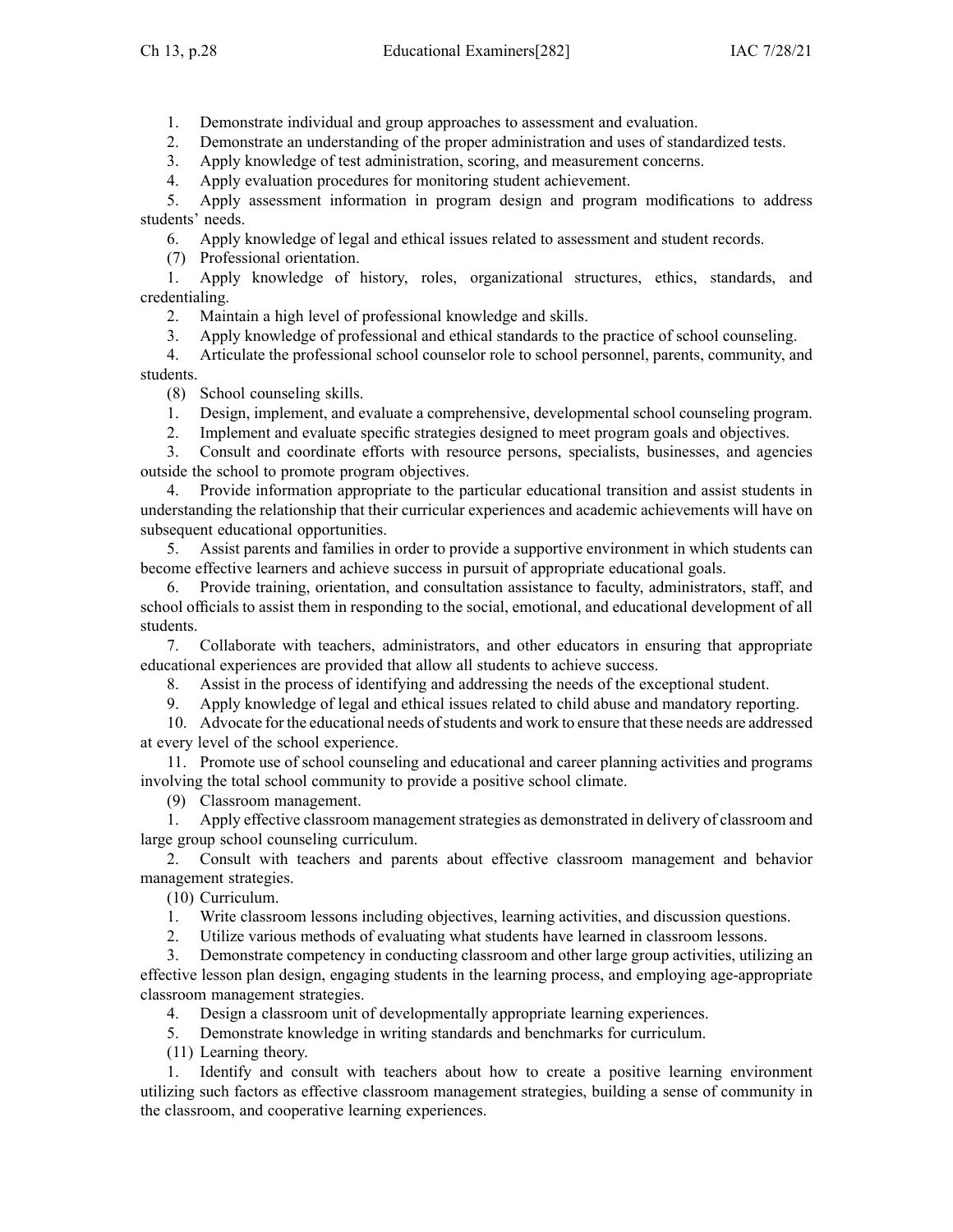2. Identify and consult with teachers regarding teaching strategies designed to motivate students using small group learning activities, experiential learning activities, student mentoring programs, and shared decision-making opportunities.

3. Demonstrate knowledge of child and adolescent development and identify developmentally appropriate teaching and learning strategies.

(12) Teaching and counseling practicum. The candidate will complete <sup>a</sup> preservice supervised practicum of <sup>a</sup> minimum of 100 hours, and at least 40 of these hours must be direct service. Candidates will complete <sup>a</sup> supervised internship for <sup>a</sup> minimum of 600 hours, and at least 240 of these hours must be direct service. For candidates seeking both the K-8 and 5-12 professional school counselor endorsements, <sup>a</sup> minimum of 100 hours of the practicum or internship experiences listed above must be completed at each of the desired endorsement levels.

**13.28(27)** *Secondary professional school counselor.*

*a. Authorization.* The holder of this endorsement is authorized to serve as <sup>a</sup> professional school counselor in grades five through twelve.

*b. Program requirements.* Master's degree from an accredited institution of higher education.

*c. Content.* Completion of <sup>a</sup> sequence of courses and experiences which may have been <sup>a</sup> par<sup>t</sup> of, or in addition to, the degree requirements to include:

(1) The competencies listed in subparagraphs [13.28\(26\)](https://www.legis.iowa.gov/docs/iac/rule/282.13.28.pdf)*"c"*(1) to (11).

(2) The teaching and counseling practicum. The candidate will complete <sup>a</sup> preservice supervised practicum and an internship that meet the requirements set forth in [13.28\(26\)](https://www.legis.iowa.gov/docs/iac/rule/282.13.28.pdf)*"c"*(12).

**13.28(28)** *School nurse endorsement.* The school nurse endorsement does not authorize general classroom teaching, although it does authorize the holder to teach health at all grade levels. Alternatively, <sup>a</sup> nurse may obtain <sup>a</sup> statement of professional recognition (SPR) from the board of educational examiners, in accordance with the provisions set out in [282—Chapter](https://www.legis.iowa.gov/docs/iac/chapter/282.16.pdf) 16, Statements of Professional Recognition (SPR).

*a. Authorization.* The holder of this endorsement is authorized to provide service as <sup>a</sup> school nurse at the prekindergarten and kindergarten levels and in grades one through twelve.

*b. Content.*

(1) Organization and administration of school nurse services including the appraisal of the health needs of children and youth.

(2) School-community relationships and resources/coordination of school and community resources to serve the health needs of children and youth.

(3) Knowledge and understanding of the health needs of exceptional children.

(4) Health education.

*c. Other.* Hold <sup>a</sup> license as <sup>a</sup> registered nurse issued by the Iowa board of nursing.

**13.28(29)** *Athletic coach.* K-12. An applicant for the coaching endorsement must hold <sup>a</sup> teacher's license with one of the teaching endorsements.

*a. Authorization.* The holder of this endorsement may serve as <sup>a</sup> head coach or an assistant coach in kindergarten and grades one through twelve.

*b. Program requirements.*

(1) One semester hour college or university course in the structure and function of the human body in relation to physical activity, and

(2) One semester hour college or university course in human growth and development of children and youth as related to physical activity, and

(3) Two semester hour college or university course in athletic conditioning, care and prevention of injuries and first aid as related to physical activity, and

(4) One semester hour college or university course in the theory of coaching interscholastic athletics, and

(5) Successful completion of the concussion training approved by the Iowa High School Athletic Association or Iowa Girls High School Athletic Union, and

(6) A current certificate of CPR training.

**13.28(30)** *Content specialist endorsement.* Rescinded IAB 12/16/20, effective 1/20/21.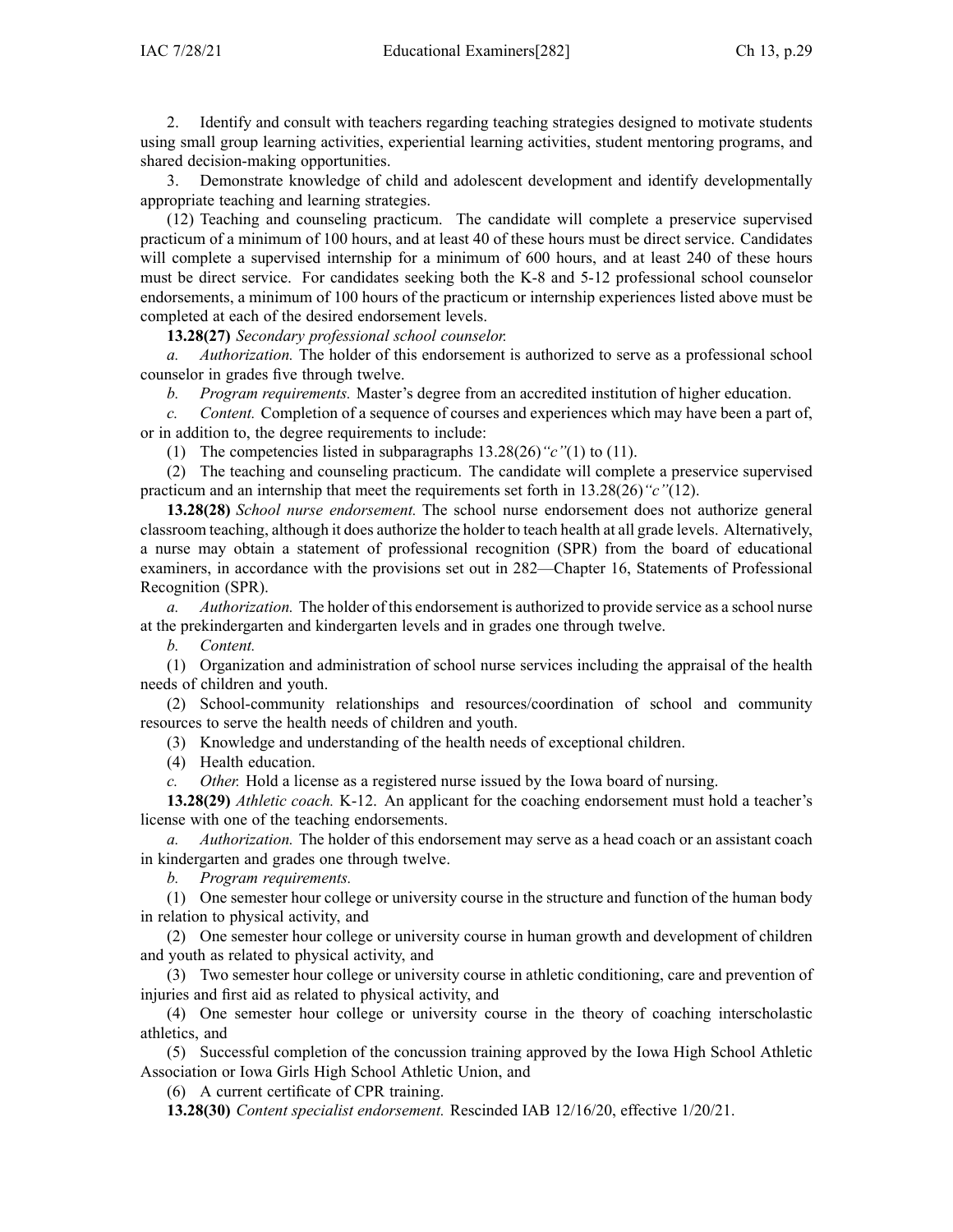**13.28(31)** *Engineering.* 5-12.

*a.* Completion of 24 semester hours in engineering coursework.

*b.* Methods and strategies of STEM instruction or methods of teaching science or mathematics. **13.28(32)** *STEM.*

*a. K-8.*

(1) Authorization. The holder of this endorsement is authorized to teach science, mathematics, and integrated STEM courses in kindergarten through grade eight.

(2) Program requirements. Be the holder of the teacher—elementary classroom endorsement.

(3) Content.

1. Completion of <sup>a</sup> minimum of 12 semester hours of college-level science.

2. Completion of <sup>a</sup> minimum of 12 semester hours of college-level math (or the completion of Calculus I) to include coursework in computer programming.

3. Completion of <sup>a</sup> minimum of 3 semester hours of coursework in content or pedagogy of engineering and technological design that includes engineering design processes or programming logic and problem-solving models and that may be met through either of the following:

- $\bullet$ Engineering and technological design courses for education majors;
- $\bullet$ Technology or engineering content coursework.

4. Completion of <sup>a</sup> minimum of 6 semester hours of required coursework in STEM curriculum and methods to include the following essential concepts and skills:

- $\bullet$ Comparing and contrasting the nature and goals of each of the STEM disciplines;
- $\bullet$ Promoting learning through purposeful, authentic, real-world connections;
- $\bullet$ Integration of content and context of each of the STEM disciplines;

● Interdisciplinary/transdisciplinary approaches to teaching (including but not limited to problem-based learning and project-based learning);

●Curriculum and standards mapping;

● Engaging subject-matter experts (including but not limited to colleagues, parents, higher education faculty/students, business partners, and informal education agencies) in STEM experiences in and out of the classroom;

- ●Assessment of integrative learning approaches;
- $\bullet$ Information literacy skills in STEM;
- $\bullet$ Processes of science and scientific inquiry;
- ●Mathematical problem-solving models;
- $\bullet$ Communicating to <sup>a</sup> variety of audiences;
- $\bullet$ Classroom managemen<sup>t</sup> in project-based classrooms;
- $\bullet$ Instructional strategies for the inclusive classroom;
- $\bullet$ Computational thinking;
- $\bullet$ Mathematical and technological modeling.

5. Completion of <sup>a</sup> STEM field experience of <sup>a</sup> minimum of 30 contact hours that may be met through the following:

- $\bullet$ Completing <sup>a</sup> STEM research experience;
- ●Participating in <sup>a</sup> STEM internship at <sup>a</sup> STEM business or informal education organization; or
- $\bullet$ Leading <sup>a</sup> STEM extracurricular activity.
- *b. 5-8.*

(1) Authorization. The holder of this endorsement is authorized to teach science, mathematics, and integrated STEM courses in grades five through eight.

(2) Program requirements. Be the holder of <sup>a</sup> 5-12 science, mathematics, or industrial technology endorsement or 5-8 middle school mathematics or science endorsement.

(3) Content.

1. Completion of <sup>a</sup> minimum of 12 semester hours of college-level science.

2. Completion of <sup>a</sup> minimum of 12 semester hours of college-level math (or the completion of Calculus I) to include coursework in computer programming.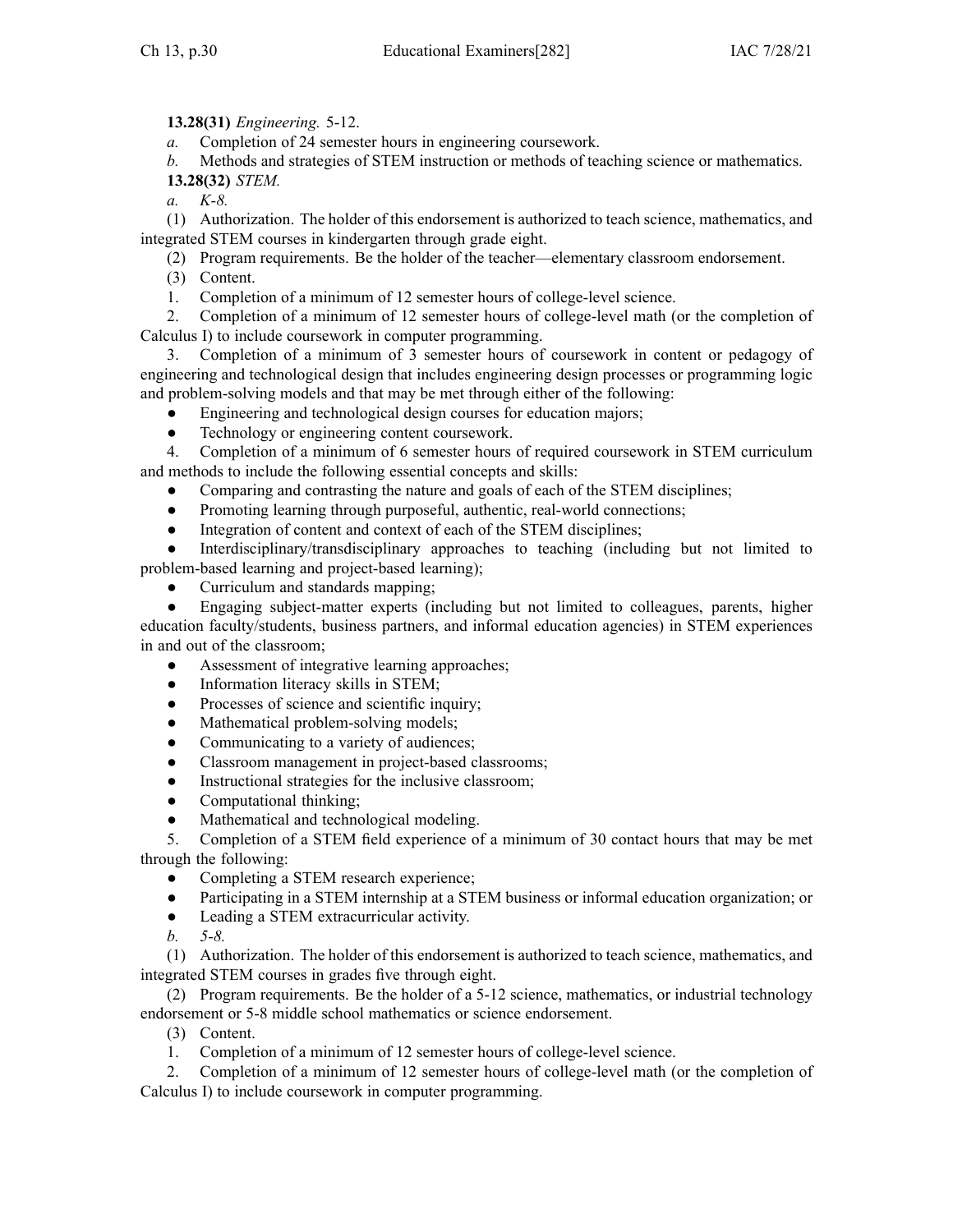3. Completion of <sup>a</sup> minimum of 3 semester hours of coursework in content or pedagogy of engineering and technological design that includes engineering design processes or programming logic and problem-solving models and that may be met through either of the following:

- ●Engineering and technological design courses for education majors;
- $\bullet$ Technology or engineering content coursework.

4. Completion of <sup>a</sup> minimum of 6 semester hours of required coursework in STEM curriculum and methods to include the following essential concepts and skills:

- $\bullet$ Comparing and contrasting the nature and goals of each of the STEM disciplines;
- $\bullet$ Promoting learning through purposeful, authentic, real-world connections;
- $\bullet$ Integration of content and context of each of the STEM disciplines;

● Interdisciplinary/transdisciplinary approaches to teaching (including but not limited to problem-based learning and project-based learning);

●Curriculum and standards mapping;

● Engaging subject-matter experts (including but not limited to colleagues, parents, higher education faculty/students, business partners, and informal education agencies) in STEM experiences in and out of the classroom;

- $\bullet$ Assessment of integrative learning approaches;
- ●Information literacy skills in STEM;
- $\bullet$ Processes of science and scientific inquiry;
- $\bullet$ Mathematical problem-solving models;
- $\bullet$ Communicating to <sup>a</sup> variety of audiences;
- $\bullet$ Classroom managemen<sup>t</sup> in project-based classrooms;
- $\bullet$ Instructional strategies for the inclusive classroom;
- $\bullet$ Computational thinking;
- $\bullet$ Mathematical and technological modeling.

5. Completion of <sup>a</sup> STEM field experience of <sup>a</sup> minimum of 30 contact hours that may be met through the following:

- $\bullet$ Completing <sup>a</sup> STEM research experience;
- $\bullet$ Participating in <sup>a</sup> STEM internship at <sup>a</sup> STEM business or informal education organization; or
- $\bullet$ Leading <sup>a</sup> STEM extracurricular activity.
- *c. Specialist K-12.*

(1) Authorization. The holder of this endorsement is authorized to serve as <sup>a</sup> STEM specialist in kindergarten and grades one through twelve.

(2) Program requirements.

1. The applicant must have met the requirements for <sup>a</sup> standard Iowa teaching license and <sup>a</sup> teaching endorsement in mathematics, science, engineering, industrial technology, or agriculture.

2. The applicant must hold <sup>a</sup> master's degree in math, science, engineering or technology or another area with at least 12 hours of college-level science and at least 12 hours of college-level math (or completion of Calculus I) to include coursework in computer programming.

(3) Content.

1. Completion of <sup>a</sup> minimum of 3 semester hours of coursework in content or pedagogy of engineering and technological design that includes engineering design processes or programming logic and problem-solving models and that may be met through either of the following:

- $\bullet$ Engineering and technological design courses for education majors;
- ●Technology or engineering content coursework.

2. Completion of 9 semester hours in professional development to include the following essential concepts and skills:

- ●STEM curriculum and methods:
- Comparing and contrasting the nature and goals of each of the STEM disciplines;
- Promoting learning through purposeful, authentic, real-world connections;
- Integration of content and context of each of the STEM disciplines;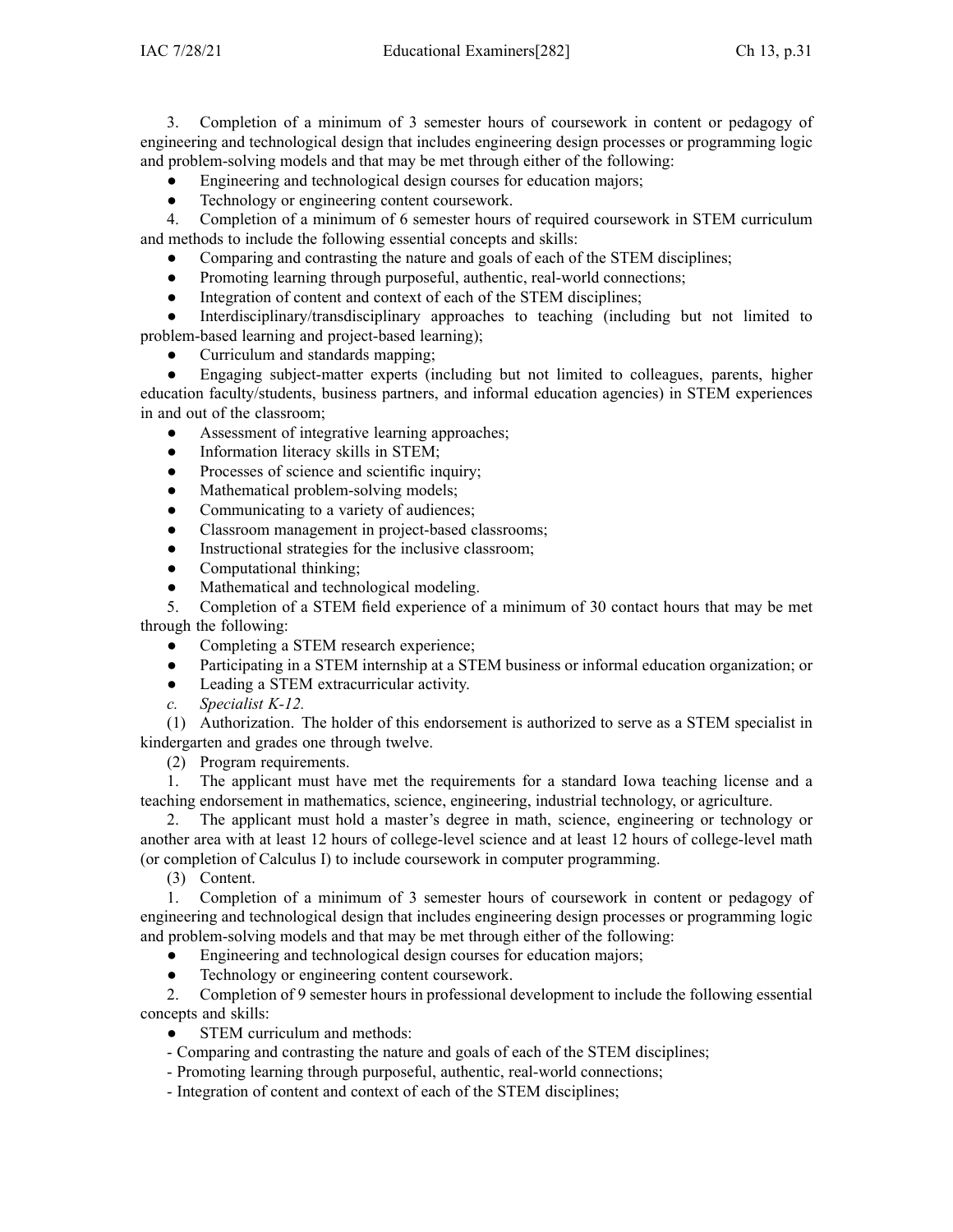- Interdisciplinary/transdisciplinary approaches to teaching (including but not limited to problem-based learning and project-based learning);

- Curriculum/standards mapping;
- Assessment of integrative learning approaches;
- Information literacy skills in STEM;
- Processes of science/scientific inquiry;
- Mathematical problem-solving models;
- Classroom managemen<sup>t</sup> in project-based classrooms;
- Instructional strategies for the inclusive classroom;
- Computational thinking;
- Mathematical and technological modeling.
- $\bullet$ STEM experiential learning:

- Engaging subject-matter experts (including but not limited to colleagues, parents, higher education faculty/students, business partners, and informal education agencies) in STEM experiences in and out of the classroom;

- STEM research experiences;
- STEM internship at <sup>a</sup> STEM business or informal education organization;
- STEM extracurricular activity;
- Communicating to <sup>a</sup> variety of audiences.
- ●Leadership in STEM:
- STEM curriculum development and assessment;
- Curriculum mapping;
- Assessment of student engagement;
- STEM across the curriculum;
- Research on best practices in STEM;
- STEM curriculum accessibility for all students.

3. Completion of an internship/externship professional experience or prior professional experience in STEM for <sup>a</sup> minimum of 90 contact hours.

**13.28(33)** *Multioccupations.*

*a.* Completion of any 5-12 endorsement and, in addition thereto, coursework in foundations of career and technical education and coordination of cooperative programs, and work experience which meets one of the following:

(1) Four thousand hours of career and technical experience in two or more careers; or

(2) One thousand hours of work experience or externships in two or more careers and two or more years of teaching experience at the PK-12 level.

*b.* The multioccupations endorsement also authorizes the holder to supervise students in cooperative programs, work-based learning programs, and similar programs in which the student is placed in school-sponsored, on-the-job situations.

**13.28(34)** *CTE information technology.* 5-12.

*a. Authorization.* The holder of this endorsement is authorized to teach career and technical education (CTE) information technology, CTE computer science, and CTE computer programming courses.

*b. Program requirements.* Applicants must hold <sup>a</sup> valid Iowa teaching license with at least one other teaching endorsement.

*c. Content.* A minimum of 12 semester hours of computer science to include coursework in the following:

(1) Data representation and abstraction to include primitive data types, static and dynamic data structures, and data types and stores.

(2) Designing, developing, testing and refining algorithms to include proficiency in two or more programming paradigms.

(3) Systems and networks to include operating systems, networks, mobile devices, and machine-level data representation.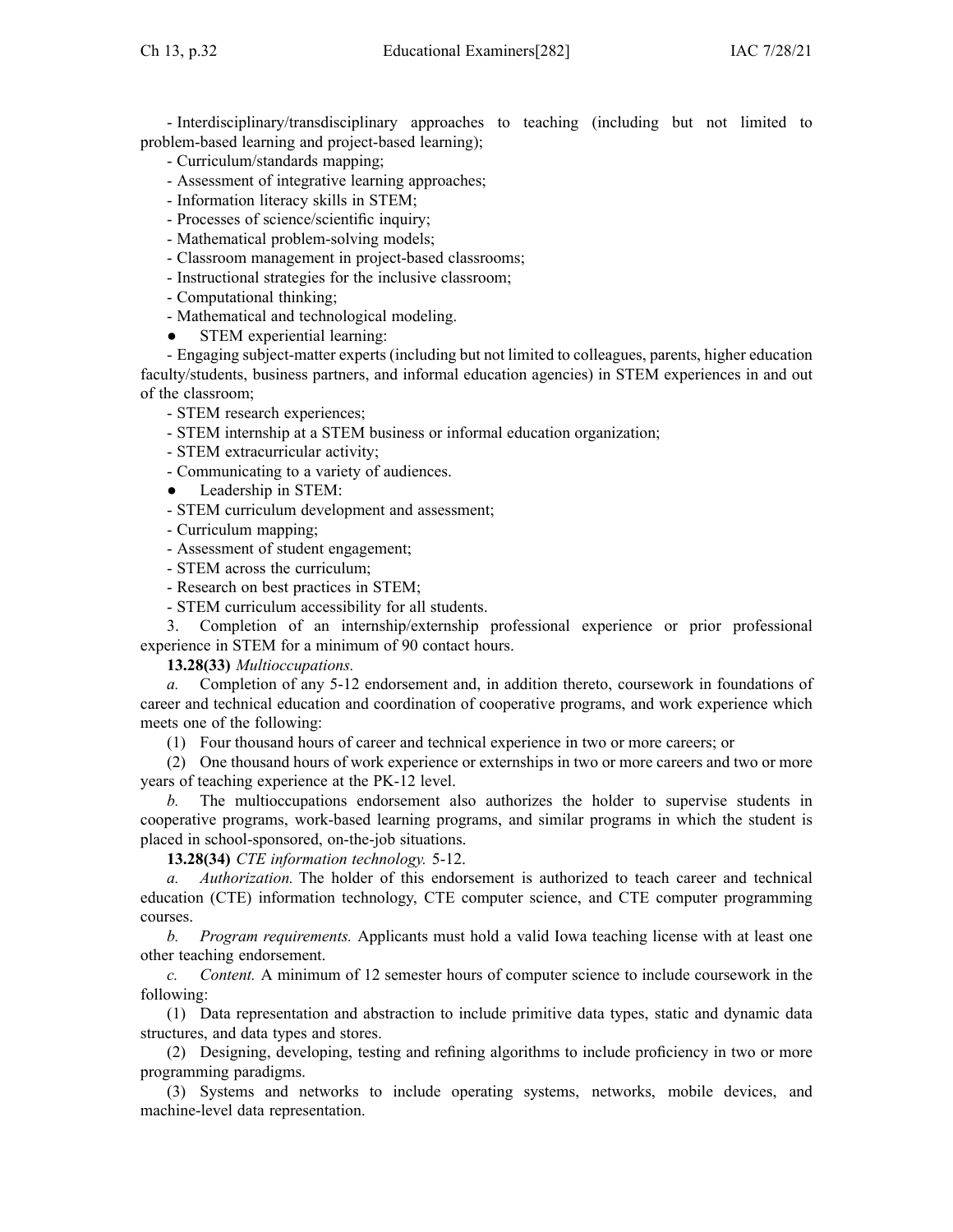*d. Methods course.* A content area methods course is required pursuan<sup>t</sup> to 13.29(1). The course should include the following effective teaching and learning strategies for information technology:

(1) Curriculum development including recognizing and defining real-world computational problems; computing concepts and constructs; developing and using abstractions; creating, testing, and refining computational artifacts; and problem-solving strategies in computer science.

(2) Project-based methodologies that suppor<sup>t</sup> active and authentic learning, fostering an inclusive computing culture, collaborative groupings, and opportunities for creative and innovative thinking.

(3) Communication about computing including multiple forms of media.

(4) Digital citizenship including the social, legal, ethical, safe and effective use of computer hardware, software, peripherals, and networks.

*e. CTE methods.*

(1) A minimum of six semester hours of career and technical curriculum and methods to include:

1. Foundations of career and technical education.

2. Methods of career and technical education.

3. Evaluation and assessment of career and technical programs.

(2) The CTE methods coursework is not required if the educator holds another career and technical endorsement.

*f. Waiver of coursework requirements.* During the first year of implementation, the coursework requirements may be waived if the practitioner demonstrates relevant content knowledge mastery and successful teaching experience in this endorsement area through criteria established by the board of educational examiners.

**13.28(35)** *Computer science.* K-8 and 5-12.

*a. Authorization.* The holder of this endorsement is authorized to teach selected computer science and computer programming courses.

*b. Program requirements.* Applicants must hold <sup>a</sup> valid Iowa teaching license with at least one additional teaching endorsement.

*c. Content.* A minimum of 12 semester hours of computer science to include coursework in the following:

(1) Data representation and abstraction to include primitive data types, static and dynamic data structures, and data types and stores.

(2) Designing, developing, testing and refining algorithms to include proficiency in two or more programming paradigms.

(3) Systems and networks to include operating systems, networks, mobile devices, and machine-level data representation.

*d. Methods course.* A content area methods course is required pursuan<sup>t</sup> to 13.29(1). The course should include the following effective teaching and learning strategies for information technology:

(1) Curriculum development including recognizing and defining real-world computational problems; computing concepts and constructs; developing and using abstractions; creating, testing, and refining computational artifacts; and problem-solving strategies in computer science.

(2) Project-based methodologies that suppor<sup>t</sup> active and authentic learning, fostering an inclusive computing culture, collaborative groupings, and opportunities for creative and innovative thinking.

(3) Communication about computing including multiple forms of media.

(4) Digital citizenship including the social, legal, ethical, safe and effective use of computer hardware, software, peripherals, and networks.

*e. Computer science specialist.* If the requirements in 13.28(35)*"c"* and *"d"* are met and the applicant achieves <sup>a</sup> minimum of 24 semester hours of computer science content, <sup>a</sup> computer science specialist endorsement will be granted and the additional teaching endorsementset forth in 13.28(35)*"b"* will not be required.

*f. Waiver of coursework requirements.* During the first year of implementation, the coursework requirements may be waived if the practitioner demonstrates relevant content knowledge mastery and successful teaching experience in this endorsement area through criteria established by the board of educational examiners.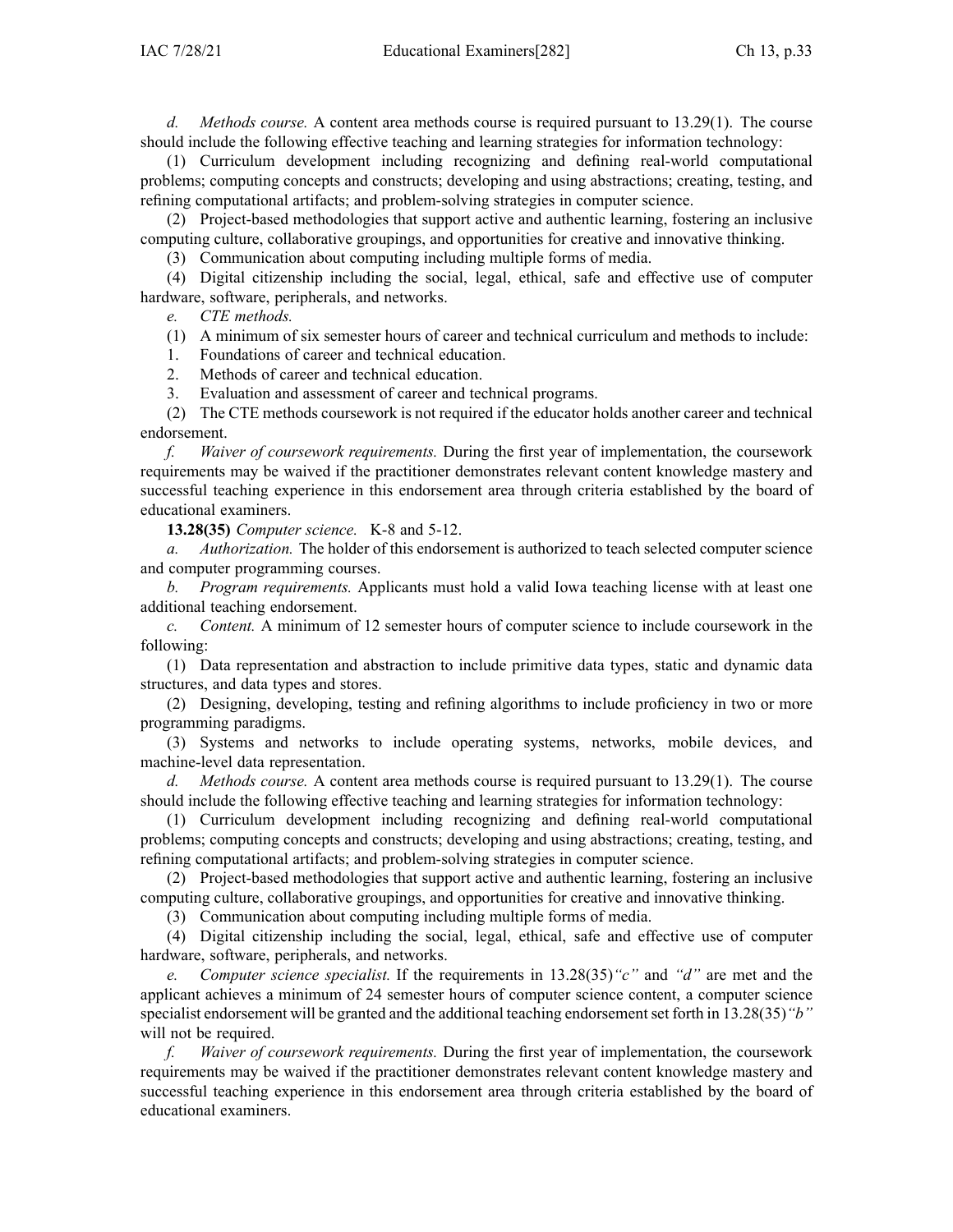**13.28(36)** *Dyslexia specialist.* K-12. The applicant must have met the requirements for the standard license and have completed at least three years of post-baccalaureate teaching experience in <sup>a</sup> K-12 setting. Applicants who have achieved dyslexia certification in another state prior to March 17, 2021, may apply for <sup>a</sup> certification review.

*a. Authorization.* The holder of this endorsement is authorized to serve as <sup>a</sup> dyslexia specialist in kindergarten and grades 1 through 12.

*b. Content.* Completion of 18 semester hours in dyslexia strategies to include the following:

(1) Knowledge of dyslexia. The dyslexia specialist will have knowledge of dyslexia and:

1. Understand the tenets of the International Dyslexia Association's definition of dyslexia, including the neurobiological nature and cognitive-linguistic correlates.

2. Identify distinguishing characteristics of dyslexia and commonly co-occurring disorders, including dysgraphia, dyscalculia, attention deficit hyperactivity disorder, expressive language disorders, receptive language disorders, and others.

3. Recognize that dyslexia may presen<sup>t</sup> differently along <sup>a</sup> continuum of severity and impact depending upon age, grade, and compensatory factors.

4. Understand federal and state laws that pertain to dyslexia, including use of the word "dyslexia" within school settings and documentation.

5. Understand common misconceptions regarding characteristics of and interventions for dyslexia.

(2) Psychology of language and reading. The dyslexia specialist will understand the highly complex processes by which children learn to speak, read, and write, including language acquisition, linguistics, and the structure of written language, including phonological processing, phonics, orthography, morphology, syntax, and semantics, as well as the relationship of these components to typical and atypical reading and writing development and instruction for students with dyslexia.

(3) Curriculum and instruction. The dyslexia specialist will use appropriate instructional approaches and materials as well as integrated, comprehensive, explicit, and systematic literacy instruction to suppor<sup>t</sup> student learning in reading and writing, including the following:

1. Instruction utilizing multisensory and multimodal strategies (visual, auditory, kinesthetic, and tactile), systematic and cumulative instruction, direct instruction, diagnostic and prescriptive teaching, as well as synthetic and analytic instruction.

2. Instructional approaches supported by the science of reading for the following areas: phonological processing, phonics, fluency, comprehension, vocabulary, spelling, and writing.

3. Creation of <sup>a</sup> dyslexia-friendly learning environment (within or outside the regular classroom) utilizing evidence-based accommodations and modifications to meet the needs of students with dyslexia, including appropriate interventions, remediation, assistive technology, and classroom accommodations for students with dyslexia.

4. Use of data to determine effectiveness of the instruction and curriculum along with student responsiveness to it.

(4) Assessment, diagnosis, and evaluation. The dyslexia specialist will be confident using <sup>a</sup> variety of formal assessment tools and practices to evaluate students' reading and writing abilities in <sup>a</sup> variety of domains. The dyslexia specialist will:

1. Demonstrate an understanding of the literature and research related to assessments and their purposes (including the strengths and limitations of assessments) and assessment tools for screening, diagnosis, progress monitoring, and measuring outcomes.

2. Demonstrate an understanding of the signs and symptoms of reading difficulties, including but not limited to dyslexia; and also demonstrate an understanding of norms and student benchmarks.

3. Select, administer, and interpret assessments for specific purposes, including screening students at risk for dyslexia and identifying students who display <sup>a</sup> profile of dyslexia, and:

●Understand the features of standardized norm-referenced assessments.

● Understand the importance of selecting reliable and valid assessments to evaluate typical and atypical reading development.

● Interpret various scores derived from standardized norm-referenced and criterion-referenced assessments.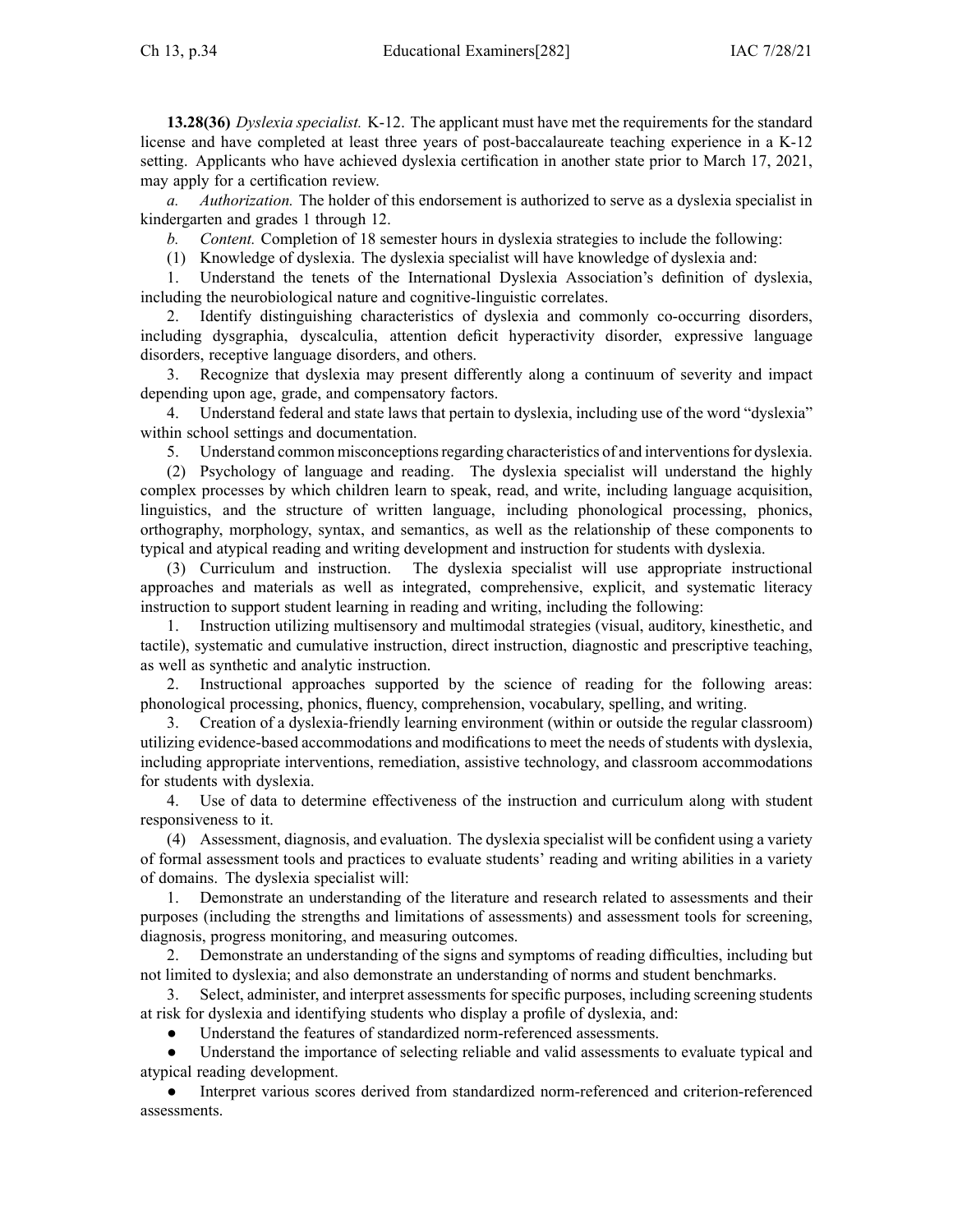4. Use assessment information to plan and evaluate instruction, including appropriate interventions, remediation, assistive technology, and classroom accommodations for students with dyslexia and other difficulties. This will include the use of multiple data sources for analysis, instructional planning, examining the effectiveness of specific intervention practices, and examining students' responses to interventions.

5. Communicate assessment results and implications to <sup>a</sup> variety of audiences, including staff, parents, and students.

6. Understand appropriate IEP goals and Section 504 plansforstudents who display characteristics of dyslexia.

(5) Practicum in dyslexia. The dyslexia specialist will participate in elementary and secondary practicum experiences with instructors who have experience with and are currently serving students who display characteristics of dyslexia. The cooperating teacher must be approved by the Iowa reading research center. The practicum must include:

1. Supervised administration of norm-referenced literacy assessments.

2. Practice composing <sup>a</sup> repor<sup>t</sup> of literacy assessment results that will include interpretation of the results and instructional recommendations.

3. Supervised delivery of systematic, explicit, and multisensory intervention for students with characteristics of dyslexia.

Practice composing a report of students' response to intervention.

[**ARC [7986B](https://www.legis.iowa.gov/docs/aco/arc/7986B.pdf)**, IAB 7/29/09, effective 9/2/09; **ARC [8248B](https://www.legis.iowa.gov/docs/aco/arc/8248B.pdf)**, IAB 11/4/09, effective 10/12/09; **ARC [8403B](https://www.legis.iowa.gov/docs/aco/arc/8403B.pdf)**, IAB 12/16/09, effective 1/20/10; **ARC [9070B](https://www.legis.iowa.gov/docs/aco/arc/9070B.pdf)**, IAB 9/8/10, effective 10/13/10; **ARC [9071B](https://www.legis.iowa.gov/docs/aco/arc/9071B.pdf)**, IAB 9/8/10, effective 10/13/10; **ARC [9210B](https://www.legis.iowa.gov/docs/aco/arc/9210B.pdf)**, IAB 11/3/10, effective 12/8/10; **ARC [9211B](https://www.legis.iowa.gov/docs/aco/arc/9211B.pdf)**, IAB 11/3/10, effective 12/8/10; **ARC [9212B](https://www.legis.iowa.gov/docs/aco/arc/9212B.pdf)**, IAB 11/3/10, effective 12/8/10; **ARC [9838B](https://www.legis.iowa.gov/docs/aco/arc/9838B.pdf)**, IAB 11/2/11, effective 12/7/11; **ARC [9839B](https://www.legis.iowa.gov/docs/aco/arc/9839B.pdf)**, IAB 11/2/11, effective 12/7/11; **ARC [0448C](https://www.legis.iowa.gov/docs/aco/arc/0448C.pdf)**, IAB 11/14/12, effective 12/19/12; **ARC [0449C](https://www.legis.iowa.gov/docs/aco/arc/0449C.pdf)**, IAB 11/14/12, effective 12/19/12; **ARC [0866C](https://www.legis.iowa.gov/docs/aco/arc/0866C.pdf)**, IAB 7/24/13, effective 8/28/13; **ARC [0875C](https://www.legis.iowa.gov/docs/aco/arc/0875C.pdf)**, IAB 7/24/13, effective 8/28/13; **ARC [0986C](https://www.legis.iowa.gov/docs/aco/arc/0986C.pdf)**, IAB 9/4/13, effective 10/9/13; **ARC [1085C](https://www.legis.iowa.gov/docs/aco/arc/1085C.pdf)**, IAB 10/16/13, effective 11/20/13; **ARC [1171C](https://www.legis.iowa.gov/docs/aco/arc/1171C.pdf)**, IAB 11/13/13, effective 12/18/13; **ARC [1328C](https://www.legis.iowa.gov/docs/aco/arc/1328C.pdf)**, IAB 2/19/14, effective 3/26/14; **ARC [1327C](https://www.legis.iowa.gov/docs/aco/arc/1327C.pdf)**, IAB 2/19/14, effective 3/26/14; **ARC [2015C](https://www.legis.iowa.gov/docs/aco/arc/2015C.pdf)**, IAB 6/10/15, effective 7/15/15; **ARC [2016C](https://www.legis.iowa.gov/docs/aco/arc/2016C.pdf)**, IAB 6/10/15, effective 7/15/15; **ARC [2397C](https://www.legis.iowa.gov/docs/aco/arc/2397C.pdf)**, IAB 2/17/16, effective 3/23/16; **ARC [2586C](https://www.legis.iowa.gov/docs/aco/arc/2586C.pdf)**, IAB 6/22/16, effective 7/27/16; **ARC [2793C](https://www.legis.iowa.gov/docs/aco/arc/2793C.pdf)**, IAB 11/9/16, effective 12/14/16; see Delay note at end of chapter; **ARC [3197C](https://www.legis.iowa.gov/docs/aco/arc/3197C.pdf)**, IAB 7/5/17, effective 8/9/17; **ARC [3634C](https://www.legis.iowa.gov/docs/aco/arc/3634C.pdf)**, IAB 2/14/18, effective 3/21/18; **ARC [5322C](https://www.legis.iowa.gov/docs/aco/arc/5322C.pdf)**, IAB 12/16/20, effective 1/20/21; **ARC [5416C](https://www.legis.iowa.gov/docs/aco/arc/5416C.pdf)**, IAB 2/10/21, effective 3/17/21; **ARC [5802C](https://www.legis.iowa.gov/docs/aco/arc/5802C.pdf)**, IAB 7/28/21, effective 9/1/21; **ARC [5803C](https://www.legis.iowa.gov/docs/aco/arc/5803C.pdf)**, IAB 7/28/21, effective 9/1/21]

#### **282—13.29(272) Adding, removing or reinstating <sup>a</sup> teaching endorsement.**

**13.29(1)** *Adding an endorsement.* After the issuance of <sup>a</sup> teaching license, an individual may add other endorsements to that license upon proper application, provided current requirements for that endorsement have been met. An updated license with expiration date unchanged from the original or renewed license will be prepared.

*a. Options.* To add an endorsement, the applicant must follow one of these options:

(1) Option 1. Receive the Iowa teacher education institution's recommendation that the current approved program requirements for the endorsement have been met.

(2) Option 2. Receive verification from the Iowa teacher education institution that the minimum state requirements for the endorsement have been met in lieu of the institution's approved program.

(3) Option 3. Apply for <sup>a</sup> review of the transcripts by the board of educational examiners' staff to determine if all Iowa requirements have been met. The applicant must submit documentation that all of the Iowa requirements have been met by filing transcripts and supporting documentation for review. The fee for the transcript evaluation is in [282—Chapter](https://www.legis.iowa.gov/docs/iac/chapter/282.12.pdf) 12. This fee shall be in addition to the fee for adding the endorsement.

*b. Additional requirements for adding an endorsement.*

(1) In addition to meeting the requirements for Iowa licensure, applicants for endorsements shall have completed <sup>a</sup> methods class appropriate for teaching the general subject area and grade levels of the endorsement added.

(2) Practitioners who are adding <sup>a</sup> K-8 endorsement and have not student taught at the elementary level shall complete <sup>a</sup> teaching practicum in an elementary setting. Applicants seeking the early childhood or elementary endorsements set forth in rule [282—13.26](https://www.legis.iowa.gov/docs/iac/rule/282.13.26.pdf)(272) must complete the required field experience and teaching practicum specific to the endorsement desired.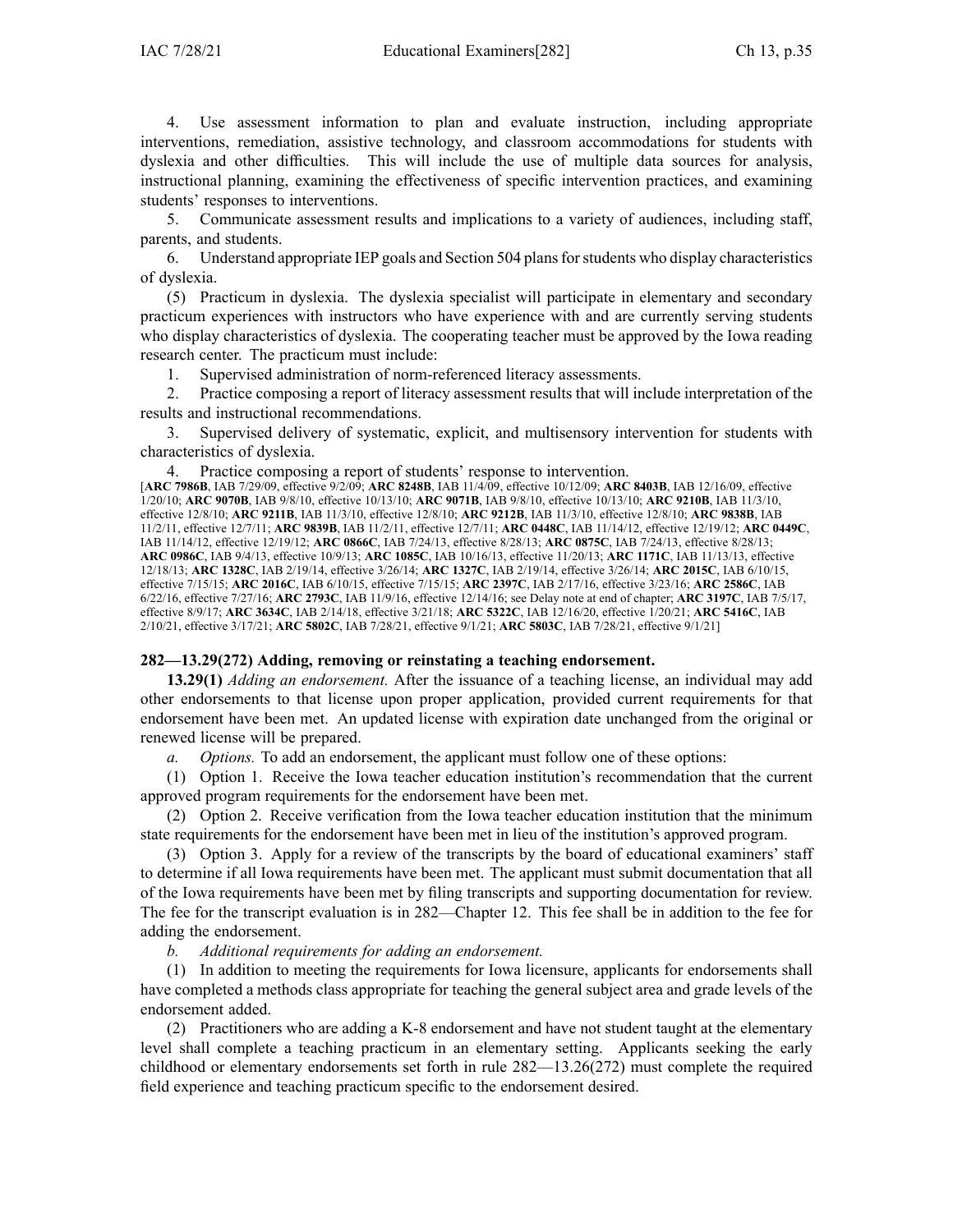(3) Practitioners who are adding <sup>a</sup> 5-12 endorsement and have not student taught at the secondary level shall complete <sup>a</sup> teaching practicum in <sup>a</sup> high school setting.

(4) Practitioners holding the K-8 endorsement in the content area of the 5-12 endorsement being added may satisfy the requirement for the secondary methods class and the teaching practicum by completing all required coursework and presenting verification of competence. This verification of competence shall be signed by <sup>a</sup> licensed evaluator who has observed and formally evaluated the performance of the applicant at the secondary level. This verification of competence may be submitted at any time during the term of the Class B license. The practitioner must obtain <sup>a</sup> Class B license while practicing with the 5-12 endorsement.

(5) Applicants seeking <sup>a</sup> board of educational examiners transcript review must have achieved <sup>a</sup> C- grade or higher in the courses that will be considered for an endorsement.

**13.29(2)** *Removal of an endorsement; reinstatement of removed endorsement.*

*a. Removal of an endorsement.* A practitioner may remove an endorsement from the practitioner's license as follows:

(1) To remove an endorsement, the practitioner shall meet the following conditions:

1. A practitioner who holds <sup>a</sup> standard or master educator license is eligible to reques<sup>t</sup> removal of an endorsement from the license if the practitioner has not taught in the subject or assignment area of the endorsement in the five years prior to the reques<sup>t</sup> for removal of the endorsement, and

2. The practitioner must submit <sup>a</sup> notarized written application form furnished by the board of educational examiners to remove an endorsement at the time of licensure renewal (licensure renewal is limited to one calendar year prior to the expiration date of the current license), and

3. The application must be signed by the superintendent or designee in the district in which the practitioner is under contract. The superintendent's signature shall serve as notification and acknowledgment of the practitioner's intent to remove an endorsement from the practitioner's license. The absence of the superintendent's or designee's signature does not impede the removal process.

(2) The endorsement shall be removed from the license at the time of application.

(3) If <sup>a</sup> practitioner is not employed and submits an application, the provisions of [13.29\(2\)](https://www.legis.iowa.gov/docs/iac/rule/282.13.29.pdf)*"a"*(1)"3" shall not be required.

(4) If <sup>a</sup> practitioner submits an application that does not meet the criteria listed in [13.29\(2\)](https://www.legis.iowa.gov/docs/iac/rule/282.13.29.pdf)*"a"*(1)"1" to "3," the application will be rendered void and the practitioner will forfeit the processing fee.

(5) The executive director has the authority to approve or deny the reques<sup>t</sup> for removal. Any denial is subject to the appeal process set forth in rule [282—11.35](https://www.legis.iowa.gov/docs/iac/rule/282.11.35.pdf)(272).

*b. Reinstatement of <sup>a</sup> removed endorsement.*

(1) If the practitioner wants to add the removed endorsement at <sup>a</sup> future date, all coursework for the endorsement must be completed within the five years preceding the application to add the endorsement.

(2) The practitioner must meet the current endorsement requirements when making application. [**ARC [8248B](https://www.legis.iowa.gov/docs/aco/arc/8248B.pdf)**, IAB 11/4/09, effective 10/12/09; **ARC [2016C](https://www.legis.iowa.gov/docs/aco/arc/2016C.pdf)**, IAB 6/10/15, effective 7/15/15; **ARC [2584C](https://www.legis.iowa.gov/docs/aco/arc/2584C.pdf)**, IAB 6/22/16, effective 7/27/16]

### **282—13.30(272) Licenses—issue and expiration dates, corrections, duplicates, and fraud.**

**13.30(1)** *Issue and expiration dates on original license.* A license is valid only from and after the date of issuance. Licenses, authorizations, certificates, and statements of professional recognition will expire on the last day of the practitioner's birth month after the term of the license unless otherwise specified. If the expiration date is changed by rule, the change may be retroactive.

**13.30(2)** *Correcting licenses.* If <sup>a</sup> licensee notifies board staff of <sup>a</sup> typographical or clerical error on the license within 30 days of the date of the board's mailing of <sup>a</sup> license, <sup>a</sup> corrected license shall be issued without charge to the licensee. If notification of <sup>a</sup> typographical or clerical error is made more than 30 days after the date of the board's mailing of <sup>a</sup> license, <sup>a</sup> corrected license shall be issued upon receipt of the fee for issuance of <sup>a</sup> duplicate license. For purposes of this rule, typographical or clerical errors include misspellings, errors in the expiration date of <sup>a</sup> license, errors in the type of license issued, and the omission or misidentification of the endorsements for which application was made. A licensee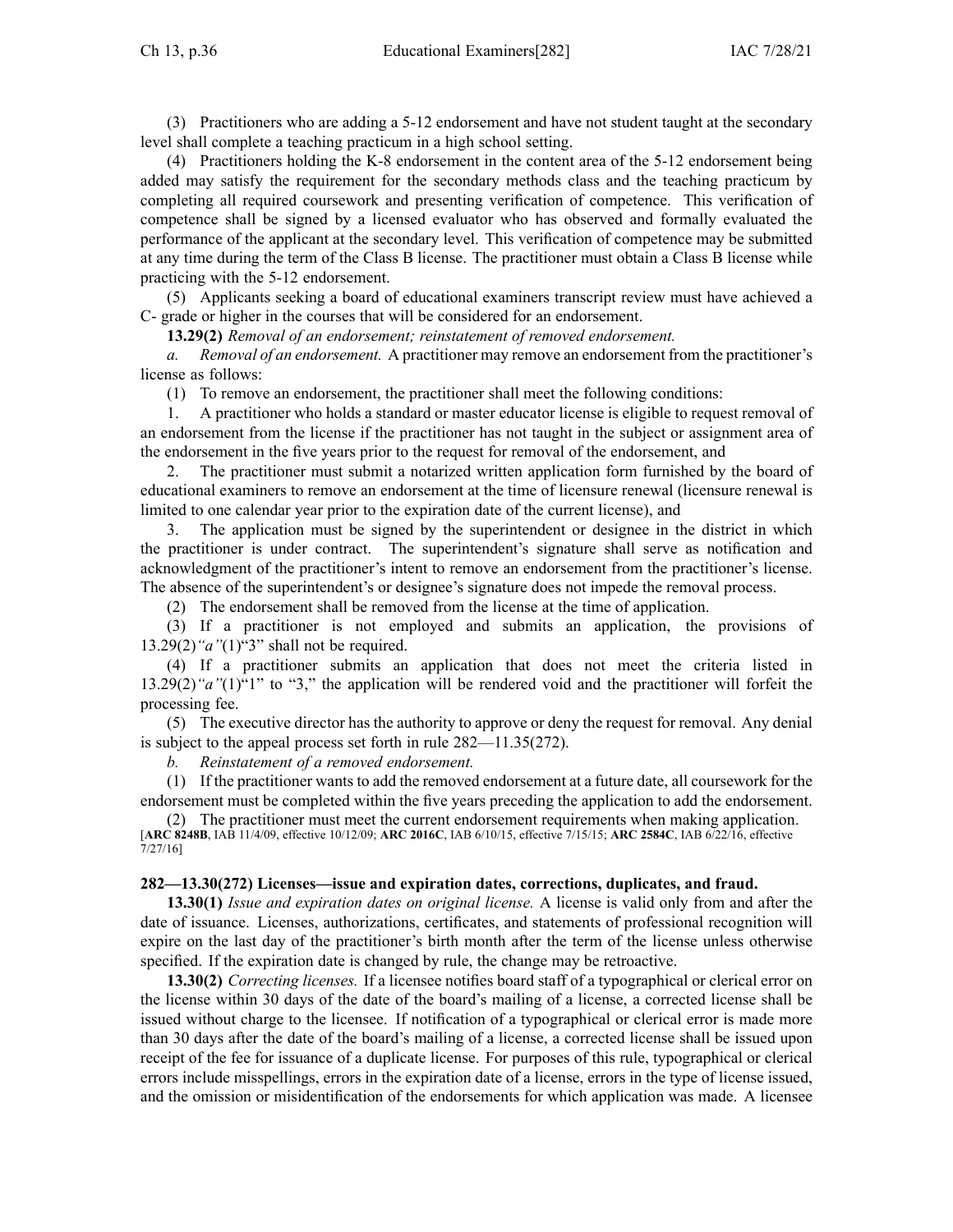requesting the addition of an endorsement not included on the initial application must submit <sup>a</sup> new application and the appropriate application fee.

**13.30(3)** *Duplicate licenses.* Upon application and paymen<sup>t</sup> of the fee set out in [282—Chapter](https://www.legis.iowa.gov/docs/iac/chapter/282.12.pdf) 12, <sup>a</sup> duplicate license shall be issued.

**13.30(4)** *Fraud in procuremen<sup>t</sup> or renewal of licenses.* Fraud in procuremen<sup>t</sup> or renewal of <sup>a</sup> license or falsifying records for licensure purposes will constitute grounds for filing <sup>a</sup> complaint with the board of educational examiners.

[**ARC [3979C](https://www.legis.iowa.gov/docs/aco/arc/3979C.pdf)**, IAB 8/29/18, effective 10/3/18]

These rules are intended to implement Iowa Code chapter [272](https://www.legis.iowa.gov/docs/ico/chapter/272.pdf) and 2014 Iowa Acts, chapter 1116, division VI.

Filed 12/23/08, Notice 10/8/08—published 1/14/09, effective 2/18/09]

[Filed 12/24/08, Notice 10/22/08—published 1/14/09, effective 2/18/09]

[Filed ARC [7869B](https://www.legis.iowa.gov/docs/aco/arc/7869B.pdf) ([Notice](https://www.legis.iowa.gov/docs/aco/arc/7600B.pdf) ARC 7600B, IAB 2/25/09), IAB 6/17/09, effective 7/22/09] [[Filed](https://www.legis.iowa.gov/docs/aco/arc/7987B.pdf) ARC 7987B [\(Notice](https://www.legis.iowa.gov/docs/aco/arc/7751B.pdf) ARC 7751B, IAB 5/6/09), IAB 7/29/09, effective 9/2/09] [Filed ARC [7986B](https://www.legis.iowa.gov/docs/aco/arc/7986B.pdf) [\(Notice](https://www.legis.iowa.gov/docs/aco/arc/7744B.pdf) ARC 7744B, IAB 5/6/09), IAB 7/29/09, effective 9/2/09] [[Filed](https://www.legis.iowa.gov/docs/aco/arc/8133B.pdf) ARC 8133B ([Notice](https://www.legis.iowa.gov/docs/aco/arc/7778B.pdf) ARC 7778B, IAB 5/20/09), IAB 9/9/09, effective 10/14/09] [[Filed](https://www.legis.iowa.gov/docs/aco/arc/8134B.pdf) ARC 8134B ([Notice](https://www.legis.iowa.gov/docs/aco/arc/7860B.pdf) ARC 7860B, IAB 6/17/09), IAB 9/9/09, effective 10/14/09] [[Filed](https://www.legis.iowa.gov/docs/aco/arc/8138B.pdf) ARC 8138B ([Notice](https://www.legis.iowa.gov/docs/aco/arc/7871B.pdf) ARC 7871B, IAB 6/17/09), IAB 9/9/09, effective 10/14/09] [[Filed](https://www.legis.iowa.gov/docs/aco/arc/8139B.pdf) ARC 8139B ([Notice](https://www.legis.iowa.gov/docs/aco/arc/7872B.pdf) ARC 7872B, IAB 6/17/09), IAB 9/9/09, effective 10/14/09] [Filed [Emergency](https://www.legis.iowa.gov/docs/aco/arc/8248B.pdf) ARC 8248B, IAB 11/4/09, effective 10/12/09]

[[Filed](https://www.legis.iowa.gov/docs/aco/arc/8400B.pdf) ARC 8400B ([Notice](https://www.legis.iowa.gov/docs/aco/arc/8125B.pdf) ARC 8125B, IAB 9/9/09), IAB 12/16/09, effective 1/20/10] [Filed ARC [8401B](https://www.legis.iowa.gov/docs/aco/arc/8401B.pdf) ([Notice](https://www.legis.iowa.gov/docs/aco/arc/8121B.pdf) ARC 8121B, IAB 9/9/09), IAB 12/16/09, effective 1/20/10] [[Filed](https://www.legis.iowa.gov/docs/aco/arc/8402B.pdf) ARC 8402B ([Notice](https://www.legis.iowa.gov/docs/aco/arc/8126B.pdf) ARC 8126B, IAB 9/9/09), IAB 12/16/09, effective 1/20/10] [Filed ARC [8403B](https://www.legis.iowa.gov/docs/aco/arc/8403B.pdf) ([Notice](https://www.legis.iowa.gov/docs/aco/arc/8129B.pdf) ARC 8129B, IAB 9/9/09), IAB 12/16/09, effective 1/20/10] [[Filed](https://www.legis.iowa.gov/docs/aco/arc/8604B.pdf) ARC 8604B [\(Notice](https://www.legis.iowa.gov/docs/aco/arc/8250B.pdf) ARC 8250B, IAB 11/4/09), IAB 3/10/10, effective 4/14/10] [[Filed](https://www.legis.iowa.gov/docs/aco/arc/8610B.pdf) ARC 8610B [\(Notice](https://www.legis.iowa.gov/docs/aco/arc/8249B.pdf) ARC 8249B, IAB 11/4/09), IAB 3/10/10, effective 4/14/10] [[Filed](https://www.legis.iowa.gov/docs/aco/arc/8607B.pdf) ARC 8607B ([Notice](https://www.legis.iowa.gov/docs/aco/arc/8408B.pdf) ARC 8408B, IAB 12/16/09), IAB 3/10/10, effective 4/14/10] [[Filed](https://www.legis.iowa.gov/docs/aco/arc/8688B.pdf) ARC 8688B ([Notice](https://www.legis.iowa.gov/docs/aco/arc/8436B.pdf) ARC 8436B, IAB 1/13/10), IAB 4/7/10, effective 5/12/10] [[Filed](https://www.legis.iowa.gov/docs/aco/arc/8957B.pdf) ARC 8957B [\(Notice](https://www.legis.iowa.gov/docs/aco/arc/8686B.pdf) ARC 8686B, IAB 4/7/10), IAB 7/28/10, effective 9/1/10] [[Filed](https://www.legis.iowa.gov/docs/aco/arc/9072B.pdf) ARC 9072B ([Notice](https://www.legis.iowa.gov/docs/aco/arc/8822B.pdf) ARC 8822B, IAB 6/2/10), IAB 9/8/10, effective 10/13/10] [Filed ARC [9070B](https://www.legis.iowa.gov/docs/aco/arc/9070B.pdf) ([Notice](https://www.legis.iowa.gov/docs/aco/arc/8824B.pdf) ARC 8824B, IAB 6/2/10), IAB 9/8/10, effective 10/13/10] [[Filed](https://www.legis.iowa.gov/docs/aco/arc/9071B.pdf) ARC 9071B ([Notice](https://www.legis.iowa.gov/docs/aco/arc/8825B.pdf) ARC 8825B, IAB 6/2/10), IAB 9/8/10, effective 10/13/10] [Filed ARC [9207B](https://www.legis.iowa.gov/docs/aco/arc/9207B.pdf) [\(Notice](https://www.legis.iowa.gov/docs/aco/arc/8969B.pdf) ARC 8969B, IAB 7/28/10), IAB 11/3/10, effective 12/8/10] [[Filed](https://www.legis.iowa.gov/docs/aco/arc/9205B.pdf) ARC 9205B [\(Notice](https://www.legis.iowa.gov/docs/aco/arc/8961B.pdf) ARC 8961B, IAB 7/28/10), IAB 11/3/10, effective 12/8/10] [Filed ARC [9206B](https://www.legis.iowa.gov/docs/aco/arc/9206B.pdf) [\(Notice](https://www.legis.iowa.gov/docs/aco/arc/8968B.pdf) ARC 8968B, IAB 7/28/10), IAB 11/3/10, effective 12/8/10] [[Filed](https://www.legis.iowa.gov/docs/aco/arc/9210B.pdf) ARC 9210B [\(Notice](https://www.legis.iowa.gov/docs/aco/arc/8965B.pdf) ARC 8965B, IAB 7/28/10), IAB 11/3/10, effective 12/8/10] [[Filed](https://www.legis.iowa.gov/docs/aco/arc/9211B.pdf) ARC 9211B ([Notice](https://www.legis.iowa.gov/docs/aco/arc/8966B.pdf) ARC 8966B, IAB 7/28/10), IAB 11/3/10, effective 12/8/10] [[Filed](https://www.legis.iowa.gov/docs/aco/arc/9212B.pdf) ARC 9212B [\(Notice](https://www.legis.iowa.gov/docs/aco/arc/8967B.pdf) ARC 8967B, IAB 7/28/10), IAB 11/3/10, effective 12/8/10] [[Filed](https://www.legis.iowa.gov/docs/aco/arc/9573B.pdf) ARC 9573B [\(Notice](https://www.legis.iowa.gov/docs/aco/arc/9382B.pdf) ARC 9382B, IAB 2/23/11), IAB 6/29/11, effective 8/3/11] [\[Filed](https://www.legis.iowa.gov/docs/aco/arc/9838B.pdf) ARC 9838B ([Notice](https://www.legis.iowa.gov/docs/aco/arc/9663B.pdf) ARC 9663B, IAB 8/10/11), IAB 11/2/11, effective 12/7/11] [\[Filed](https://www.legis.iowa.gov/docs/aco/arc/9839B.pdf) ARC 9839B ([Notice](https://www.legis.iowa.gov/docs/aco/arc/9662B.pdf) ARC 9662B, IAB 8/10/11), IAB 11/2/11, effective 12/7/11] [\[Filed](https://www.legis.iowa.gov/docs/aco/arc/9840B.pdf) ARC 9840B ([Notice](https://www.legis.iowa.gov/docs/aco/arc/9661B.pdf) ARC 9661B, IAB 8/10/11), IAB 11/2/11, effective 12/7/11] [[Filed](https://www.legis.iowa.gov/docs/aco/arc/9925B.pdf) ARC 9925B ([Notice](https://www.legis.iowa.gov/docs/aco/arc/9744B.pdf) ARC 9744B, IAB 9/7/11), IAB 12/14/11, effective 1/18/12] [Filed ARC [0026C](https://www.legis.iowa.gov/docs/aco/arc/0026C.pdf) ([Notice](https://www.legis.iowa.gov/docs/aco/arc/9924B.pdf) ARC 9924B, IAB 12/14/11), IAB 3/7/12, effective 4/11/12] [[Filed](https://www.legis.iowa.gov/docs/aco/arc/0446C.pdf) ARC 0446C ([Notice](https://www.legis.iowa.gov/docs/aco/arc/0236C.pdf) ARC 0236C, IAB 7/25/12), IAB 11/14/12, effective 12/19/12] [Filed ARC [0448C](https://www.legis.iowa.gov/docs/aco/arc/0448C.pdf) ([Notice](https://www.legis.iowa.gov/docs/aco/arc/0235C.pdf) ARC 0235C, IAB 7/25/12), IAB 11/14/12, effective 12/19/12] [[Filed](https://www.legis.iowa.gov/docs/aco/arc/0449C.pdf) ARC 0449C ([Notice](https://www.legis.iowa.gov/docs/aco/arc/0312C.pdf) ARC 0312C, IAB 9/5/12), IAB 11/14/12, effective 12/19/12] [Filed [Emergency](https://www.legis.iowa.gov/docs/aco/arc/0563C.pdf) After Notice ARC 0563C, IAB 1/23/13, effective 1/1/13]

[[Filed](https://www.legis.iowa.gov/docs/aco/arc/0605C.pdf) ARC 0605C ([Notice](https://www.legis.iowa.gov/docs/aco/arc/0509C.pdf) ARC 0509C, IAB 12/12/12), IAB 2/20/13, effective 3/27/13] [Filed ARC [0698C](https://www.legis.iowa.gov/docs/aco/arc/0698C.pdf) [\(Notice](https://www.legis.iowa.gov/docs/aco/arc/0614C.pdf) ARC 0614C, IAB 2/20/13), IAB 5/1/13, effective 6/5/13] [[Filed](https://www.legis.iowa.gov/docs/aco/arc/0865C.pdf) ARC 0865C ([Notice](https://www.legis.iowa.gov/docs/aco/arc/0676C.pdf) ARC 0676C, IAB 4/3/13), IAB 7/24/13, effective 8/28/13] [[Filed](https://www.legis.iowa.gov/docs/aco/arc/0866C.pdf) ARC 0866C ([Notice](https://www.legis.iowa.gov/docs/aco/arc/0696C.pdf) ARC 0696C, IAB 5/1/13), IAB 7/24/13, effective 8/28/13]